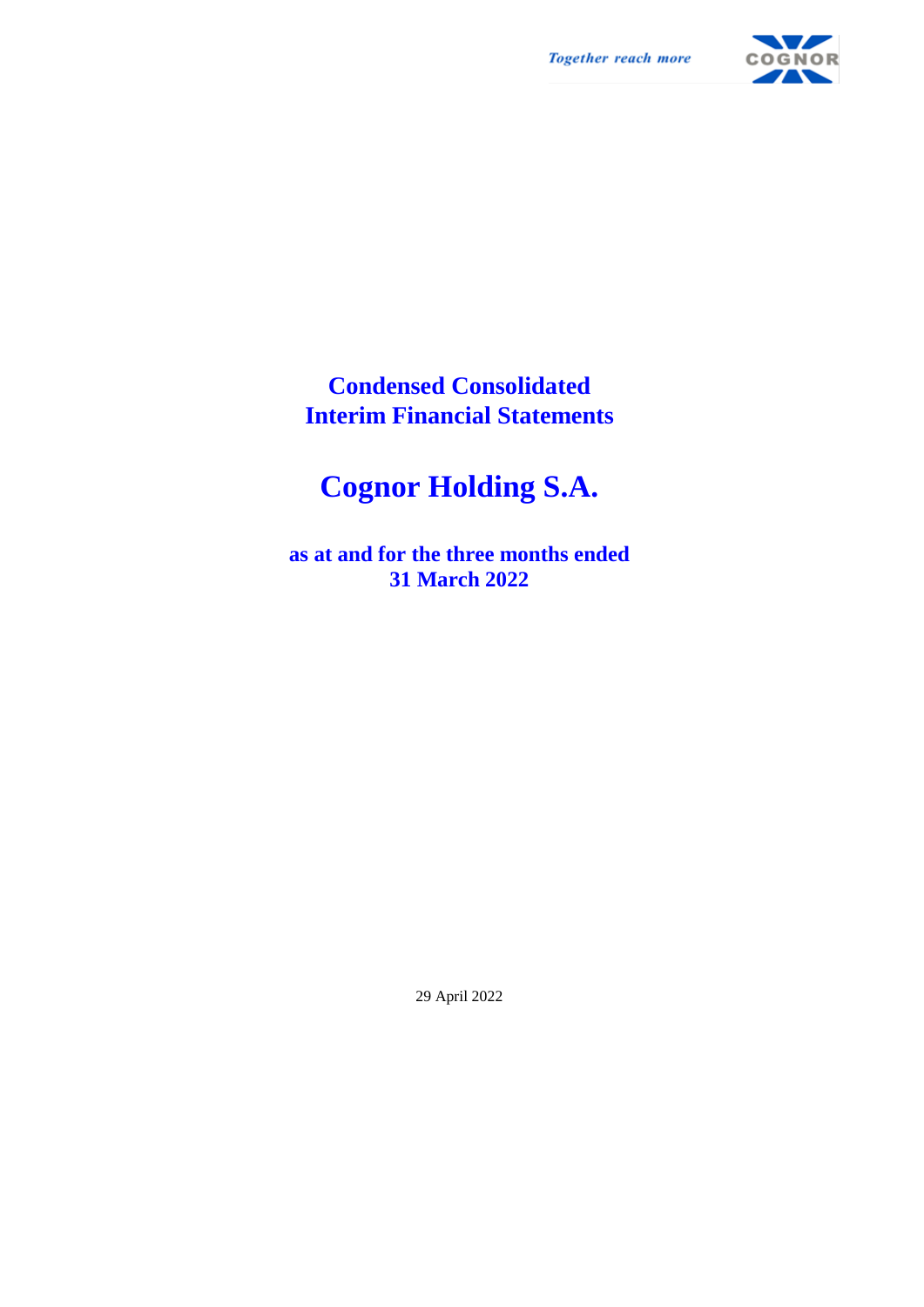

## **Condensed consolidated statement of financial position**

| in PLN thousand                                             | <b>Note</b>              | 31.03.2022 | 31.12.2021 | 31.03.2021  |
|-------------------------------------------------------------|--------------------------|------------|------------|-------------|
|                                                             |                          |            |            | $*restated$ |
| <b>Assets</b>                                               |                          |            |            |             |
| Property, plant and equipment                               | 7                        | 563 782    | 493 220    | 429 573     |
| Intangible assets                                           | $\overline{\mathcal{L}}$ | 14 9 24    | 15 139     | 18 0 96     |
| Investment property                                         |                          | 118        | 119        | 7 1 3 0     |
| Investment in associates                                    |                          | 971        | 1 0 1 5    | 1 1 4 1     |
| Financial assets due to valuation of derivative instruments |                          | 34 843     | 15 689     |             |
| Other receivables                                           | 8                        | 31 639     | 14 777     | 9405        |
| Deferred tax assets                                         |                          | 19 7 78    | 24 5 37    | 43 501      |
| Total non-current assets                                    |                          | 666 055    | 564 496    | 508 846     |
|                                                             |                          |            |            |             |
| Inventories                                                 | 9                        | 546481     | 425 801    | 331 236     |
| Other investments                                           |                          | 73         | 94         | 121         |
| Financial assets due to valuation of derivative instruments |                          | 2894       | 1845       |             |
| Current income tax receivables                              |                          | 38         | 38         | 38          |
| Trade and other receivables                                 | 8                        | 503 587    | 398 095    | 226 403     |
| Cash and cash equivalents                                   | 16                       | 277 219    | 107 810    | 129 092     |
| Non-current assets classified as held for sale              |                          | 6988       | 6993       |             |
| <b>Total current assets</b>                                 |                          | 1 337 280  | 940 676    | 686 890     |
| <b>Total assets</b>                                         |                          | 2 003 335  | 1 505 172  | 1 195 736   |

*\* data as of March 31, 2021 have been restated - details in note 4*

Przemysław Sztuczkowski Przemysław Grzesiak

Krzysztof Zoła Dominik Barszcz *Member of the Management Board Member of the Management Board*

*President of the Management Board Vice President of the Management Board*

The consolidated statement of financial position should be read in conjunction with the explanatory notes constituting part of the consolidated financial statements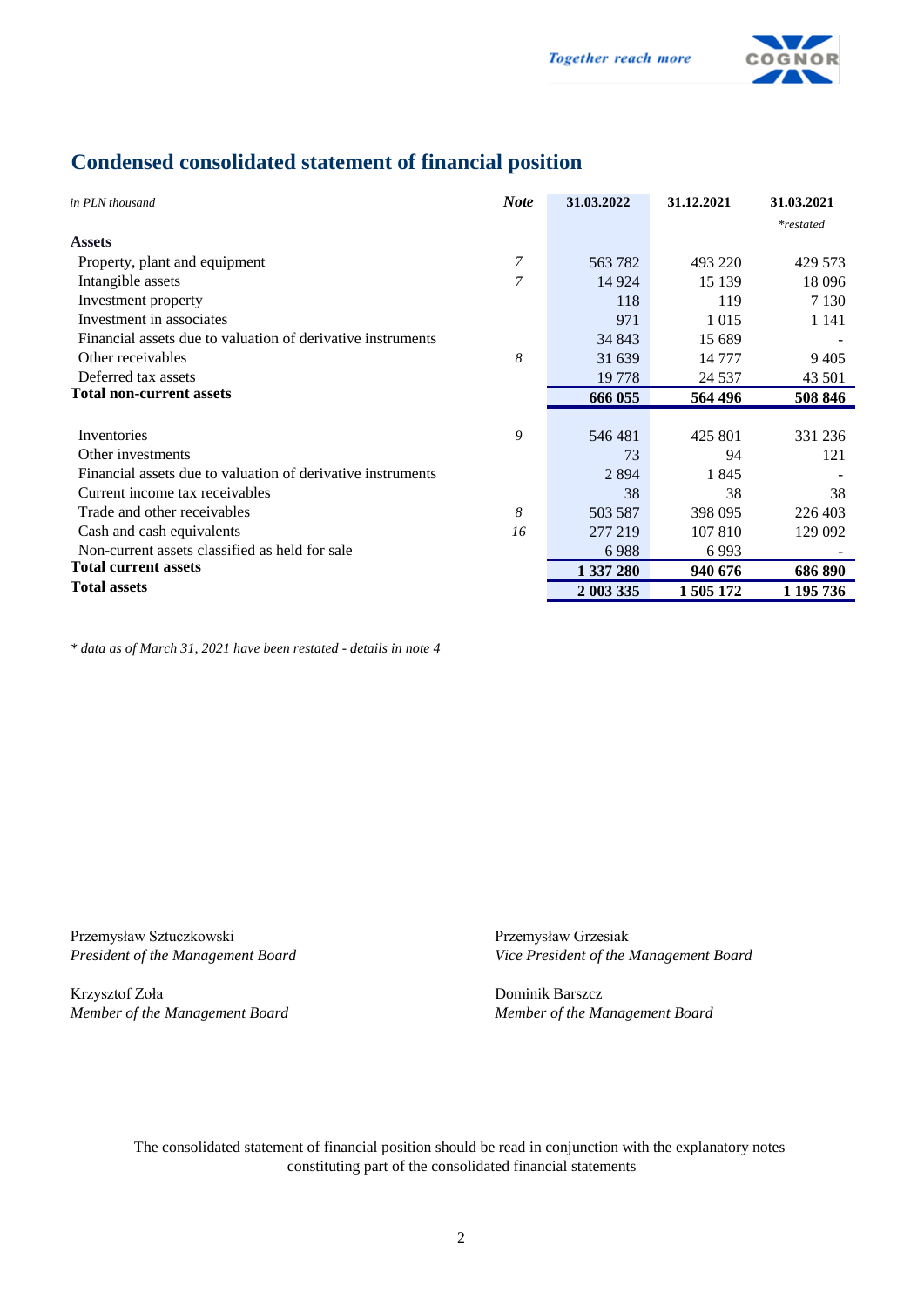

## **Condensed consolidated statement of financial position - continued**

| in PLN thousand                                           | <b>Note</b>     | 31.03.2022 | 31.12.2021 | 31.03.2021<br>*restated |
|-----------------------------------------------------------|-----------------|------------|------------|-------------------------|
| <b>Equity</b>                                             |                 |            |            |                         |
| Issued share capital                                      | 11              | 257 131    | 257 131    | 254 431                 |
| Reserves                                                  |                 | 29 301     | 29 301     | 36 626                  |
| Foreign currency translation reserves                     |                 |            | 84         | 90                      |
| Retained earnings                                         |                 | 465 407    | 317 369    | 41 440                  |
| Total equity attributable to owners of the Parent Company |                 | 751839     | 603885     | 332 587                 |
| Non-controlling interests                                 |                 | 48722      | 39 9 84    | 22 074                  |
| <b>Total equity</b>                                       |                 | 800 561    | 643 869    | 354 661                 |
| <b>Liabilities</b>                                        |                 |            |            |                         |
| Interest-bearing loans and borrowings                     | 13              | 308 800    | 249 987    | 200 546                 |
| Employee benefits obligation                              |                 | 12 705     | 14 3 43    | 12 580                  |
| Other payables                                            | 10 <sup>2</sup> |            |            | 9887                    |
| Government grants and other deferred income               |                 | 5 0 5 9    | 5 3 0 1    | 952                     |
| <b>Total non-current liabilities</b>                      |                 | 326 564    | 269 631    | 223 965                 |
|                                                           |                 |            |            |                         |
| Bank overdraft                                            | 13              | 49 908     | 17 200     |                         |
| Interest-bearing loans and borrowings                     | 13              | 61 111     | 70 816     | 56926                   |
| Liabilities due to the valuation of financial instruments |                 |            |            | 3 1 8 3                 |
| Employee benefits obligation                              |                 | 2 2 1 3    | 2 1 3 9    | 1 3 3 0                 |
| Current income tax payables                               |                 | 14 080     | 2936       | 6 6 3 0                 |
| Provisions for payables                                   |                 | 1 300      | 1 800      | 25                      |
| Trade and other payables                                  | 10              | 741 536    | 490 695    | 543 960                 |
| Government grants and other deferred income               |                 | 4 5 8 2    | 4 5 3 8    | 5 0 5 6                 |
| Liabilities related to non-current assets held for sale   |                 | 1 4 8 0    | 1 5 4 8    |                         |
| <b>Total current liabilities</b>                          |                 | 876 210    | 591 672    | 617 110                 |
| <b>Total liabilites</b>                                   |                 | 1 202 774  | 861 303    | 841 075                 |
| <b>Total equity and liabilities</b>                       |                 | 2 003 335  | 1 505 172  | 1 195 736               |

*\* data as of March 31, 2021 have been restated - details in note 4*

Przemysław Sztuczkowski Przemysław Grzesiak

*President of the Management Board Vice President of the Management Board*

Krzysztof Zoła Dominik Barszcz *Member of the Management Board Member of the Management Board*

The consolidated statement of financial position should be read in conjunction with the explanatory notes constituting part of the consolidated financial statements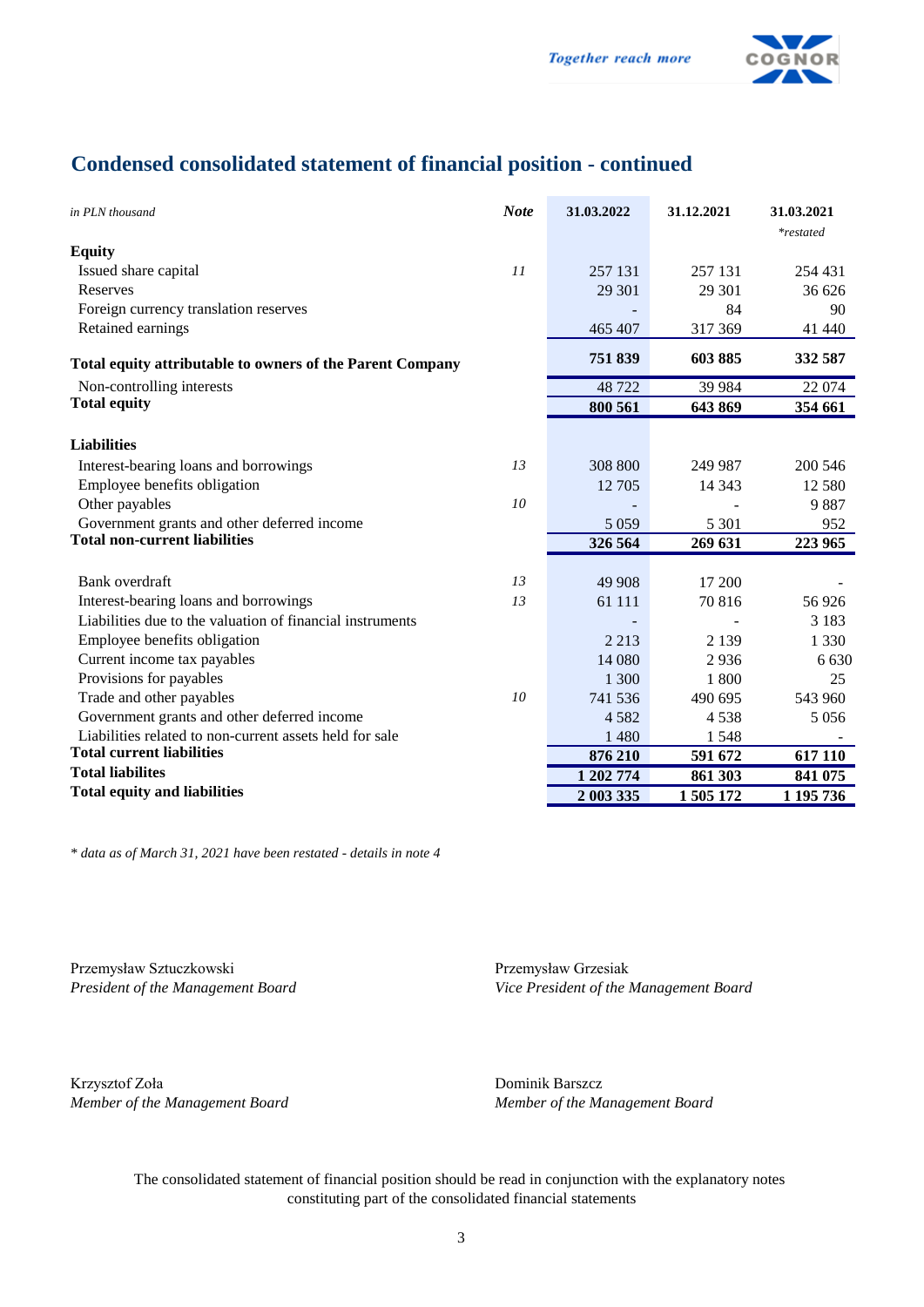

## **Condensed consolidated statement of profit or loss and other comprehensive income**

| <b>Continuing operations</b>                                                                  |    |           |           |
|-----------------------------------------------------------------------------------------------|----|-----------|-----------|
|                                                                                               |    |           | *restated |
| Revenues from contracts with customers                                                        |    | 962 036   | 574 945   |
| Cost of sales                                                                                 |    | (735 701) | (477977)  |
| <b>Gross profit</b>                                                                           |    | 226 335   | 96 968    |
| Other income                                                                                  |    | 8 0 4 0   | 6 1 7 3   |
| Distribution expenses                                                                         |    | (31 483)  | (25 223)  |
| Administrative expenses                                                                       |    | (18998)   | (14365)   |
| Other (losses)/gains - net                                                                    |    | (627)     | 4 1 9 4   |
| Other expenses                                                                                |    | (1992)    | (975)     |
| Operating profit before financing costs                                                       |    | 181 275   | 66 772    |
| Financial income                                                                              |    | 21 045    | 827       |
| Financial expenses                                                                            |    | (8946)    | (8931)    |
| <b>Net financing costs</b>                                                                    |    | 12 099    | (8104)    |
| Share of profit of associates                                                                 |    | (44)      | (53)      |
| Profit/(loss) before tax                                                                      |    | 193 330   | 58 615    |
| Income tax expense                                                                            |    | (36550)   | (12758)   |
| Profit/(loss) for the period                                                                  |    | 156 780   | 45 857    |
| Profit/(loss) for the period attributable to:                                                 |    |           |           |
| Owners of the Parent Company                                                                  |    | 148 042   | 43 0 37   |
| Non-controlling interests                                                                     |    | 8738      | 2 8 2 0   |
| Profit/(loss) for the period                                                                  |    | 156 780   | 45 857    |
| Other comprehensive income - that will be classified                                          |    |           |           |
| subsequently to profit or loss when specific conditions are met                               |    |           |           |
| Foreign currency translation differences                                                      |    | (84)      | (6)       |
| Total comprehensive income for the period                                                     |    | 156 696   | 45 851    |
| Total comprehensive income for the period attributable to:                                    |    |           |           |
| Owners of the Parent Company                                                                  |    | 147958    | 43 0 31   |
| Non-controlling interests                                                                     |    | 8738      | 2820      |
| Total comprehensive income for the period                                                     |    | 156 696   | 45 851    |
| Basic earnings per share (PLN) attributable to the owners of the Parent                       |    |           |           |
| Company                                                                                       | 12 | 0,86      | 0,28      |
| - from continuing operations                                                                  |    | 0,86      | 0,28      |
| Diluted earnings per share (PLN) attributable to the owners of the                            |    |           |           |
| <b>Parent Company</b>                                                                         | 12 | 0,86      | 0,25      |
| - from continuing operations                                                                  |    | 0,86      | 0,25      |
|                                                                                               |    |           |           |
| * data for the period January 1, 2021 - March 31, 2021 have been restated - details in note 4 |    |           |           |

Przemysław Sztuczkowski Przemysław Grzesiak Przemysław Grzesiak Przemysław Grzesiak Przemysław Grzesiak Przemysław Grzesiak Przemysław Grzesiak Przemysław Grzesiak Przemysław Grzesiak Przemysław Grzesiak Przemysław Grzesia

Krzysztof Zoła Dominik Barszcz *Member of the Management Board Member of the Management Board*

*President of the Management Board Vice President of the Management Board*

The condensed consolidated interim statement of comprehensive income should be read in conjunction with the explanatory notes constituting part of the condensed consolidated interim financial statements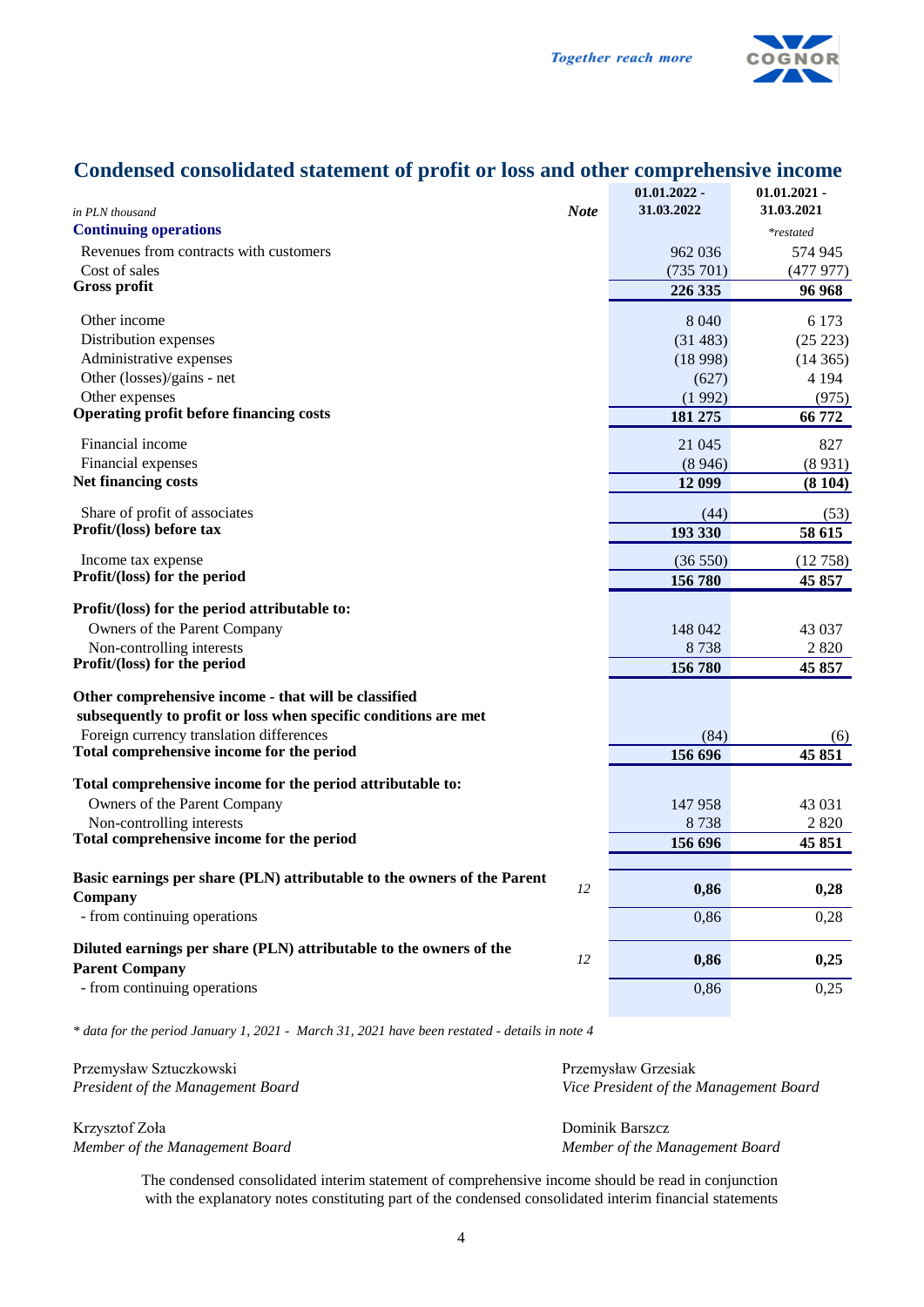

## **Condensed consolidated statement of profit or loss and other comprehensive income (last twelve months)**

|                                                                       | $01.04.2021 -$ | $01.04.2020 -$   |
|-----------------------------------------------------------------------|----------------|------------------|
| <b>Note</b><br>in PLN thousand                                        | 31.03.2022     | 31.03.2021       |
| <b>Continuing operations</b>                                          |                | <i>*restated</i> |
| Revenues from contracts with customers                                | 3 198 242      | 1 848 055        |
| Cost of sales                                                         | (2479961)      | (1637729)        |
| <b>Gross profit</b>                                                   | 718 281        | 210 326          |
| Other income                                                          | 49 767         | 43 5 85          |
| Distribution expenses                                                 | (107325)       | (87567)          |
| Administrative expenses                                               | (69732)        | (49 214)         |
| Other (losses)/gains - net                                            | (2340)         | 2962             |
| Other expenses                                                        | (6394)         | (5861)           |
| <b>Operating profit before financing costs</b>                        | 582 257        | 114 231          |
| Financial income                                                      | 44 820         | 827              |
| Financial expenses                                                    | (39771)        | (26586)          |
| Net financing costs                                                   | 5 0 4 9        | (25759)          |
| Share of profit of associates                                         | 39             | (10)             |
| (Loss)/profit before tax                                              | 587 345        | 88 4 62          |
| Income tax expense                                                    | (112896)       | (11815)          |
| (Loss)/profit for the period                                          | 474 449        | 76 647           |
| <b>Discontinued operations</b>                                        |                |                  |
| Profit/(loss) for the period from discontinued operations, net of tax |                |                  |
| Profit/(loss) for the period                                          | 474 449        | 76 647           |
|                                                                       |                |                  |
| (Loss)/profit for the period attributable to:                         |                |                  |
| Owners of the Parent Company                                          | 447 775        | 72 803           |
| Non-controlling interests<br>(Loss)/profit for the period             | 26 674         | 3 8 4 4          |
|                                                                       | 474 449        | 76 647           |

The condensed consolidated interim statement of comprehensive income should be read in conjunction with the explanatory notes constituting part of the condensed consolidated interim financial statements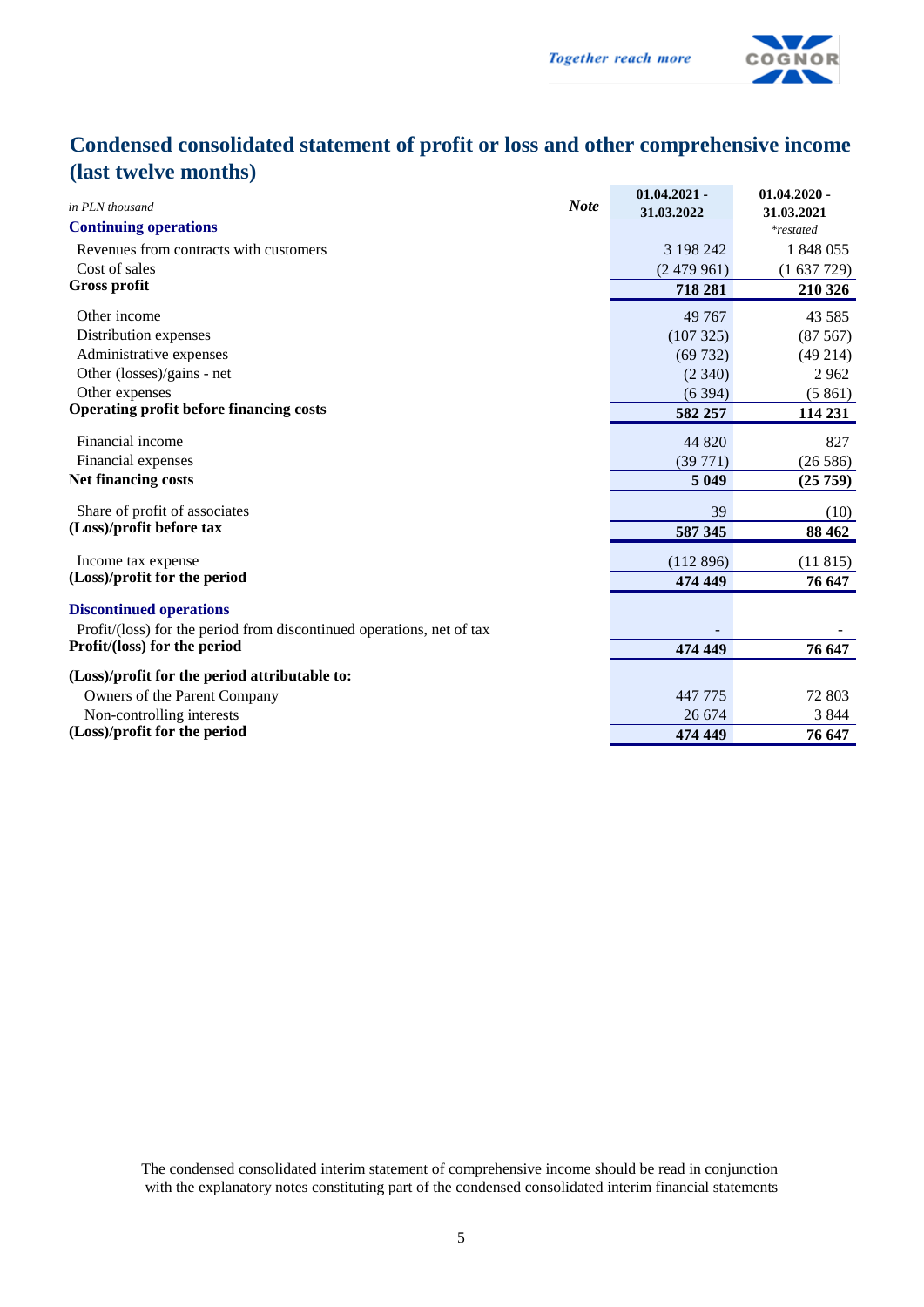

## **Condensed consolidated statement of profit or loss and other comprehensive income (last twelve months) - continued**

| in PLN thousand                                                                      |    | $01.04.2021 -$<br>31.03.2022 | $01.04.2020 -$<br>31.03.2021 |
|--------------------------------------------------------------------------------------|----|------------------------------|------------------------------|
|                                                                                      |    |                              | <i>*restated</i>             |
| Other comprehensive income - that will be classified                                 |    |                              |                              |
| subsequently to profit or loss when specific conditions are met                      |    |                              |                              |
| Foreign currency translation differences                                             |    | (90)                         | (2)                          |
| Total comprehensive income for the period                                            |    | 474 359                      | 76 645                       |
| Total comprehensive income for the period attributable to:                           |    |                              |                              |
| Owners of the Parent Company                                                         |    | 447 685                      | 72 801                       |
| Non-controlling interests                                                            |    | 26 674                       | 3 8 4 4                      |
| Total comprehensive income for the period                                            |    | 474 359                      | 76 645                       |
| Basic earnings per share (PLN) attributable to the owners of the Parent              |    |                              |                              |
| Company                                                                              | 12 | 2,61                         | 0,55                         |
| - from continuing operations                                                         |    | 2,61                         | 0,55                         |
| Diluted earnings per share (PLN) attributable to the owners of the Parent<br>Company | 12 | 2,61                         | 0,42                         |
| - from continuing operations                                                         |    | 2,61                         | 0,42                         |
|                                                                                      |    |                              |                              |

*\* data for the period April 1, 2021 - March 31, 2021 have been restated - details in note 4*

Przemysław Sztuczkowski Przemysław Grzesiak

Krzysztof Zoła Dominik Barszcz *Member of the Management Board Member of the Management Board*

*President of the Management Board Vice President of the Management Board*

The condensed consolidated interim statement of comprehensive income should be read in conjunction with the explanatory notes constituting part of the condensed consolidated interim financial statements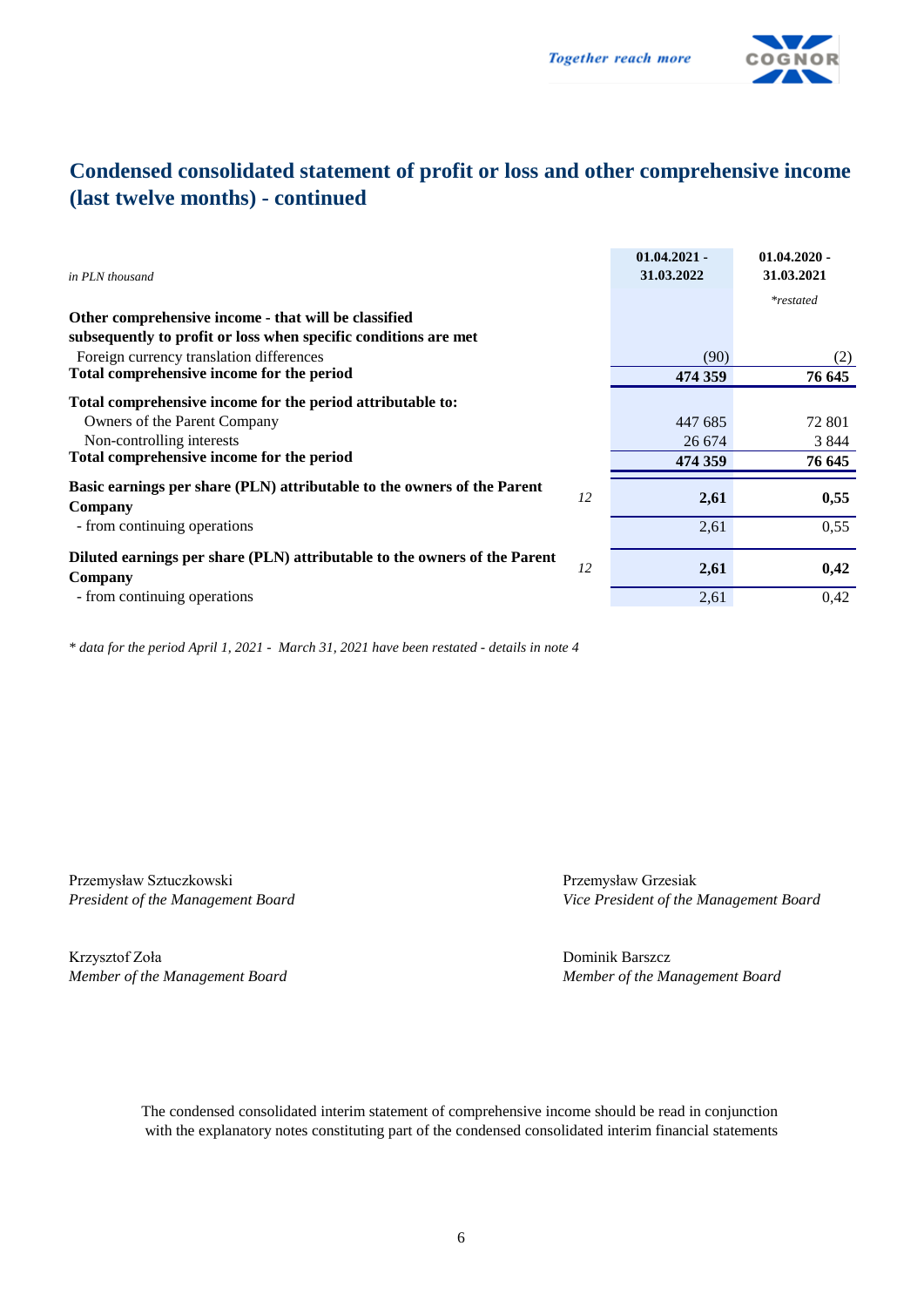

#### **Condensed consolidated statement of cash flows**

| in PLN thousand                                                                                                               | $01.01.2022 -$  | $01.01.2021$ -          |
|-------------------------------------------------------------------------------------------------------------------------------|-----------------|-------------------------|
| <b>Continuing operations</b>                                                                                                  | 31.03.2022      | 31.03.2021<br>*restated |
| Profit/(loss) before tax from continuing operations                                                                           | 193 330         | 58 615                  |
| <b>Adjustments</b>                                                                                                            |                 |                         |
| Depreciation                                                                                                                  | 10 801          | 13 091                  |
| Amortization                                                                                                                  | 326             | 221                     |
| Foreign exchange (gains)/losses                                                                                               | (813)           | 392                     |
| Net (gains)/losses on disposal of property, plant and                                                                         |                 | (3038)                  |
| equipment                                                                                                                     | (22)            |                         |
| Interest, transaction costs (related to loans and borrowings)                                                                 | 536             | 3 5 7 1                 |
| and dividends, net                                                                                                            |                 |                         |
| Change in receivables                                                                                                         | (119452)        | (82947)                 |
| Change in inventories                                                                                                         | (120594)        | (57104)                 |
| Change in trade and other payables<br>Change in provisions                                                                    | 252 952         | 121 653                 |
| Change in employee benefits obligation                                                                                        | (500)<br>(1564) | (1)<br>(684)            |
| Change in government grants and other deferred                                                                                |                 |                         |
| income                                                                                                                        | (283)           | (105)                   |
| Share of profit of associates                                                                                                 | 44              | 54                      |
| Other adjustments                                                                                                             |                 | 47                      |
| Cash generated/(outflows) from operating activities                                                                           | 214 761         | 53765                   |
| Income tax (paid)/returned                                                                                                    | (20647)         | (520)                   |
| Net cash from operating activities                                                                                            | 194 114         | 53 245                  |
|                                                                                                                               |                 |                         |
| <b>Cash flows from investing activities</b><br>Proceeds from sale of property, plant and equipment                            | 38              | 5 5 9 4                 |
| Acquisition of shares in consolidated companies (net of cash acquired)                                                        | (4)             | (3)                     |
| Repayment of loans granted                                                                                                    | 21              |                         |
| Acquisition of property, plant and equipment                                                                                  | (79380)         | (13 458)                |
| Acquisition of intangible assets                                                                                              | (111)           | (315)                   |
| Received grants for investing activities                                                                                      | 85              | 188                     |
| Net cash from investing activities                                                                                            | (79351)         | (7994)                  |
| <b>Cash flows from financing activities</b>                                                                                   |                 |                         |
| Net cash receipts from share issue                                                                                            | 106 000         | 2914                    |
| Proceeds from interest-bearing loans and borrowings                                                                           | 60 535          |                         |
| Repayment of interest-bearing loans and borrowings                                                                            | (9016)          | (9610)                  |
| Payment of lease liabilities                                                                                                  | (4414)          | (4137)                  |
| Dividends and interests on exchangeable notes paid                                                                            |                 | (1974)                  |
| Interest and transaction costs (related to loans and                                                                          | (23752)         | (3907)                  |
| borrowings) paid                                                                                                              |                 |                         |
| Other transactions with the Owner                                                                                             | (107415)        |                         |
| Net cash from financing activities                                                                                            | 21 938          | (16714)                 |
| Net increase / (decrease) in cash and cash equivalents                                                                        | 136 701         | 28 5 37                 |
| Cash and cash equivalents net of bank overdraft, at 1 January<br>Cash and cash equivalents net of bank overdraft, at 31 March | 90 610          | 100 555                 |
|                                                                                                                               | 227 311         | 129 092                 |
| - including cash restricted for use                                                                                           | 127 434         | 2645                    |

*\* data for the period January 1, 2021 - March 31, 2021 have been restated - details in note 4*

The condensed consolidated interim statement of cash flows should be read in conjunction with the explanatory notes constituting part of the condensed consolidated interim financial statements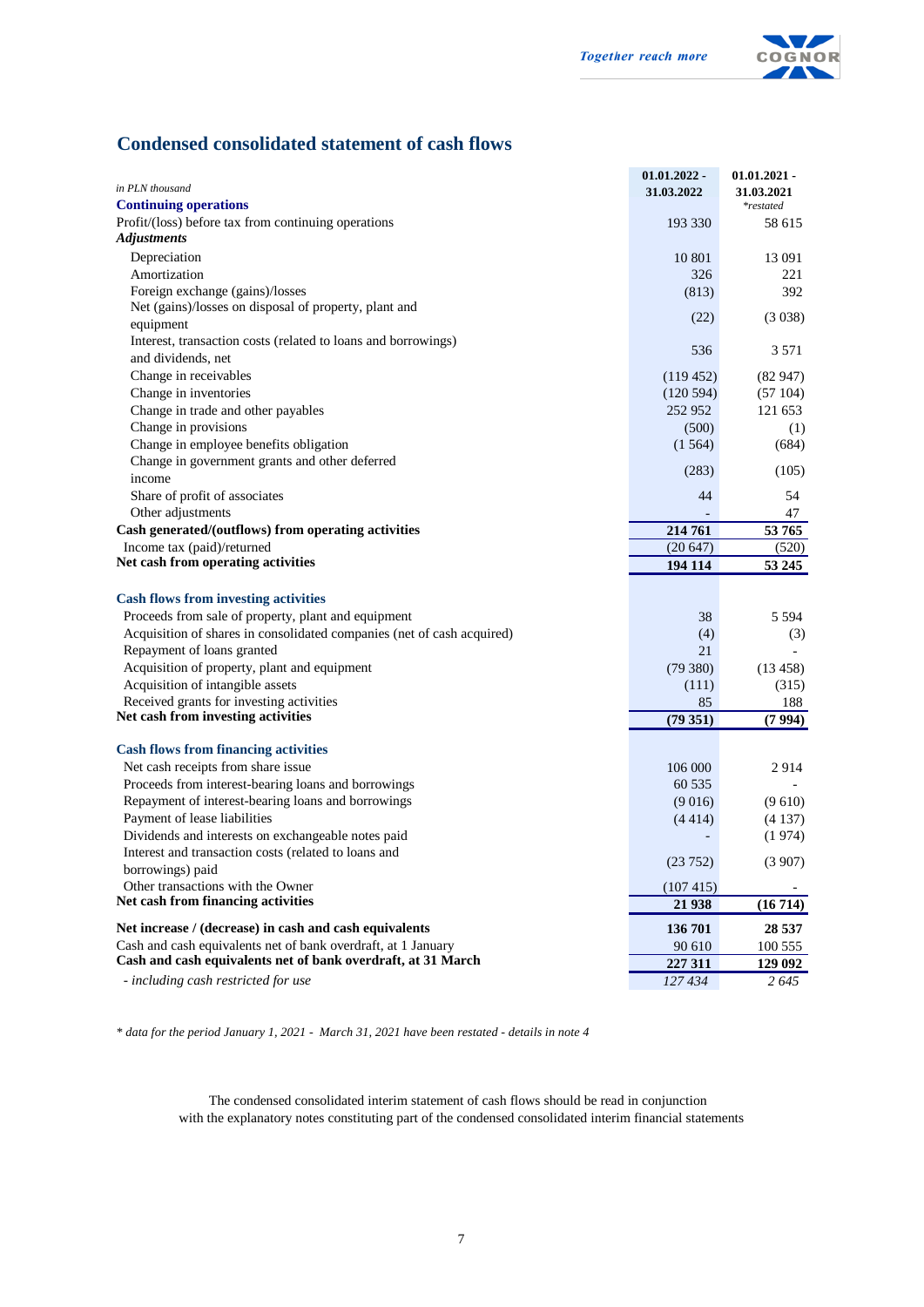

## **Condensed consolidated statement of cash flows (last twelve months)**

|                                                               | $01.04.2021 -$<br>31.03.2022 | $01.04.2020$ -<br>31.03.2021 |
|---------------------------------------------------------------|------------------------------|------------------------------|
| in PLN thousand                                               |                              |                              |
|                                                               |                              | <i>*restated</i>             |
| <b>Continuing operations</b>                                  |                              |                              |
| (Loss)/profit before tax from continuing operations           | 587 345                      | 88 4 62                      |
| <i><b>Adjustments</b></i>                                     |                              |                              |
| Depreciation                                                  | 48 330                       | 48 422                       |
| Amortization                                                  | 1 3 1 3                      | 1 1 6 0                      |
| Foreign exchange (gains)/losses                               | (2154)                       | 309                          |
| Net (gains)/losses on investment activities                   | (13)                         |                              |
| Net (gains)/losses on disposal of property, plant and         |                              |                              |
| equipment                                                     | (1110)                       | (3 283)                      |
| Interest, transaction costs (related to loans and borrowings) |                              |                              |
| and dividends, net                                            | (1538)                       | 17 775                       |
| Change in receivables                                         | (265985)                     | (376)                        |
| Change in inventories                                         | (214964)                     | (43753)                      |
| Change in trade and other payables                            | 184 751                      | 112 498                      |
| Change in provisions                                          | 1 2 7 6                      | (202)                        |
| Change in employee benefits obligation                        | 1 0 0 8                      | (260)                        |
| Change in government grants and other deferred                |                              |                              |
| income                                                        | 2 3 7 2                      | (292)                        |
| Share of profit of associates                                 | (40)                         | 10                           |
| Other adjustments                                             | 2014                         | (319)                        |
| Cash generated from operating activities                      | 342 605                      | 220 151                      |
| Income tax (paid)/returned, incl.                             | (81724)                      | (1294)                       |
| Net cash from operating activities                            | 260 881                      | 218 857                      |

The condensed consolidated interim statement of cash flows should be read in conjunction with the explanatory notes constituting part of the condensed consolidated interim financial statements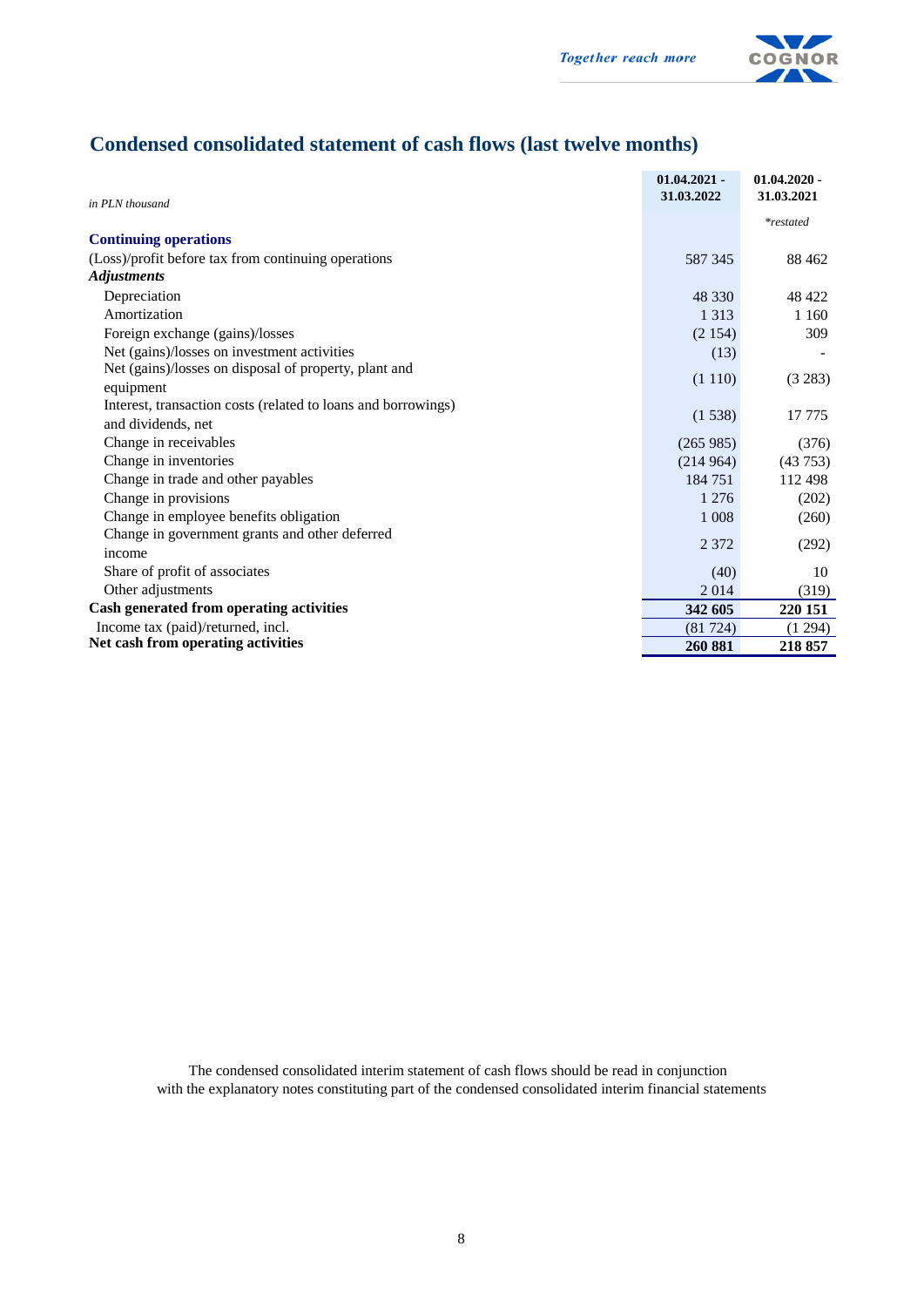

## **Condensed consolidated statement of cash flows (last twelve months) - continued**

| in PLN thousand                                                          | $01.04.2021 -$<br>31.03.2022 | $01.04.2020 -$<br>31.03.2021 |
|--------------------------------------------------------------------------|------------------------------|------------------------------|
|                                                                          |                              | *restated                    |
| <b>Cash flows from investing activities</b>                              |                              |                              |
| Proceeds from sale of property, plant and equipment                      | 1 200                        | 6 0 6 6                      |
| Proceeds from sale of intangibles                                        |                              | 20                           |
| Dividends received                                                       | 40                           | 20                           |
| Repayment of loans granted                                               | 108                          | 25                           |
| Proceeds from sale of shares in associates                               | 183                          |                              |
| Acquisition of property, plant and equipment                             | (164948)                     | (48858)                      |
| Acquisition of intangible assets                                         | (1258)                       | (4556)                       |
| Received grants for investing activities                                 | 1 2 6 1                      | 2465                         |
| Acquisition of shares in consolidated companies                          | (4)                          | (3)                          |
| Loans granted                                                            | (60)                         |                              |
| Net cash from investing activities                                       | (163 478)                    | (44821)                      |
| <b>Cash flows from financing activities</b>                              |                              |                              |
| Net cash receipts from share issue                                       | 106 000                      | 2914                         |
| Proceeds from interest-bearing loans and borrowings                      | 269 535                      |                              |
| Repayment of interest-bearing loans and borrowings                       | (165 793)                    | (52 236)                     |
| Payment of lease liabilities                                             | (20846)                      | (16999)                      |
| Dividends and interests on exchangeable notes paid                       | (23739)                      | (3885)                       |
| Interest and transaction costs (related to loans and<br>borrowings) paid | (56002)                      | (18137)                      |
| Fee relating to withholding tax relating to financing activities         | (924)                        |                              |
| Other transactions with the Owner                                        | (107415)                     |                              |
| Net cash from financing activities                                       | 816                          | (88343)                      |
|                                                                          |                              |                              |
| Net increase / (decrease) in cash and cash equivalents                   | 98 219                       | 85 693                       |
| Cash and cash equivalents net of bank overdraft, at 1 April              | 129 092                      | 43 399                       |
| Cash and cash equivalents net of bank overdraft, at 31 March             | 227 311                      | 129 092                      |
| - including cash restricted for use                                      | 127434                       | 2645                         |

*\* data for the period April 1, 2021 - March 31, 2021 have been restated - details in note 4*

The condensed consolidated interim statement of cash flows should be read in conjunction with the explanatory notes constituting part of the condensed consolidated interim financial statements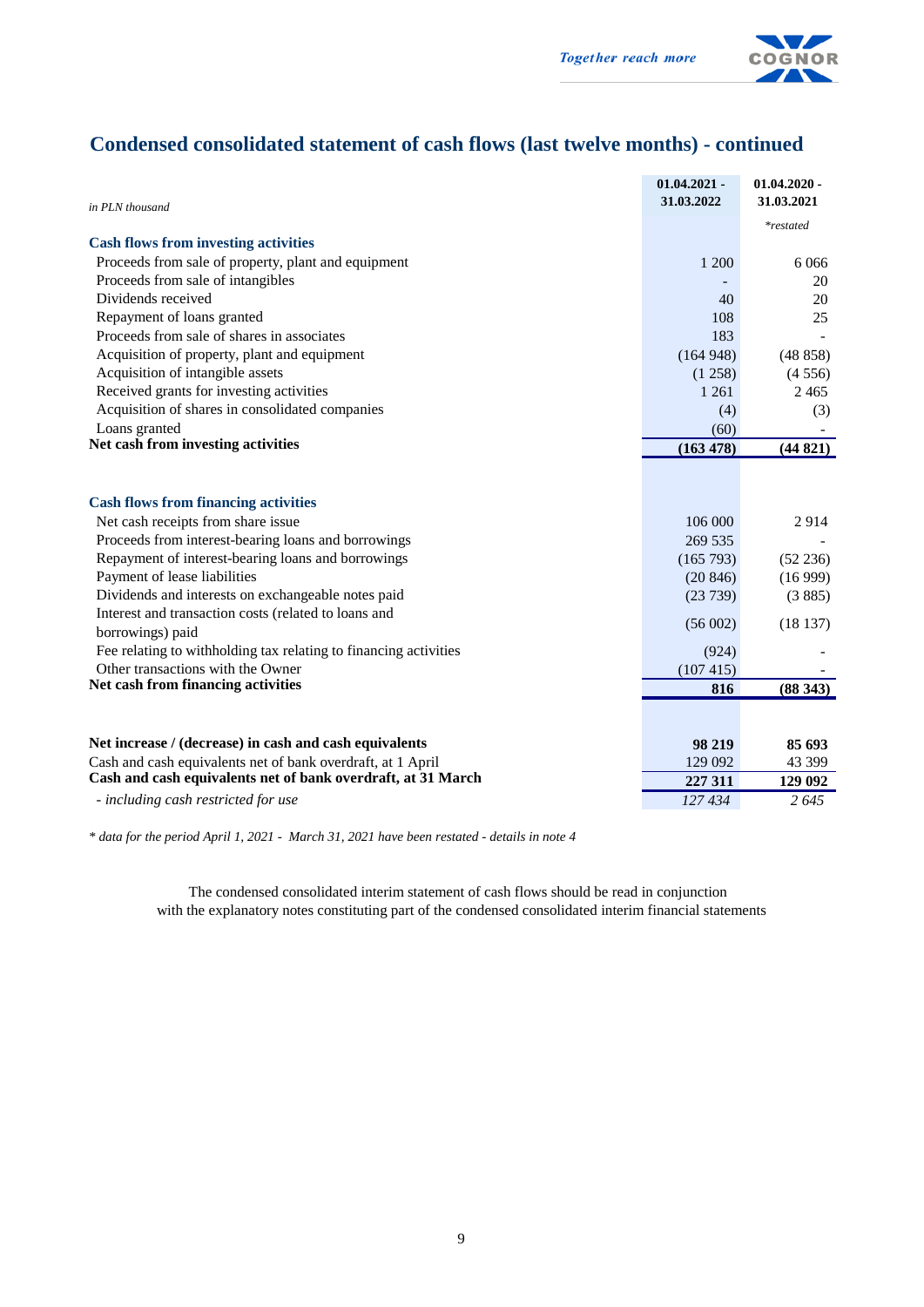

## **Condensed consolidated statement of changes in equity**

|                                                                                                                        |                          |                                           |                                                | Attributable to owners of the Parent Company |                          |                          |                          |
|------------------------------------------------------------------------------------------------------------------------|--------------------------|-------------------------------------------|------------------------------------------------|----------------------------------------------|--------------------------|--------------------------|--------------------------|
| in PLN thousand                                                                                                        | <b>Issued</b><br>capital | Reserves<br>(incl.<br>treasury<br>shares) | Foreign<br>currency<br>translation<br>reserves | Retained<br>earnings                         | <b>Total</b>             | Non-<br>interests        | controlling Total equity |
| Equity as at 1 January 2021                                                                                            | 185 911                  | 101 373                                   | 96                                             | 380                                          | 287 760                  | 19 254                   | 307 014                  |
| Total comprehensive income                                                                                             | $\mathcal{L}$            | $\mathbb{L}$                              | (6)                                            | 43 037                                       | 43 031                   | 2820                     | 45 851                   |
| - profit                                                                                                               | $\overline{a}$           | $\overline{a}$                            | $\mathbf{r}$                                   | 43 037                                       | 43 037                   | 2820                     | 45 857                   |
| - foreign currency translation differences<br>relating to foreign operations<br><b>Transactions with owners of the</b> |                          |                                           | (6)                                            |                                              | (6)                      |                          | (6)                      |
| Company, recognised in equity                                                                                          |                          |                                           |                                                |                                              |                          |                          |                          |
| Contribution by and distributions to owners<br>of the Company                                                          | 68 5 20                  | (64747)                                   | $\overline{\phantom{a}}$                       | (1974)                                       | 1799                     |                          | 1799                     |
| Share increase                                                                                                         | 68 5 20                  | (64747)                                   | $\blacksquare$                                 | $\blacksquare$                               | 3773                     | $\overline{a}$           | 3773                     |
| Interests on exchangeable notes in the<br>period                                                                       | ÷,                       |                                           | ÷.                                             | (1974)                                       | (1974)                   |                          | (1974)                   |
| Change in ownership interests                                                                                          | $\overline{a}$           | ÷,                                        | $\frac{1}{2}$                                  | (3)                                          | (3)                      | $\bar{\phantom{a}}$      | (3)                      |
| Acquisition of non-controlling interests<br>that do not result in a change in control                                  | L,                       | ÷,                                        | L,                                             | (3)                                          | (3)                      |                          | (3)                      |
| Equity as at 31 March 2021                                                                                             | 254 431                  | 36 626                                    | 90                                             | 41 440                                       | 332 587                  | 22 074                   | 354 661                  |
| Equity as at 1 January 2021                                                                                            | 185 911                  | 101 373                                   | 96                                             | 380                                          | 287 760                  | 19 254                   | 307 014                  |
| Total comprehensive income                                                                                             | $\blacksquare$           | $\Box$                                    | (12)                                           | 342 770                                      | 342758                   | 20 75 6                  | 363 514                  |
| - profit                                                                                                               | L.                       | L.                                        | $\bar{\phantom{a}}$                            | 342 770                                      | 342 770                  | 20756                    | 363 526                  |
| - foreign currency translation differences<br>relating to foreign operations<br><b>Transactions with owners of the</b> |                          |                                           | (12)                                           |                                              | (12)                     |                          | (12)                     |
| Company, recognised in equity                                                                                          |                          |                                           |                                                |                                              |                          |                          |                          |
| Contribution by and distributions to owners<br>of the Company                                                          | 71 220                   | (73978)                                   | ä,                                             | (23898)                                      | (26656)                  | $\overline{\phantom{a}}$ | (26 656)                 |
| <b>Dividends</b>                                                                                                       |                          | (3789)                                    | $\bar{\phantom{a}}$                            | (21924)                                      | (25713)                  | $\overline{\phantom{a}}$ | (25 713)                 |
| Issue of shares                                                                                                        | 2 7 1 5                  | 199                                       |                                                |                                              | 2914                     |                          | 2914                     |
| Conversion of exchangeable notes into<br>shares                                                                        | 68 505                   | (68505)                                   |                                                |                                              |                          |                          |                          |
| Interests on exchangeable notes in the<br>period                                                                       |                          |                                           | L,                                             | (1974)                                       | (1974)                   |                          | (1974)                   |
| Redemption of exchangeable notes                                                                                       |                          | (1103)                                    |                                                |                                              | (1103)                   |                          | (1103)                   |
| Other settlements with the Owner                                                                                       | ÷.                       | (780)                                     | ÷,                                             |                                              | (780)                    |                          | (780)                    |
| Change in ownership interests                                                                                          | $\blacksquare$           | $\overline{\phantom{a}}$                  | $\Box$                                         | 23                                           | 23                       | (26)                     | (3)                      |
| Acquisition of non-controlling interests<br>that do not result in a change in control                                  | $\overline{a}$           | ÷,                                        | L.                                             | 23                                           | 23                       | (26)                     | (3)                      |
| Transfer of profit                                                                                                     | $\sim$                   | 1906                                      | $\overline{\phantom{a}}$                       | (1906)                                       | $\overline{\phantom{a}}$ | $\sim$                   | $\sim$                   |
| <b>Equity as at 31 December 2021</b>                                                                                   | 257 131                  | 29 301                                    | 84                                             | 317 369                                      | 603885                   | 39 984                   | 643 869                  |

The consolidated statement of changes in equity should be read in conjunction with the explanatory notes constituting part of the consolidated financial statements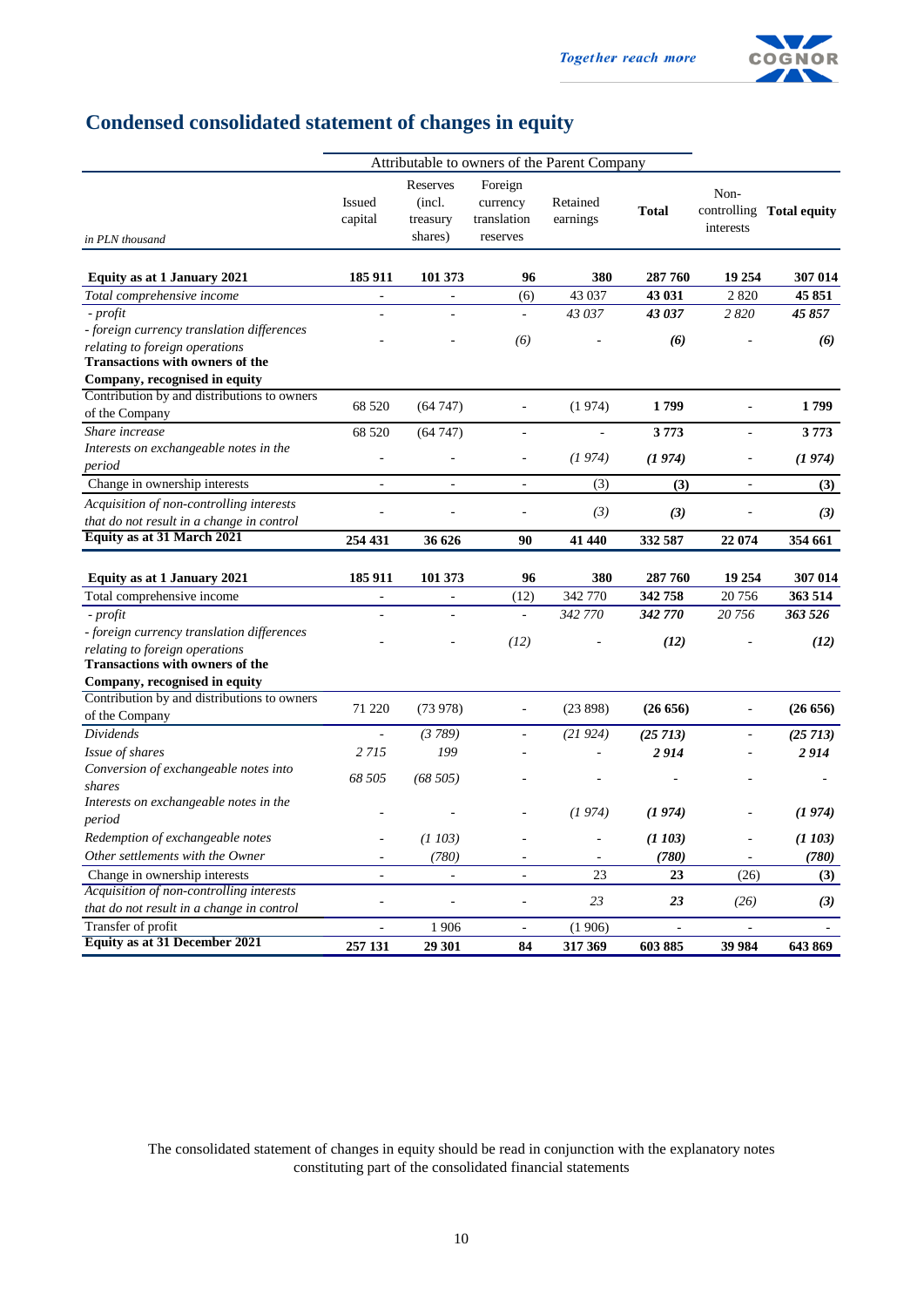

## **Condensed consolidated statement of changes in equity - continued**

|                                                                                          |                          |                                           | Attributable to owners of the parent           |                      |                 |                   |                          |
|------------------------------------------------------------------------------------------|--------------------------|-------------------------------------------|------------------------------------------------|----------------------|-----------------|-------------------|--------------------------|
| in PLN thousand                                                                          | <b>Issued</b><br>capital | Reserves<br>(incl.<br>treasury<br>shares) | Foreign<br>currency<br>translation<br>reserves | Retained<br>earnings | <b>Total</b>    | Non-<br>interests | controlling Total equity |
| Equity as at 1 January 2022                                                              | 257 131                  | 29 30 1                                   | 84                                             | 317 369              | 603885          | 39 984            | 643 869                  |
| Total comprehensive income                                                               | $\overline{\phantom{a}}$ |                                           | (84)                                           | 148 042              | 147 958         | 8738              | 156 696                  |
| - profit<br>- foreign currency translation differences<br>relating to foreign operations |                          | $\overline{\phantom{a}}$                  | ٠<br>(84)                                      | 148 042<br>٠         | 148 042<br>(84) | 8738              | 156780<br>(84)           |
| Change in ownership interests                                                            |                          |                                           |                                                | (4)                  | (4)             |                   | (4)                      |
| Changes in minority after acquisition                                                    |                          |                                           |                                                | (4)                  | (4)             |                   | (4)                      |
| Equity as at 31 March 2022                                                               | 257 131                  | 29 301                                    |                                                | 465 407              | 751839          | 48722             | 800 561                  |

Przemysław Sztuczkowski <br>
Przemysław Grzesiak <br>
Przemysław Grzesiak <br>
Vice President of the Nanagement Board<br>
Przemysław Grzesiak <br>
Vice President of the Nanagement Board

Krzysztof Zoła Dominik Barszcz *Member of the Management Board Member of the Management Board*

*President of the Management Board Vice President of the Management Board*

The condensed consolidated interim statement of changes in equity should be read in conjunction with the explanatory notes constituting part of the condensed consolidated interim financial statements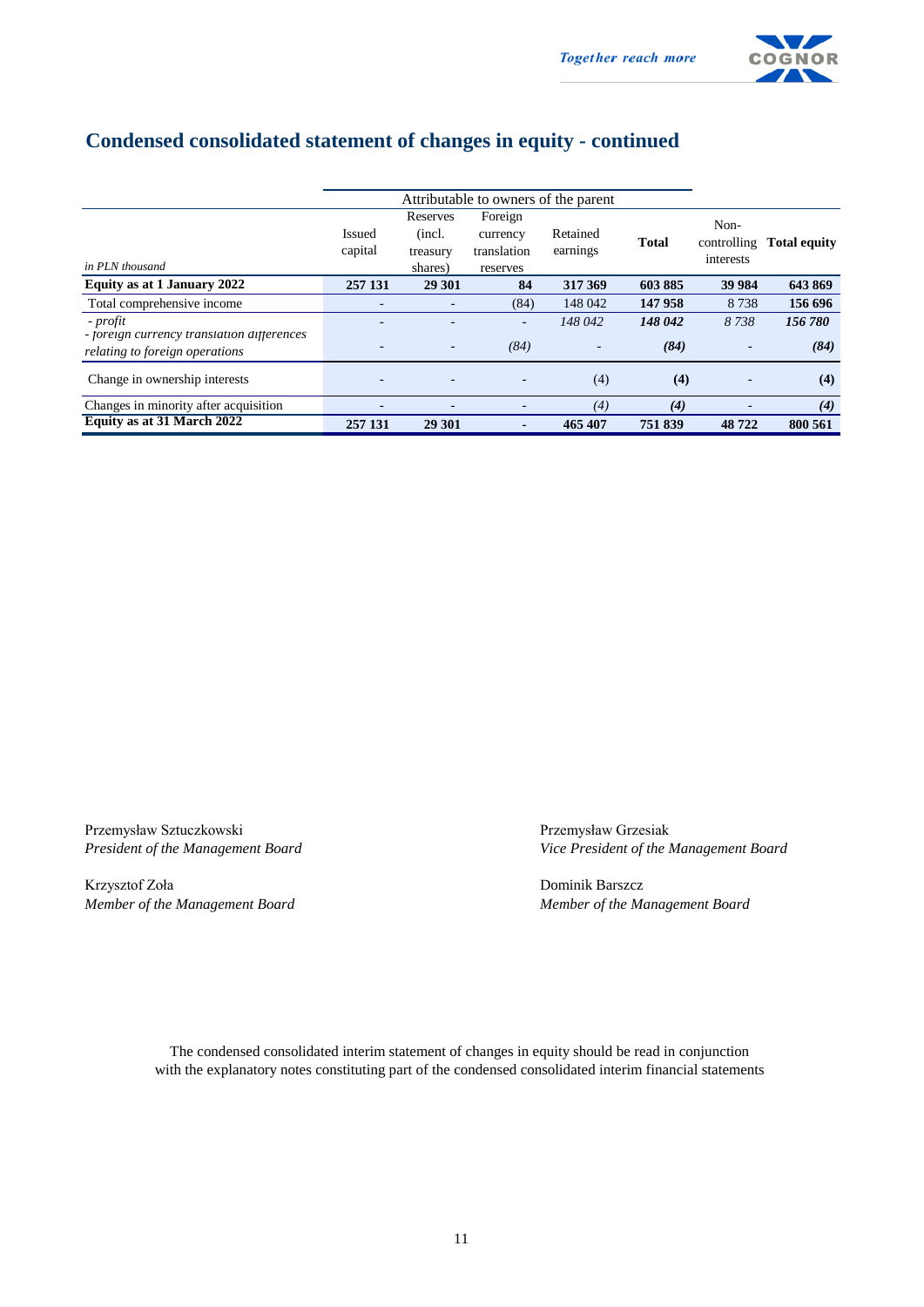

#### **1 Reporting entity**

Cognor Holding S.A. - previously Cognor S.A. ("Cognor Holding", "the Company", "the Parent Company") with its seat in Poraj, Poland, is the Parent Company of the Group. Until 29 August 2011, the Parent Company of the Group was Złomrex S.A. The Company was established in 1991. Since 1994 Cognor's shares are quoted on Warsaw Stock Exchange. The company is registered under the number KRS: 0000071799, has the statistical number REGON: 190028940, and NIP: 5840304383. Till May 2011, the main activity of the Parent Company was distribution of steel products. After May 2011, Cognor S.A. became a holding company. On November 29, 2016 the Company has changed its name into Cognor Holding S.A.

The main activities of the Group comprise: scrap collection, scrap processing into steel billets and steel products.

#### **2 Cognor Holding S.A. Group**

The condensed consolidated interim financial statements as at and for the three months ended 31 March 2022 comprise the Parent Company and its subsidiaries ("the Group"). Details of the subsidiaries that comprise the Group as at 31 March 2022 are presented in the table below.

| Name of the entity         | Seat of the entity | Ownership<br>interest and<br>voting rights                                                 | Date of<br>obtaining<br>control |
|----------------------------|--------------------|--------------------------------------------------------------------------------------------|---------------------------------|
| COGNOR S.A.                | Poland             | 94.39%                                                                                     | 2006-01-27*                     |
| COGNOR HOLDING S.A. Sp. k. | Poland             | 98.0%                                                                                      | 2008-03-25*                     |
| MADROHUT Sp. z o.o.        | Poland             | 23.6%<br>(associate in<br>which 25% of<br>shares are<br>held directly<br>by Cognor<br>S.A. | 2014-04-11                      |

\* date of obtaining control by Złomrex S.A. Group

#### *Acquisitions in first quarter of 2022*

In the first quarter of 2022, Cognor Holding S.A. acquired Cognor S.A. shares worth 4 thousand PLN. This did not affect materialy the change in the share capital of Cognor S.A.

#### *Liquidations in first quarter of 2022*

On March 8, 2022, the court in Great Britain completed the liquidation process of the subsidiary Cognor International Finance Ltd and deleted the company from the court register.

#### **3 Basis of preparation of consolidated financial statements**

#### **a) Statement of compliance**

The condensed consolidated interim financial statements have been prepared in accordance with International Financial Reporting Standard IAS 34 Interim Financial Reporting as adopted by the European Union. They do not include all of the information required for full annual financial statements, and should be read in conjunction with the consolidated financial statements of the Group as at and for the year ended 31 December 2021.

These condensed consolidated interim financial statements were approved by the Board of Directors on 29 April 2022.

#### **b) Ongoing basis**

The condensed consolidated financial statements as of and for the period ended 31 March 2022 have been prepared on the going concern basis.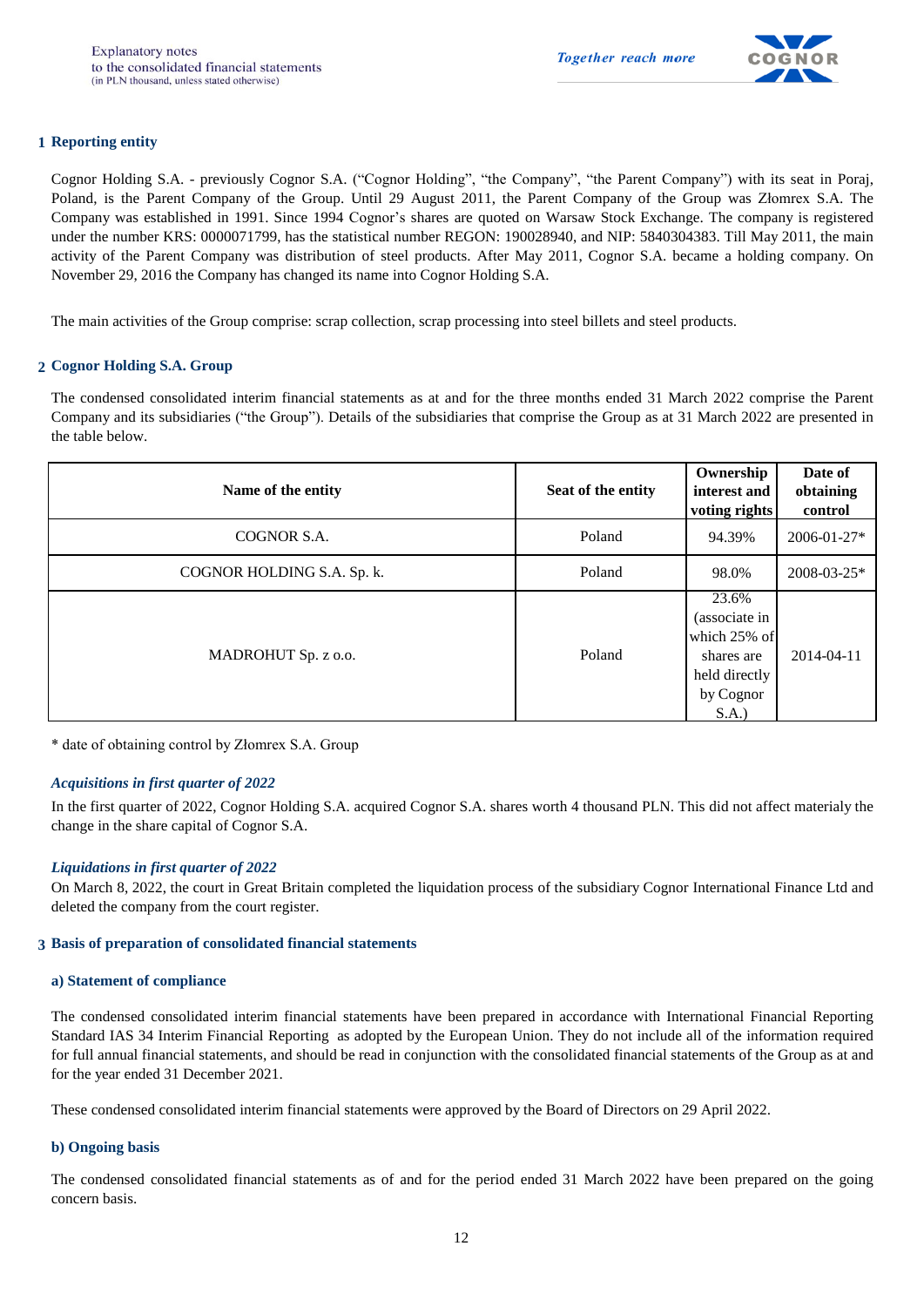

#### **c) Significant accounting policies**

The accounting policies applied by the Group in these condensed consolidated interim financial statements are the same as those applied by the Group in its annual consolidated financial statements as at 31 December 2021, prepared in accordance with International Financial Reporting Standards as adopted by the European Union ("EU IFRS").

#### **d) Estimates**

The preparation of interim financial statements requires management to make judgments, estimates and assumptions that affect the application of accounting policies and the reported amounts of assets, equity and liabilities, income and expenses. The estimates and associated assumptions are based on historical experience and other factors that are believed to be reasonable under the circumstances and the results of which form a basis for professional judgment on carrying values of assets and liabilities that are not readily apparent from other sources. Actual results may differ from these estimates.

In preparing these condensed consolidated interim financial statements, the significant judgments made by management in applying the Group's accounting policies and the key sources of estimation uncertainty were the same as those applicable to the consolidated financial statements as at and for the year ended 31 December 2021.

#### **4 Transformation of comparable data in the consolidated statement**

The group decided to:

a) presentation of Perpetual usufruct of land under Property, plant and equipment (under the Land category), because treated as a longterm lease of land meets the definition of the right to use assets in accordance with IFRS 16 and is not separately a significant item. In connection with the above, the comparable data as at March 31, 2021 was transformed in the statement of financial position and the statement of cash flows,

b) presentation of liabilities due to bills of exchange under interest-bearing liabilities, because it is a debt security and is a financial liability. Therefore the comparable data was transformed in the statement of financial position as at March 31, 2021,

c) a change in the presentation of the sale of surplus electricity purchased - presentation per balance with costs. Therefore, the comparable data was transformed in the statement of profit and loss and other comprehensive income for the period from January 1, 2021 to March 31, 2021 and for the period from April 1, 2020 to March 31, 2021.

Adequate transformations have been made in the notes.

#### **a) change in the presentation of Perpetual usufruct of land**

Extract from the consolidated statement of financial position as at March 31, 2021

|                                 | according to<br>the<br>approved       |         |                         |
|---------------------------------|---------------------------------------|---------|-------------------------|
| in PLN thousand                 | report as at Adjustment<br>31.03.2021 | s       | <b>Restated</b><br>data |
| Property, plant and equipment   | 398 563                               | 31 010  | 429 573                 |
| Perpetual usufruct of land      | 31 010                                | (31010) |                         |
| <b>Total non-current assets</b> | 508 846                               |         | 508 846                 |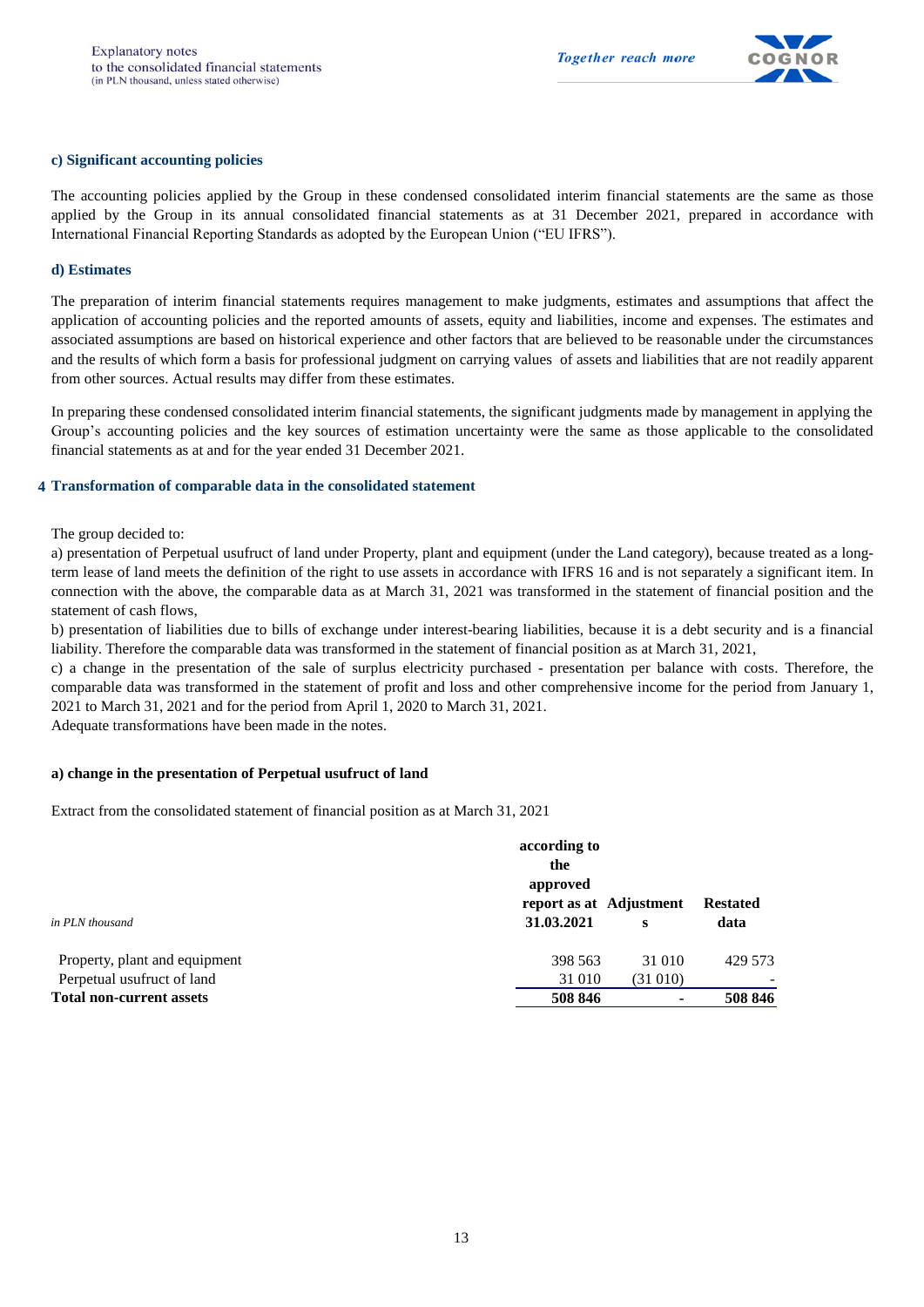

#### Extract from the consolidated statement of cash flows for the period 01.01.2021 - 31.03.2021

|                                                     | according to                         |        |                 |  |  |  |  |
|-----------------------------------------------------|--------------------------------------|--------|-----------------|--|--|--|--|
|                                                     | the                                  |        |                 |  |  |  |  |
|                                                     | approved                             |        |                 |  |  |  |  |
|                                                     | report for<br>01.01.2021- Adjustment |        |                 |  |  |  |  |
|                                                     |                                      |        | <b>Restated</b> |  |  |  |  |
| in PLN thousand                                     | 31.03.2021                           | S      | data            |  |  |  |  |
| Proceeds from sale of property, plant and equipment | 4 0 1 5                              | 1.579  | 5.594           |  |  |  |  |
| Proceeds from sale of perpetual usufruct            | 1 579                                | (1579) |                 |  |  |  |  |
| Net cash from investing activities                  | (7 994)                              | ۰      | (7 994)         |  |  |  |  |

Extract from the consolidated statement of cash flows for the period 01.04.2020-31.03.2021 (LTM)

|                                                     | according to<br>the<br>approved<br>report for<br>01.04.2020-<br>31.03.2021 | Adjustment<br>s | <b>Restated</b><br>data |
|-----------------------------------------------------|----------------------------------------------------------------------------|-----------------|-------------------------|
| Proceeds from sale of property, plant and equipment | 4 4 8 7                                                                    | 1.579           | 6 0 6 6                 |
| Proceeds from sale of perpetual usufruct            | 1 5 7 9                                                                    | (1579)          |                         |
| Acquisition of property, plant and equipment        | (48783)                                                                    | (75)            | (48858)                 |
| Prepaid perpetual usufruct of land                  | (75)                                                                       | 75              |                         |
| Net cash from investing activities                  | (44 821)                                                                   |                 | (44 821)                |

#### **b) change in the presentation of liabilities due to bills of exchange**

|                                       | according to<br>the                               |         |                         |  |  |  |  |
|---------------------------------------|---------------------------------------------------|---------|-------------------------|--|--|--|--|
| in PLN thousand                       | approved<br>report as at Adjustment<br>31.03.2021 | s       | <b>Restated</b><br>data |  |  |  |  |
| Interest-bearing loans and borrowings | 198 430                                           | 2 1 1 6 | 200 546                 |  |  |  |  |
| Other liabilities                     | 12 003                                            | (2116)  | 9887                    |  |  |  |  |
| <b>Total non-current liabilities</b>  | 223 965                                           | ۰       | 223 965                 |  |  |  |  |
| Interest-bearing loans and borrowings | 56885                                             | 41      | 56 926                  |  |  |  |  |
| Trade and other payables              | 544 001                                           | (41)    | 543 960                 |  |  |  |  |
| <b>Total current liabilities</b>      | 617 110                                           |         | 617 110                 |  |  |  |  |

#### **c) change in the presentation of sales of surplus purchased electricity**

Extract from the consolidated statement of profit or loss and other comprehensive income for the period 01.01.2021-31.03.2021

|                                        | according to           |         |                 |
|----------------------------------------|------------------------|---------|-----------------|
|                                        | the                    |         |                 |
|                                        | approved               |         |                 |
|                                        | report for             |         |                 |
|                                        | 01.01.2021- Adjustment |         | <b>Restated</b> |
| in PLN thousand                        | 31.03.2021             | s       | data            |
| Revenues from contracts with customers | 584 076                | (9131)  | 574 945         |
| Cost of sales                          | (487108)               | 9 1 3 1 | (477 977)       |
| Gross profit                           | 96968                  | ۰       | 96968           |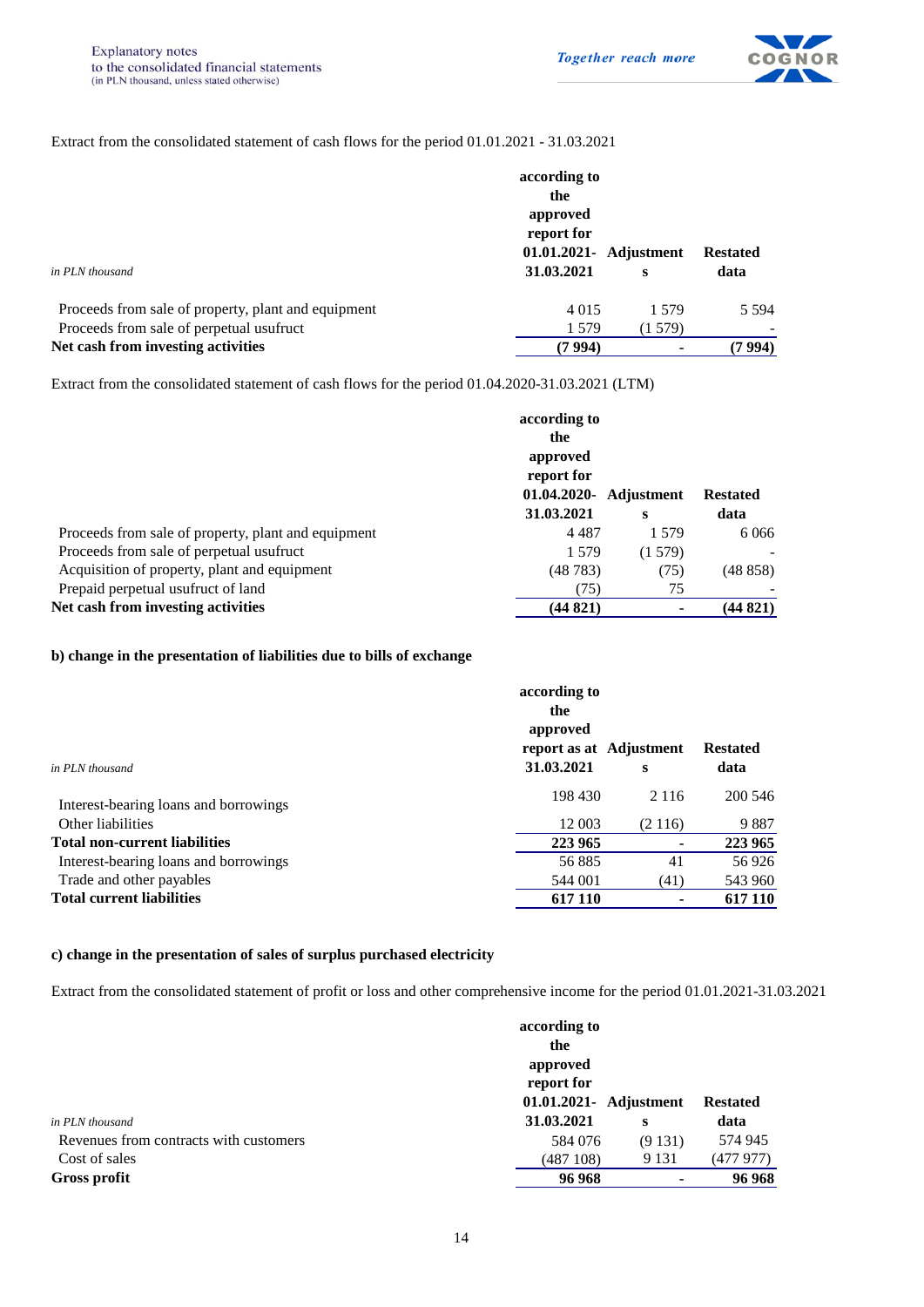

Extract from the consolidated statement of profit or loss and other comprehensive income for the period 01.04.2020-31.03.2021 (LTM)

|                                        | according to           |         |                 |
|----------------------------------------|------------------------|---------|-----------------|
|                                        | the                    |         |                 |
|                                        | approved               |         |                 |
|                                        | report for             |         |                 |
|                                        | 01.04.2020- Adjustment |         | <b>Restated</b> |
| in PLN thousand                        | 31.03.2021             | s       | data            |
| Revenues from contracts with customers | 1857186                | (9131)  | 1 848 055       |
| Cost of sales                          | (1646860)              | 9 1 3 1 | (1637729)       |
| Gross profit                           | 210 326                | ۰       | 210 326         |

#### **5 Segment reporting**

Management has determined the operating segments based on the reports reviewed by the Management Board of the Parent Company that are used to make strategic decisions.

The following main activities have been distinguished:

-scrap metal: comprising purchasing, sorting, processing, refining and subsequent shipment and sale of of scrap metal to external customers,

-billets HSJ: comprising production and purchase of steel billets (crude steel) and their subsequent sale to external customers, carried out by our melting shop HSJ in Stalowa Wola,

-billets Ferrostal (FER): comprising production and purchase of steel billets (crude steel) and their subsequent sale to external customers, carried out by our melting shop Ferrostal in Gliwice,

-finished products HSJ: comprising production and purchase of finished steel products and their subsequent sale to external customers, carried out by our rolling mill HSJ in Stalowa Wola,

-finished products FER: comprising production and purchase of finished steel products and their subsequent sale to external customers, carried out by our rolling mill Ferrostal in Gliwice,

-non-ferrous scrap metal: comprising purchasing, sorting, processing, refining and subsequent shipment and sale to external customers of non-ferrous scrap metal,

-non-ferrous finished products: comprising production (from own or from customer's material) and purchase of non-ferrous products, such as bronze shafts and sleeves as well as aluminum alloys in the form of ingots, and then their subsequent shipement and sale to external customers,

-other: including transportation services, property development and other activities.

Sales between segments are carried out at arm's length. The revenue from external parties reported to the Management Board of the Parent Company is measured in a manner consistent with that in the statement of comprehensive income.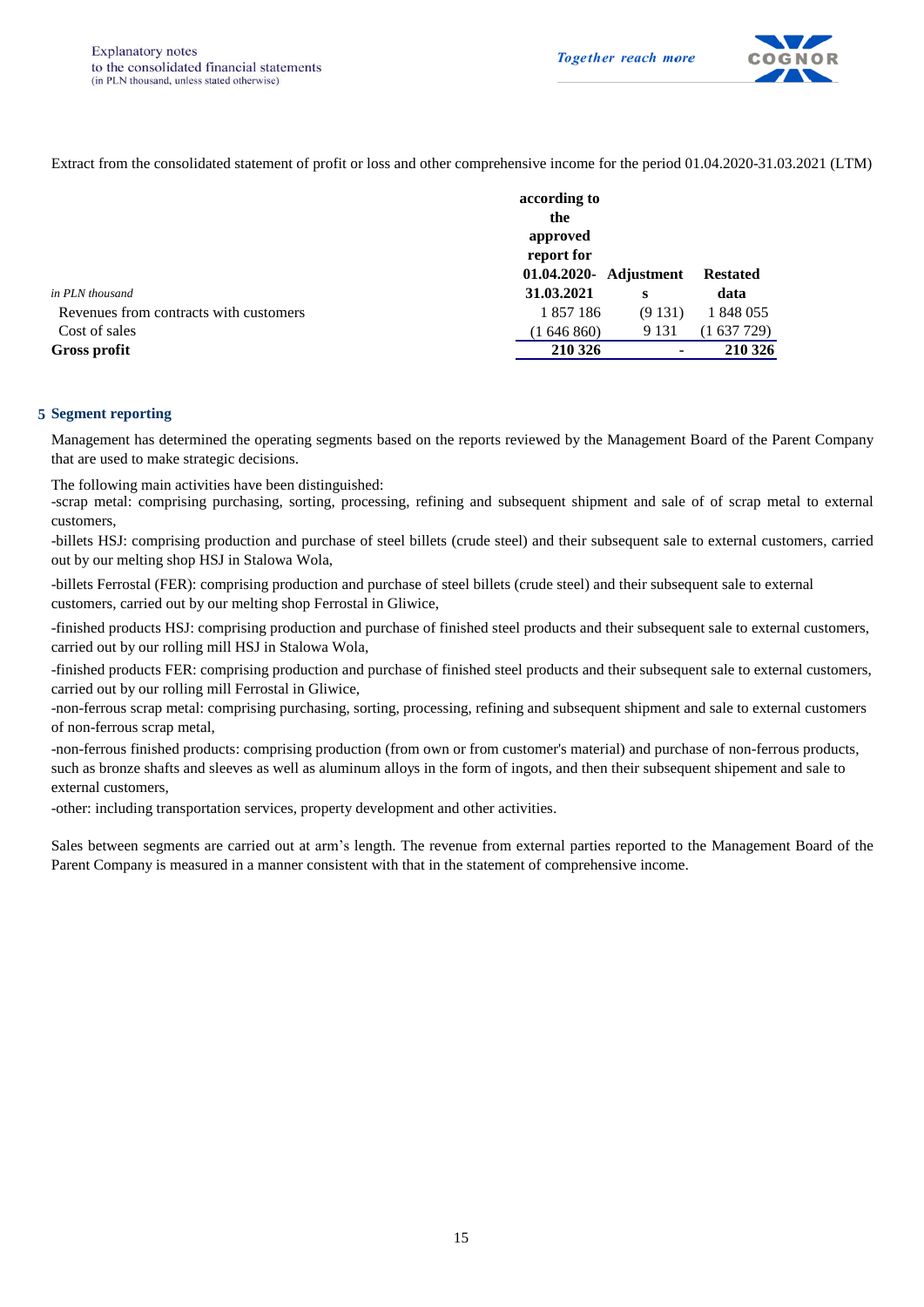

#### **5 Segment reporting - continued**

#### **Business segments (for the three months ended 31 March)**

| in PLN thousand<br>31.03.2022                | <b>Scrap</b><br>metal | <b>Billets HSJ</b> | <b>Billets FER</b> | <b>Finished</b><br>products<br><b>HSJ</b> | <b>Finished</b><br>products<br><b>FER</b> | Non-<br>ferrous<br>scrap<br>metal | Non-<br>ferrous<br>finished<br>products | <b>Other</b> |          | <b>Unallocated Eliminations Consolidated</b> |           |
|----------------------------------------------|-----------------------|--------------------|--------------------|-------------------------------------------|-------------------------------------------|-----------------------------------|-----------------------------------------|--------------|----------|----------------------------------------------|-----------|
| Revenue from external customers              | 74 839                | 93 7 85            | 86 122             | 302 439                                   | 313 943                                   | 25 447                            | 32 131                                  | 14 194       | 18 3 5 4 |                                              |           |
| Inter-segment revenue                        | 130784                | 26 648             | 22 4 26            | 8413                                      | 31 027                                    | 4 5 2 5                           | $\sim$                                  | 4 9 0 7      | 3 0 0 5  |                                              |           |
| <b>Total revenue</b>                         | 205 623               | 120 433            | 108 548            | 310 852                                   | 344 970                                   | 29 972                            | 32 131                                  | 19 10 1      | 21 359   | (230953)                                     | 962 036   |
| Cost of sales to external<br>customers       | (67895)               | (83666)            | (66339)            | (232071)                                  | (245 022)                                 | (22528)                           | (28 218)                                | (10026)      | (14251)  |                                              |           |
| Inter-segment cost of sales                  | (126 256)             | (23357)            | (14838)            | (6242)                                    | (23034)                                   | (4084)                            | $\sim$                                  | (3798)       | (53)     |                                              |           |
| <b>Total cost of sales</b>                   | (194151)              | (107 023)          | (81177)            | (238313)                                  | (268056)                                  | (26612)                           | (28 218)                                | (13824)      | (14304)  | 235 977                                      | (735 701) |
| <b>Segment result</b>                        | 11 472                | 13 4 10            | 27 371             | 72 539                                    | 76914                                     | 3 3 6 0                           | 3 9 13                                  | 5 2 7 7      | 7 0 5 5  | 5 0 24                                       | 226 335   |
| Other income                                 | (13)                  | 639                | 1 1 2 1            | 2 2 8 5                                   | 3 6 25                                    | (1)                               | 92                                      | 423          | 10       | (141)                                        | 8 0 4 0   |
| Distribution and administrative<br>expenses  | (7004)                | (3744)             | (1448)             | (13 219)                                  | (14075)                                   | (1028)                            | (2 267)                                 | (1254)       | (6887)   | 445                                          | (50481)   |
| Other gain/(losses) net                      | 81                    | 287                | 138                | 1 0 2 5                                   | 315                                       | 16                                | 272                                     | 39           | (2560)   | (240)                                        | (627)     |
|                                              |                       |                    |                    |                                           |                                           |                                   |                                         |              |          |                                              |           |
| Other expenses                               | (15)                  | (314)              | (112)              | (1125)                                    | (201)                                     | (6)                               | (104)                                   | (40)         | (214)    | 139                                          | (1992)    |
| <b>Operating profit/(loss)</b>               | 4521                  | 10 278             | 27 070             | 61 50 5                                   | 66 578                                    | 2 3 4 1                           | <b>1906</b>                             | 4 4 4 5      | (2596)   | 5 2 2 7                                      | 181 275   |
| Net financing costs                          |                       |                    |                    |                                           |                                           |                                   |                                         |              | 12014    | 85                                           | 12 099    |
| Share of profit of associates, net<br>of tax |                       |                    |                    |                                           |                                           |                                   |                                         |              |          |                                              | (44)      |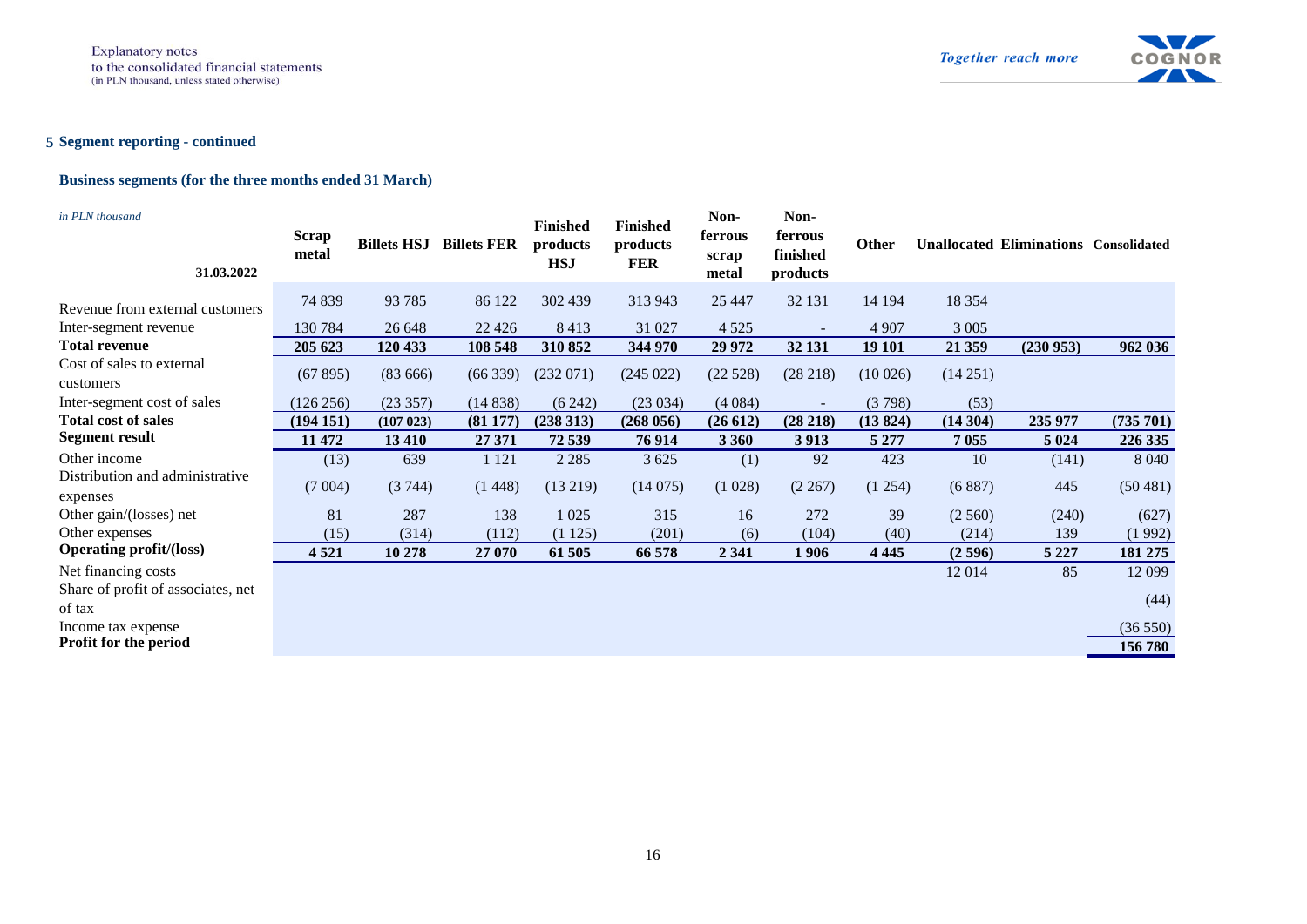

| in PLN thousand<br>31.03.2021                | <b>Scrap</b><br>metal | <b>Billets HSJ</b> | <b>Billets FER</b>       | <b>Finished</b><br>products<br><b>HSJ</b> | <b>Finished</b><br>products<br><b>FER</b> | Non-<br>ferrous<br>scrap<br>metal | Non-<br>ferrous<br>finished<br>products | <b>Other</b> |        | <b>Unallocated Eliminations Consolidated</b> |          |
|----------------------------------------------|-----------------------|--------------------|--------------------------|-------------------------------------------|-------------------------------------------|-----------------------------------|-----------------------------------------|--------------|--------|----------------------------------------------|----------|
| Revenue from external customers              | 52419                 | 45 157             | 53 942                   | 175 685                                   | 194 158                                   | 21 222                            | 18 216                                  | 13 4 31      | 690    |                                              |          |
| Inter-segment revenue                        | 65 590                | 14 047             |                          | 3653                                      | 10 133                                    | 5 3 4 4                           |                                         | 2 1 0 7      | 1765   |                                              |          |
| <b>Total revenue</b>                         | 118 009               | 59 204             | 53 942                   | 179 338                                   | 204 291                                   | 26 56 6                           | 18 216                                  | 15 538       | 2455   | (102614)                                     | 574 945  |
| Cost of sales to external<br>customers       | (47377)               | (43305)            | (43899)                  | $(149\,221)$                              | (162 013)                                 | (18747)                           | (15417)                                 | (11086)      | (633)  |                                              |          |
| Inter-segment cost of sales                  | (62 282)              | (12099)            | $\overline{\phantom{a}}$ | (3 228)                                   | (8493)                                    | (4921)                            |                                         | (1425)       | (47)   |                                              |          |
| <b>Total cost of sales</b>                   | (109659)              | (55404)            | (43899)                  | (152 449)                                 | (170506)                                  | (23668)                           | (15 417)                                | (12511)      | (680)  | 106 216                                      | (477977) |
| Segment result                               | 8 3 5 0               | 3800               | 10 043                   | 26889                                     | 33785                                     | 2898                              | 2799                                    | 3 0 27       | 1775   | 3602                                         | 96968    |
| Other income                                 | 27                    | 353                | 840                      | 1467                                      | 2988                                      | 9                                 | 94                                      | 421          | 27     | (53)                                         | 6 1 7 3  |
| Distribution and administrative<br>expenses  | (5653)                | (2152)             | (1797)                   | (12568)                                   | (7769)                                    | (1351)                            | (1362)                                  | (1279)       | (5782) | 125                                          | (39588)  |
| Other gain/(losses) net                      | 2                     | 65                 | 107                      | 268                                       | 381                                       | 3                                 | 67                                      | 1 3 4 4      | 19     | 1938                                         | 4 1 9 4  |
| Other expenses                               | (39)                  | (162)              | (11)                     | (675)                                     | (39)                                      | (9)                               | (10)                                    | (39)         | (21)   | 30                                           | (975)    |
| <b>Operating profit</b>                      | 2687                  | 1 9 0 4            | 9 1 8 2                  | 15 381                                    | 29 346                                    | 1550                              | 1588                                    | 3474         | (3982) | 5 6 4 2                                      | 66 772   |
| Net financing costs                          |                       |                    |                          |                                           |                                           |                                   |                                         |              | (3441) | (4663)                                       | (8104)   |
| Share of profit of associates, net<br>of tax |                       |                    |                          |                                           |                                           |                                   |                                         |              |        |                                              | (53)     |
| Income tax expense                           |                       |                    |                          |                                           |                                           |                                   |                                         |              |        |                                              | (12758)  |
| <b>Profit for the period</b>                 |                       |                    |                          |                                           |                                           |                                   |                                         |              |        |                                              | 45 857   |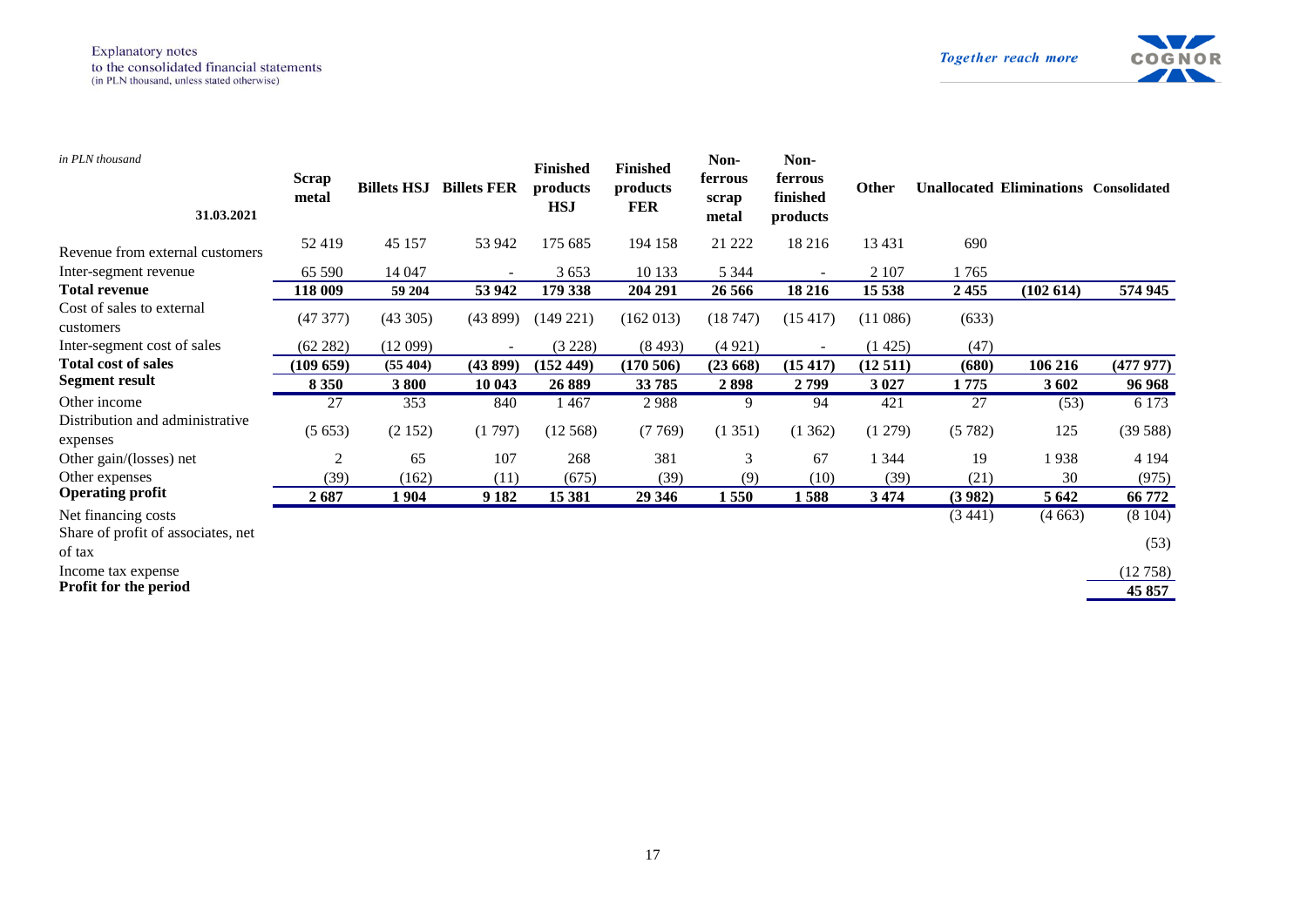

#### **Business segments (for the twelve months ended 31 March)**

| in PLN thousand<br>31.03.2022                      | <b>Scrap</b><br>metal | <b>Billets HSJ</b> | <b>Billets FER</b> | <b>Finished</b><br>products<br><b>HSJ</b> | <b>Finished</b><br>products<br><b>FER</b> | Non-<br>ferrous<br>scrap<br>metal | Non-<br>ferrous<br>finished<br>products | <b>Other</b> |          | <b>Unallocated Eliminations Consolidated</b> |           |
|----------------------------------------------------|-----------------------|--------------------|--------------------|-------------------------------------------|-------------------------------------------|-----------------------------------|-----------------------------------------|--------------|----------|----------------------------------------------|-----------|
| Revenue from external customers                    | 262 201               | 269 899            | 277 170            | 888 899                                   | 1 199 5 14                                | 102 741                           | 97 4 62                                 | 74 908       | 24 5 91  |                                              |           |
| Inter-segment revenue                              | 370 270               | 96 229             | 43 720             | 20 148                                    | 109 219                                   | 17 797                            | $\sim$                                  | 13 165       | 14 5 5 3 |                                              |           |
| <b>Total revenue</b>                               | 632 471               | 366 128            | 320 890            | 909 047                                   | 1 308 733                                 | 120 538                           | 97 4 62                                 | 88 073       | 39 144   | (684 244)                                    | 3 198 242 |
| Cost of sales to external<br>customers             | (235 681)             | (244180)           | (214620)           | (695 056)                                 | (923 810)                                 | (91913)                           | (81 236)                                | (59920)      | (19983)  |                                              |           |
| Inter-segment cost of sales                        | (350 730)             | (83 394)           | (31807)            | (14886)                                   | (80703)                                   | (16318)                           | $\sim$                                  | (9916)       | (4915)   |                                              |           |
| <b>Total cost of sales</b>                         | (586 411)             | (327574)           | (246 427)          | (709942)                                  | (1004513)                                 | (108 231)                         | (81 236)                                | (69836)      | (24898)  | 679 107                                      | (2479961) |
| <b>Segment result</b>                              | 46 060                | 38 554             | 74 463             | 199 105                                   | 304 220                                   | 12 307                            | 16 2 26                                 | 18 237       | 14 24 6  | (5137)                                       | 718 281   |
| Other income                                       | 205                   | 4 1 0 1            | 5 1 5 9            | 18736                                     | 25 644                                    | 51                                | 255                                     | 2551         | 34       | (6969)                                       | 49 7 67   |
| Distribution and administrative<br>expenses        | (26 326)              | (12695)            | (5092)             | (47281)                                   | (46585)                                   | (5113)                            | (7471)                                  | (5748)       | (27858)  | 7 1 1 2                                      | (177057)  |
| Other gain/(losses) net                            | 248                   | (105)              | 139                | (510)                                     | 412                                       | 52                                | 321                                     | (1088)       | 353      | (2162)                                       | (2340)    |
| Other expenses                                     | (374)                 | (687)              | (257)              | (2521)                                    | (848)                                     | (84)                              | (206)                                   | (200)        | (1491)   | 274                                          | (6394)    |
| <b>Operating profit/(loss)</b>                     | 19813                 | 29 168             | 74 412             | 167 529                                   | 282 843                                   | 7 2 1 3                           | 9 1 25                                  | 13752        | (14716)  | (6882)                                       | 582 257   |
| Net financing costs                                |                       |                    |                    |                                           |                                           |                                   |                                         |              | 5 1 6 7  | (118)                                        | 5 0 4 9   |
| Share of profit of associates, net                 |                       |                    |                    |                                           |                                           |                                   |                                         |              |          |                                              | 39        |
| of tax                                             |                       |                    |                    |                                           |                                           |                                   |                                         |              |          |                                              |           |
| Income tax expense<br><b>Profit for the period</b> |                       |                    |                    |                                           |                                           |                                   |                                         |              |          |                                              | (112 896) |
|                                                    |                       |                    |                    |                                           |                                           |                                   |                                         |              |          |                                              |           |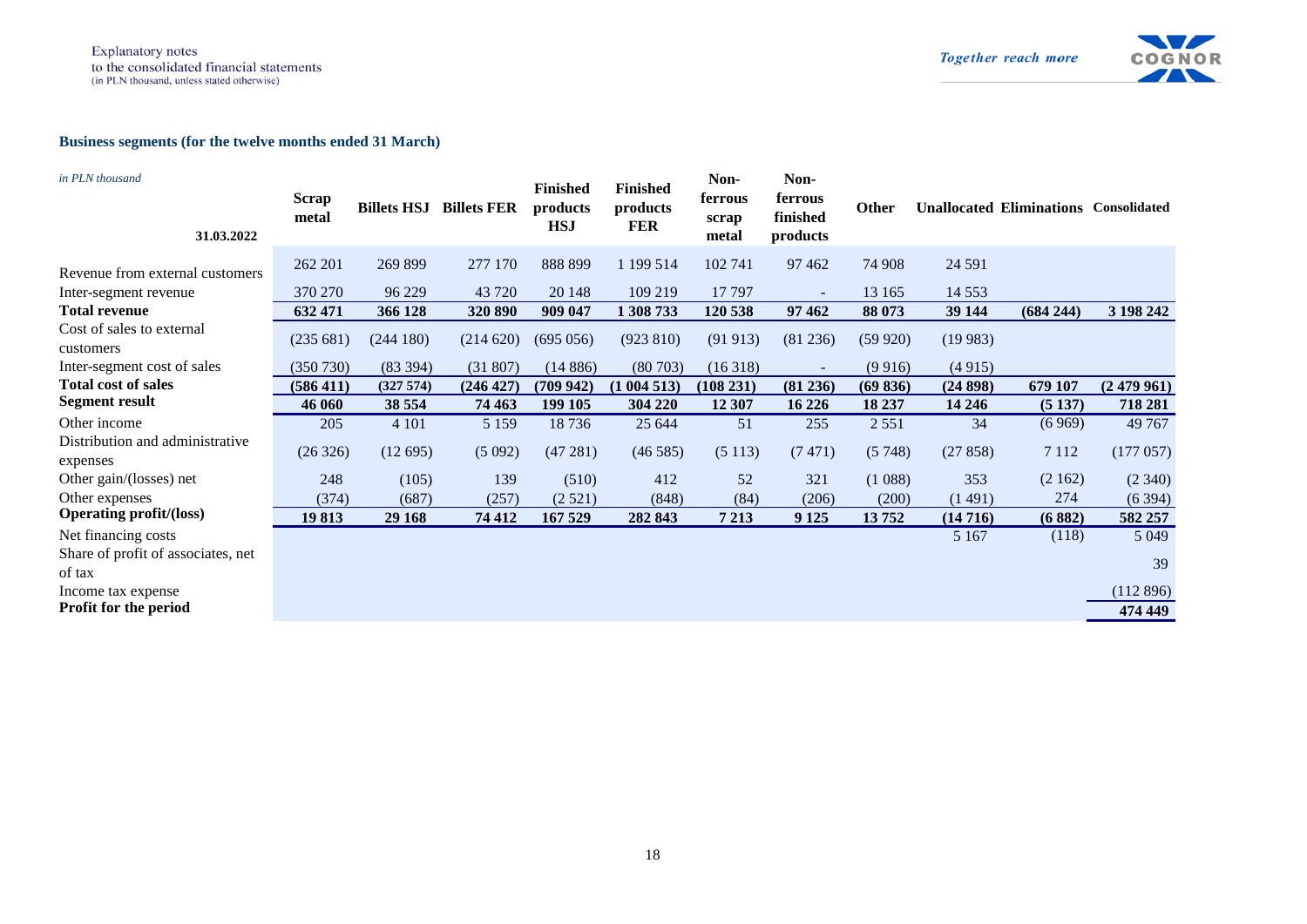

| in PLN thousand<br>31.03.2021                | <b>Scrap</b><br>metal | <b>Billets HSJ</b> | <b>Billets FER</b> | <b>Finished</b><br>products<br><b>HSJ</b> | <b>Finished</b><br>products<br><b>FER</b> | Non-<br>ferrous<br>scrap<br>metal | Non-<br>ferrous<br>finished<br>products | <b>Other</b> |          | <b>Unallocated Eliminations Consolidated</b> |           |
|----------------------------------------------|-----------------------|--------------------|--------------------|-------------------------------------------|-------------------------------------------|-----------------------------------|-----------------------------------------|--------------|----------|----------------------------------------------|-----------|
| Revenue from external customers              | 141 862               | 164 663            | 167 085            | 515 873                                   | 683 231                                   | 60 820                            | 50 0 95                                 | 60 5 62      | 3 7 7 5  |                                              |           |
| Inter-segment revenue                        | 176 237               | 55 709             | 13 5 8 3           | 10 9 88                                   | 74 137                                    | 16 950                            | 316                                     | 6 6 9 0      | 11 328   |                                              |           |
| <b>Total revenue</b>                         | 318 099               | 220 372            | 180 668            | 526 861                                   | 757 368                                   | 77 770                            | 50 411                                  | 67 25 2      | 15 103   | (365 849)                                    | 1848055   |
| Cost of sales to external<br>customers       | (128945)              | (156 484)          | (146910)           | (447852)                                  | (628915)                                  | (54941)                           | (41770)                                 | (56573)      | (2942)   |                                              |           |
| Inter-segment cost of sales                  | (168 320)             | (51616)            | (12715)            | (9998)                                    | (69539)                                   | (15632)                           | (275)                                   | (4758)       | (921)    |                                              |           |
| <b>Total cost of sales</b>                   | (297 265)             | (208100)           | (159625)           | (457 850)                                 | (698454)                                  | (70573)                           | (42045)                                 | (61331)      | (3863)   | 361 377                                      | (1637729) |
| <b>Segment result</b>                        | 20 834                | 12 27 2            | 21 043             | 69 011                                    | 58 9 14                                   | 7 1 9 7                           | 8 3 6 6                                 | 5921         | 11 240   | (4472)                                       | 210 326   |
| Other income                                 | 1751                  | 2914               | 5 0 8 2            | 9 9 6 4                                   | 21 9 37                                   | 475                               | 1 456                                   | 3760         | 149      | (3903)                                       | 43 5 8 5  |
| Distribution and administrative<br>expenses  | (17234)               | (12352)            | (5239)             | (37 412)                                  | (32625)                                   | (4350)                            | (4601)                                  | (5403)       | (23496)  | 5931                                         | (136781)  |
| Other gain/(losses) net                      | (35)                  | (25)               | (19)               | (77)                                      | (368)                                     | (1)                               | 134                                     | 1 357        | 1869     | 127                                          | 2962      |
| Other expenses                               | (112)                 | (1179)             | (227)              | (4049)                                    | (933)                                     | (30)                              | (107)                                   | (325)        | (214)    | 1 3 1 5                                      | (5861)    |
| <b>Operating profit</b>                      | 5 2 0 4               | 1630               | 20 640             | 37 437                                    | 46 9 25                                   | 3 2 9 1                           | 5 2 4 8                                 | 5 3 1 0      | (10 452) | (1002)                                       | 114 231   |
| Net financing costs                          |                       |                    |                    |                                           |                                           |                                   |                                         |              | (25617)  | (142)                                        | (25759)   |
| Share of profit of associates, net<br>of tax |                       |                    |                    |                                           |                                           |                                   |                                         |              |          |                                              | (10)      |
| Income tax expense                           |                       |                    |                    |                                           |                                           |                                   |                                         |              |          |                                              | (11815)   |
| <b>Profit for the period</b>                 |                       |                    |                    |                                           |                                           |                                   |                                         |              |          |                                              | 76 647    |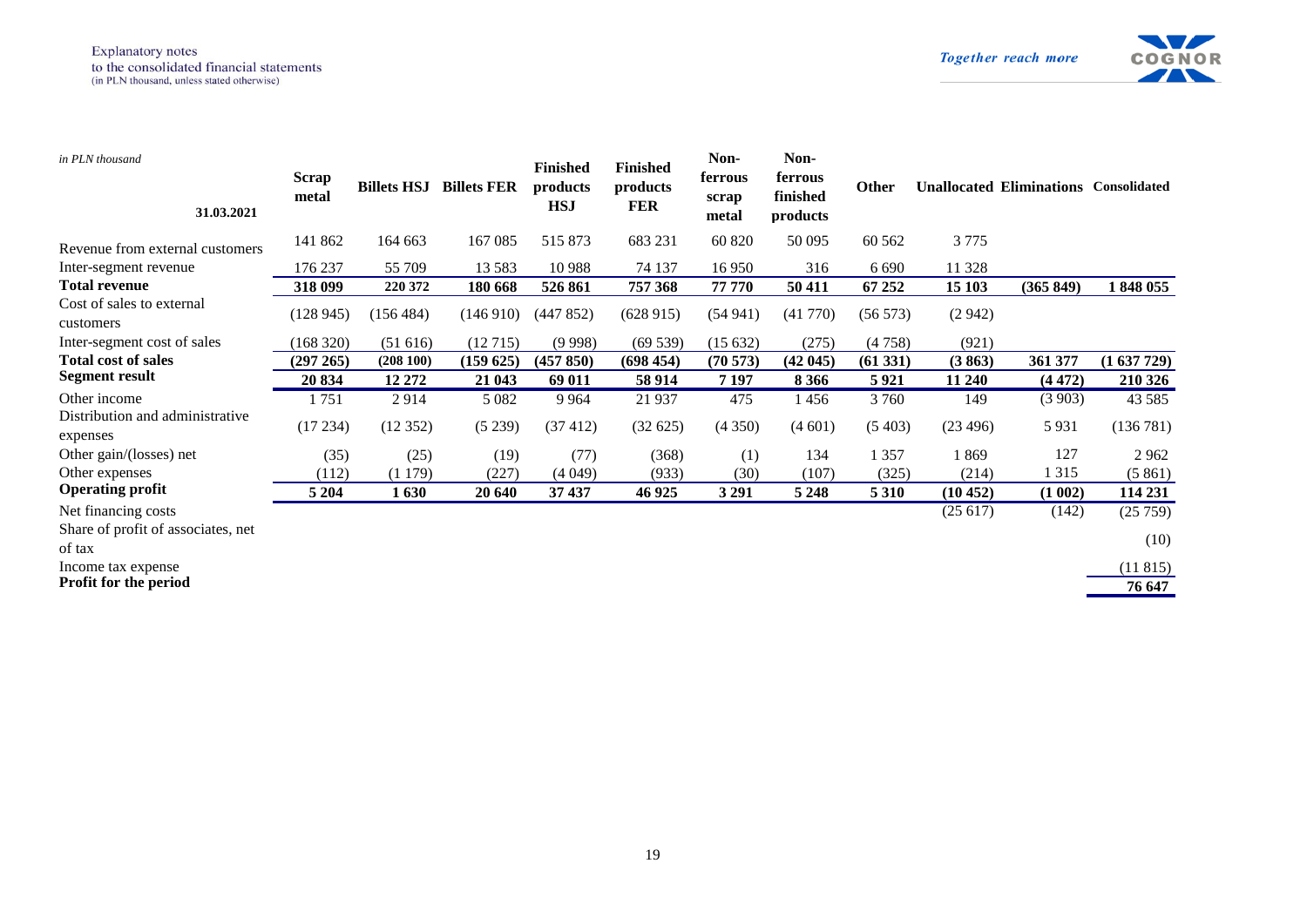

| in PLN thousand<br>31.03.2022 | <b>Scrap</b><br>metal | <b>Billets HSJ</b> | <b>Billets FER</b> | <b>Finished</b><br>products<br><b>HSJ</b> | <b>Finished</b><br>products<br><b>FER</b> | Non-<br>ferrous<br>scrap<br>metal | Non-<br>ferrous<br>finished<br>products | <b>Other</b> |                          | <b>Unallocated Eliminations Consolidated</b> |           |
|-------------------------------|-----------------------|--------------------|--------------------|-------------------------------------------|-------------------------------------------|-----------------------------------|-----------------------------------------|--------------|--------------------------|----------------------------------------------|-----------|
| Segment assets                | 136794                | 106 054            | 105 019            | 354 536                                   | 683 680                                   | 20 16 1                           | 48744                                   | 60748        | 580 625                  | (93 026)                                     | 2 003 335 |
| Segment liabilities           | 81 5 94               | 63 4 84            | 75 373             | 212 229                                   | 297 543                                   | 11 875                            | 20 079                                  | 47 102       | 496 115                  | (102 620)                                    | 1 202 774 |
| Depreciation and amortisation | (1240)                | (1117)             | (568)              | (3735)                                    | (3398)                                    | (183)                             | (456)                                   | (265)        | (198)                    | 33                                           | (11 127)  |
| Capital expenditures          | 322                   | 325                | 15 220             | 1 0 8 7                                   | 57922                                     | 83                                | 161                                     | 639          | $\overline{\phantom{a}}$ | $\overline{\phantom{a}}$                     | 75 759    |
| in PLN thousand<br>31.12.2021 | <b>Scrap</b><br>metal | <b>Billets HSJ</b> | <b>Billets FER</b> | <b>Finished</b><br>products<br><b>HSJ</b> | <b>Finished</b><br>products<br><b>FER</b> | Non-<br>ferrous<br>scrap<br>metal | Non-<br>ferrous<br>finished<br>products | Other        |                          | <b>Unallocated Eliminations Consolidated</b> |           |
| Segment assets                | 97 512                | 84 421             | 67 29 6            | 299 829                                   | 568 018                                   | 21 686                            | 38 183                                  | 80795        | 316831                   | (69399)                                      | 1505172   |
| Segment liabilities           | 36 371                | 42 316             | 43 355             | 150 286                                   | 204 443                                   | 8 0 6 3                           | 13 5 47                                 | 50772        | 386 088                  | (73938)                                      | 861 303   |
| in PLN thousand<br>31.03.2021 | <b>Scrap</b><br>metal | <b>Billets HSJ</b> | <b>Billets FER</b> | <b>Finished</b><br>products<br><b>HSJ</b> | <b>Finished</b><br>products<br><b>FER</b> | Non-<br>ferrous<br>scrap<br>metal | Non-<br>ferrous<br>finished<br>products | <b>Other</b> |                          | <b>Unallocated Eliminations Consolidated</b> |           |
| Segment assets                | 87 321                | 67 299             | 47 555             | 265 291                                   | 375 004                                   | 20 946                            | 25 4 61                                 | 42 655       | 311 640                  | (47436)                                      | 1 195 736 |
| Segment liabilities           | 57 629                | 39 792             | 51 826             | 156931                                    | 193 046                                   | 13 5 18                           | 7089                                    | 30 853       | 416 922                  | (126531)                                     | 841 075   |
| Depreciation and amortisation | (1066)                | (1049)             | (786)              | (4130)                                    | (5434)                                    | (252)                             | (181)                                   | (327)        | (210)                    | 123                                          | (13312)   |
| Capital expenditures          | 104                   | 96                 | 435                | 376                                       | 10 255                                    | 23                                | 64                                      | 826          |                          |                                              | 12 179    |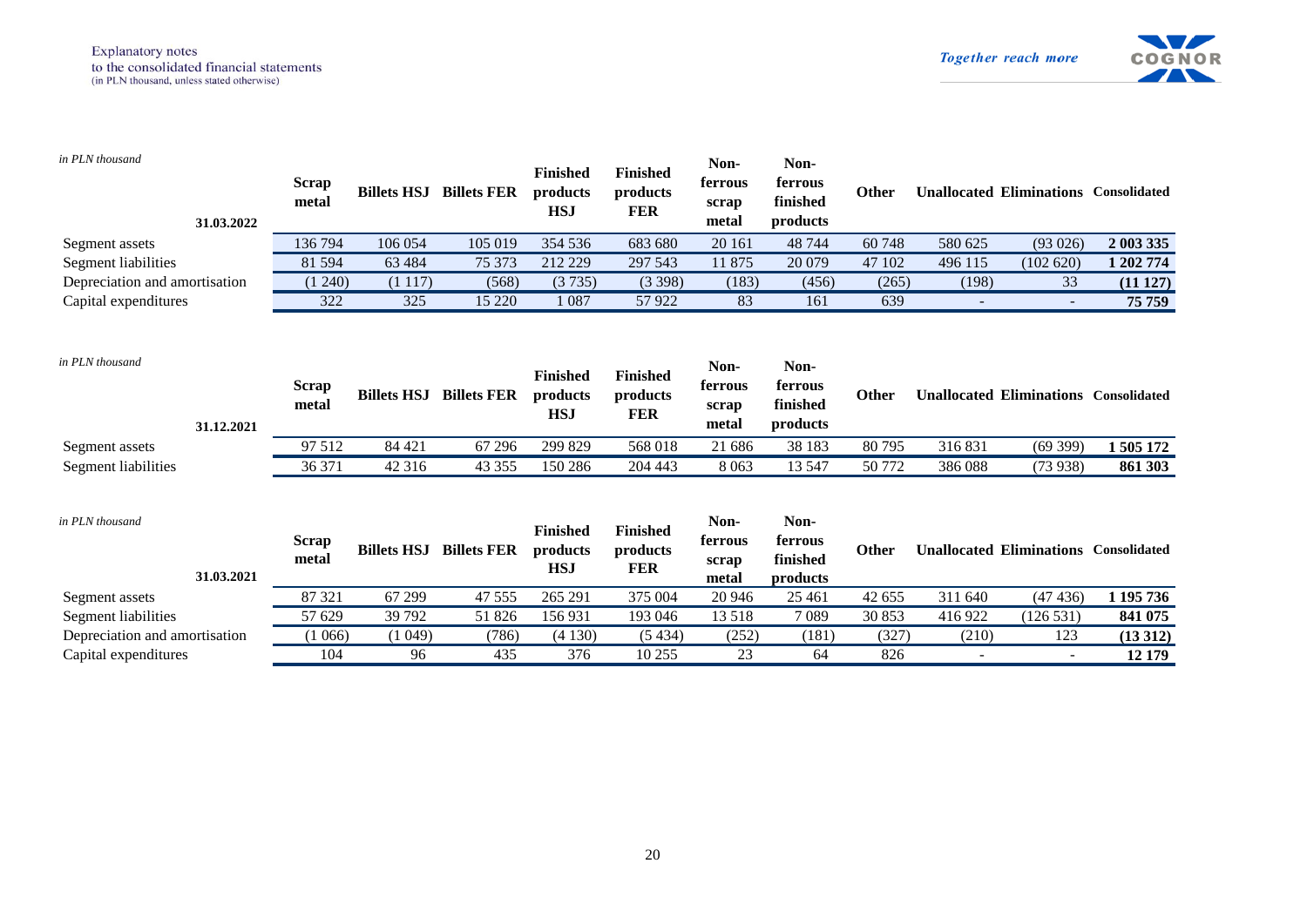**Explanatory** notes to the consolidated financial statements<br>(in PLN thousand, unless stated otherwise)



| <b>Unallocated assets</b><br>in PLN thousand                                                 | 31.03.2022               | 31.12.2021               | 31.03.2021 |
|----------------------------------------------------------------------------------------------|--------------------------|--------------------------|------------|
| Long-term and short-term investments                                                         | 1 0 4 4                  | 1 1 0 9                  | 1 2 6 2    |
| Deferred tax assets                                                                          | 19 7 78                  | 24 5 37                  | 43 501     |
| Investment property                                                                          | 118                      | 119                      | 7 1 3 0    |
| Financial assets due to valuation of derivative instruments                                  | 37 737                   | 17 5 34                  |            |
| Income tax receivable                                                                        | 38                       | 38                       | 38         |
| Cash and cash equivalents                                                                    | 277 219                  | 107 810                  | 129 092    |
| Assets held for sale                                                                         | 6988                     | 6993                     |            |
| Other receivables (statutory receivables, receivables relating to sale of subsidiaries, etc) | 184 828                  | 121 423                  | 107 453    |
| Assets of central office                                                                     | 52 875                   | 37 268                   | 23 164     |
|                                                                                              | 580 625                  | 316 831                  | 311 640    |
| <b>Unallocated liabilities</b>                                                               |                          |                          |            |
| in PLN thousand                                                                              | 31.03.2022               | 31.12.2021               | 31.03.2021 |
| Interest-bearing loans and borrowings                                                        | 369 911                  | 320 803                  | 255 315    |
| Bank overdraft                                                                               | 49 908                   | 17 200                   |            |
| Provisions                                                                                   | 1 300                    | 1 800                    | 25         |
| Government grants and other deferred income                                                  | 9641                     | 9839                     | 6 0 0 8    |
| Current income tax payables                                                                  | 14 080                   | 2936                     | 6 6 3 0    |
| Other liabilities                                                                            | 45 932                   | 24 378                   | 56863      |
| Liabilities due to the valuation of financial instruments                                    | $\overline{\phantom{a}}$ | $\overline{\phantom{a}}$ | 3 1 8 3    |
| Liabilities related to non-current assets held for sale                                      | 1480                     | 1 5 4 8                  |            |
| Liabilities of central office.                                                               | 3 8 6 3                  | 7584                     | 88 898     |
|                                                                                              | 496 115                  | 386 088                  | 416 922    |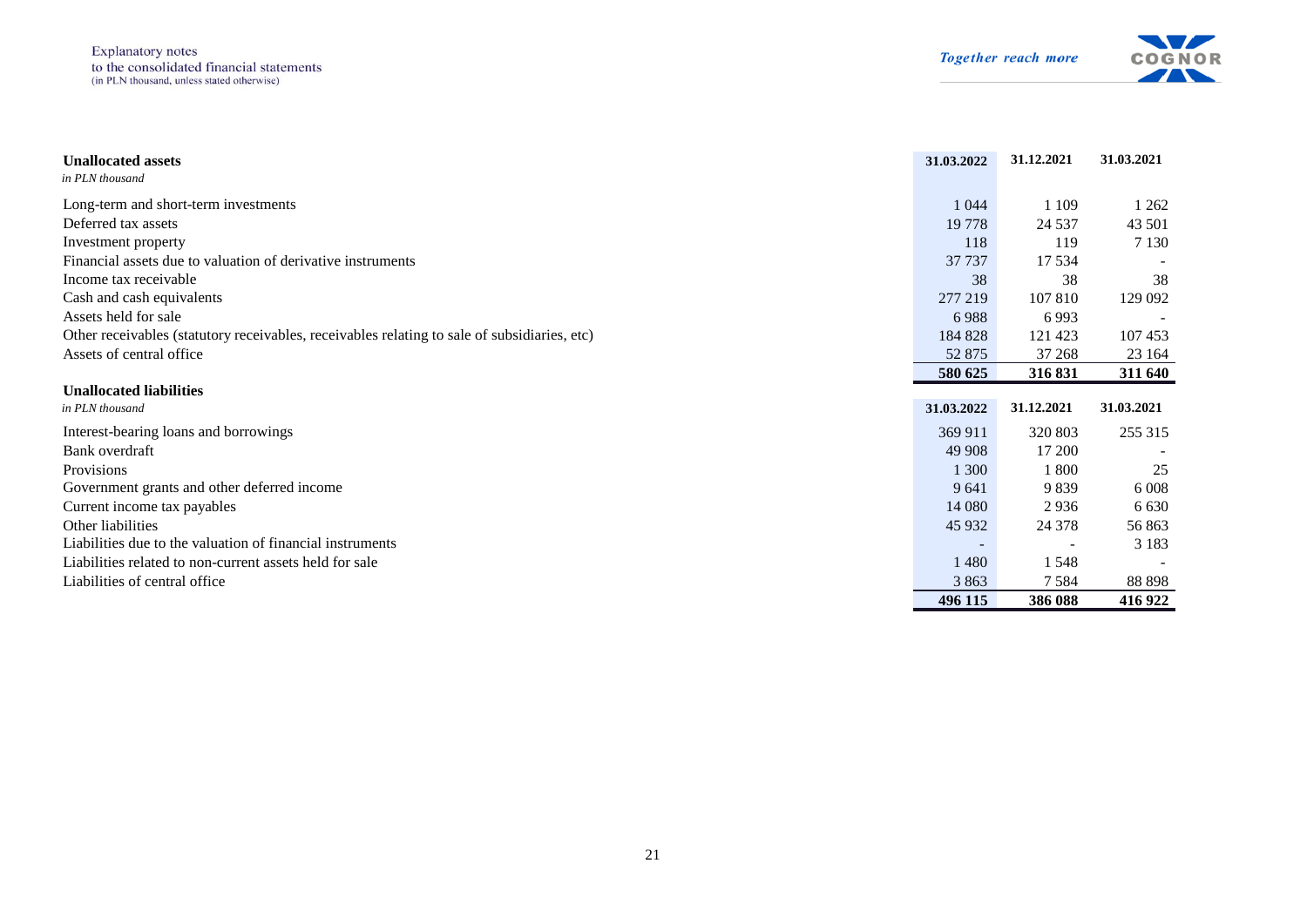

#### **6 Revenues from contracts with customers**

| in PLN thousand                                                             | $01.01.2022 -$<br>31.03.2022 | $01.01.2021 -$<br>31.03.2021 |
|-----------------------------------------------------------------------------|------------------------------|------------------------------|
| Revenues from sale of products                                              | 839 369                      | 502 040                      |
| Revenues form sale of services                                              | 10823                        | 10 1 13                      |
| Revenues from sale of goods                                                 | 111 728                      | 60 017                       |
| Revenues from sale of raw materials                                         | 116                          | 2 7 7 5                      |
|                                                                             | 962 036                      | 574 945                      |
| <i>including:</i>                                                           |                              |                              |
| - revenue from sale of goods or services transferred to customers at a      | 959 792                      | 574 301                      |
| - revenue from sale of goods or services and energy transferred to          | 2 2 4 4                      | 644                          |
| Revenues are generated from the following sources:                          |                              |                              |
| -sale of steel scrap and non-ferrous metals scrap                           | 100 286                      | 73 641                       |
| -sale of slabs, ingots                                                      | 179 907                      | 99 099                       |
| -sale of rolled bars, rolled slabs and sheets                               | 302 439                      | 175 685                      |
| -sale of ribbed, flat, round, square bars, angles, tees, channels, sections | 313 943                      | 194 158                      |
| -sale of bronze and zinc casting alloys shafts and sleeves                  | 32 131                       | 18 2 16                      |
| -sale of transport services                                                 | 5 7 0 7                      | 5 5 1 2                      |
| -sale of houses and apartments                                              | 16 10 1                      |                              |
| -sale resulting from the construction contract                              | 2 2 4 4                      | 644                          |
| -other sale                                                                 | 9 2 7 8                      | 7990                         |

#### **7** Property, plant and equipment and intangible assets

During the three months ended 31 March 2022, the Group acquired property, plant and equipment at a cost of PLN 81 373 thousand (three months ended 31 March 2021: PLN 15 349 thousand). Assets with a net book value of PLN 16 thousand were disposed during the three months of 2022 (three months ended 31 March 2021: PLN 1 290 thousand). On the sale of fixed assets the Group achieved a net gain on disposal of PLN 22 thousand (three months ended 31 March 2021: a net gain on disposal of PLN 3 038 thousand).

In the current period, the increase in property, plant and equipment was mainly due to the purchase on March 25, 2022 of real estate in Siemianowice Śląskie for the net price of PLN 61 481 thousand. The Group plans to build a modern rolling mill on this property.

During the twelve months ended 31 March 2022, the Group acquired property, plant and equipment at a cost of PLN 182 958 thousand (twelve months ended 31 March 2021: PLN 81 959 thousand). Assets with a net book value of PLN 1 633 thousand were disposed of during the twelve months ended 31 March 2022 (twelve months ended 31 March 2021: PLN 3 591 thousand). On the sale of fixed assets the Group achieved a net gain on disposal of PLN 1 110 thousand (twelve months ended 31 March 2021: a net gain on disposal of PLN 3 276 thousand).

During the three months ended 31 March 2022, the Group acquired intangible assets at a cost of PLN 111 thousand (three months ended 31 March 2021: PLN 315 thousand). Assets with a net book value of PLN 0 thousand were disposed during the three months of 2022 (three months ended 31 March 2021: PLN 78 thousand). On the sale of intangible assets the Group achieved a net gain on disposal of PLN 0 thousand (three months ended 31 March 2021: a net gain on disposal of PLN 0 thousand).

During the twelve months ended 31 March 2022, the Group acquired intangible assets at a cost of PLN 1 258 thousand (twelve months ended 31 March 2021: PLN 5 313 thousand). Assets with a net book value of PLN 3 117 thousand were disposed of during the twelve months ended 31 March 2022 (twelve months ended 31 March 2021: PLN 6 717 thousand). On the sale of intangible assets the Group achieved a net gain on disposal of PLN 0 thousand (twelve months ended 31 March 2021: a net gain on disposal of PLN 7 thousand).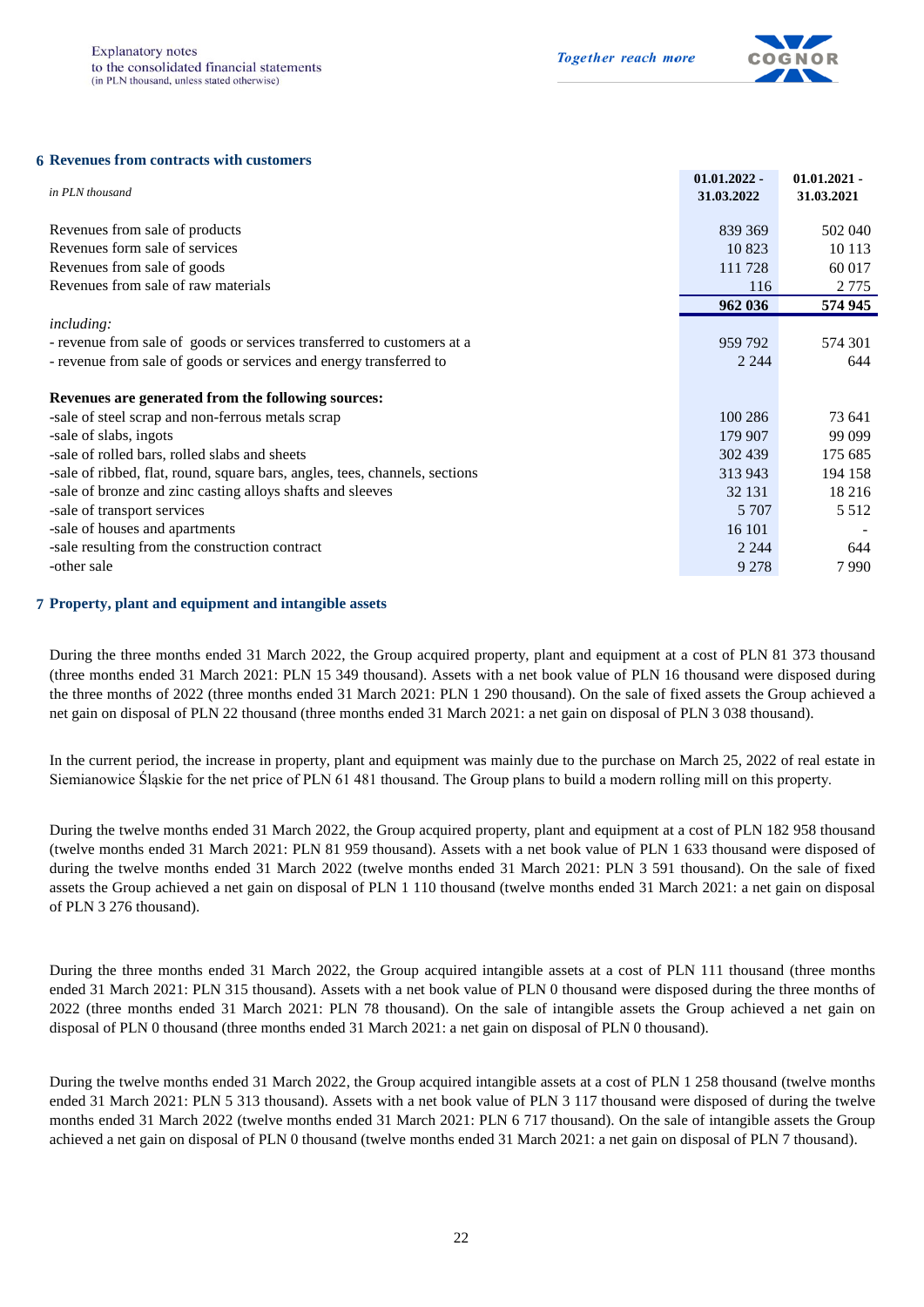

#### **8 Trade and other receivables**

| <b>Short-term receivables</b>                 |            |            |            |
|-----------------------------------------------|------------|------------|------------|
| in PLN thousand                               | 31.03.2022 | 31.12.2021 | 31.03.2021 |
|                                               |            |            |            |
| Trade receivables                             | 257 778    | 229 475    | 97 894     |
| Statutory receivables excluding income tax*   | 70 895     | 36 254     | 50 338     |
| Prepayments for services and inventories      | 8499       | 4 7 3 9    | 2930       |
| Prepayments for property, plant and equipment | 43 392     | 40 35 6    | 10 758     |
| Factoring receivables                         | 93 320     | 82 255     | 56 300     |
| Other receivables                             | 29 703     | 5 0 1 6    | 8 1 8 3    |
|                                               | 503 587    | 398 095    | 226 403    |

\* under this item, the Group discloses the estimated revenue related to compensations related to the increase in quotations of CO2 emission rights (March 31, 2022: PLN 30 176 thousand, December 31, 2021: PLN 24 139 thousand, March 31, 2021: PLN 15 843 thousand)

| Long-term receivables                                   | 31.03.2022 | 31.12.2021               | 31.03.2021 |
|---------------------------------------------------------|------------|--------------------------|------------|
| in PLN thousand                                         |            |                          |            |
| Receivables under a construction contract <sup>**</sup> | 16 708     | 14 4 6 6                 | 9 2 9 0    |
| Prepayments***                                          | 14 4 3 7   | $\overline{\phantom{a}}$ |            |
| Other receivables                                       | 494        | 311                      | 115        |
|                                                         | 31 639     | 14 777                   | 9405       |

\*\* service provided to Przemysław Sztuczkowski, President of the Management Board - more in note 15

\*\*\* the costs of disbursements of the investment loan in Banco Santander. Due to the partial use of the loan, the Group allocates proportionally the costs of disbursement to the incurred loan tranches. The loan can be used until December 21, 2023

The Group regularly uses factoring facilities to improve liquidity. Handing over receivables to factoring results in ceasing their recognition in the financial statements according to IFRS 9. Therefore, all trade receivables that the Group provides to the factor do not meet the criteria of the model "hold to collect" and "hold for the purpose of collection and sale" are therefore classified as "measured at fair value through profit or loss". The application of IFRS 9 changed therefore the method of measurement of these receivables from amortized cost at fair value. The effects of fair value measurement is recognized in the financial result. As at March 31, 2022 the Group discloses PLN 93 320 thousand PLN of factoring receivables (as at December 31, 2021: PLN 82 255 thousand, March 31, 2021: PLN 56 300 thousand). The fair value of factoring receivables has been estimated based on provisions of factoring and insurance agreements.

The carrying value of trade receivables subject to factoring agreements, including the carrying value of factoring receivables and related liabilities that are continue to be recognized in the statement of financial position is shown below:

|                                                                                                                     | 31.03.2022              | 31.12.2021          | 31.03.2021          |
|---------------------------------------------------------------------------------------------------------------------|-------------------------|---------------------|---------------------|
| Trade receivables in total<br>Receivables subject to factoring without recourse                                     | 642 057<br>$(384\ 279)$ | 549 343<br>(319868) | 350 309<br>(252415) |
| Trade receivables net disclosed in the statement of financial position                                              | 257 778                 | 229 475             | 97 894              |
| Receivables subject to factoring without recourse in the part not<br>financed by the factor (factoring receivables) | 93 320                  | 82.255              | 56 300              |

Trade receivables (not transferred to the factor) are classified as measured at amortized cost and are subject to impairment loss. The application of IFRS 9 has affected the calculation of the impairment loss from the model of losses incurred for model of expected losses.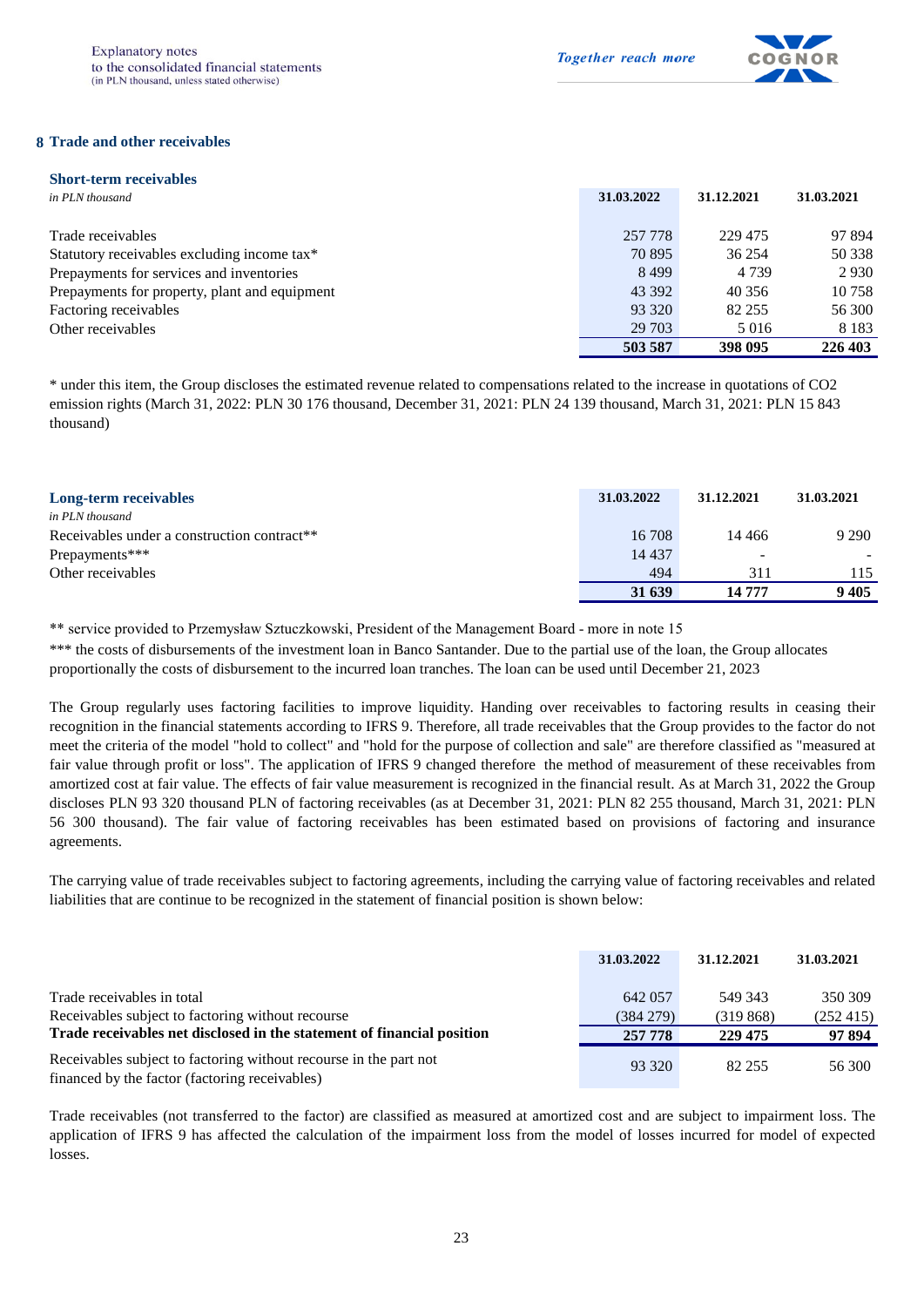

The receivables of the Group do not contain a significant element of financing, therefore the impairment allowance is calculated on the basis of expected loan losses over the entire lifetime of the receivables.

The analysis conducted by the Group shows that the write-down on this account do not significantly affect the consolidated financial statements and amounted as at March 31, 2022: PLN 221 thousand (as at December 31, 2021: PLN 220 thousand, as at March 31, 2021: PLN 171 thousand).

#### **9 Inventories**

*in PLN thousand*

|                                          | 31.03.2022 | 31.12.2021 | 31.03.2021 |
|------------------------------------------|------------|------------|------------|
|                                          |            |            |            |
| Raw materials                            | 198 344    | 99 943     | 111 546    |
| Semi-finished goods and work in progress | 136 664    | 120 245    | 80 369     |
| Finished products                        | 161958     | 177 182    | 110 513    |
| Goods for resale                         | 49 515     | 28 4 31    | 28 808     |
|                                          | 546 481    | 425 801    | 331 236    |

#### **10 Trade and other payables**

#### **Short term**

| in PLN thousand                                               | 31.03.2022 | 31.12.2021 | 31.03.2021       |
|---------------------------------------------------------------|------------|------------|------------------|
|                                                               |            |            | <i>*restated</i> |
| Trade payables                                                | 623 831    | 403 985    | 455 983          |
| Statutory payables                                            | 17016      | 10478      | 16 392           |
| Investment payables                                           | 25 7 66    | 26462      | 8 2 6 0          |
| Prepayments for services and deliveries of goods              | 26 3 23    | 23 7 26    | 3 1 1 7          |
| Liabilities due to Shareholder                                |            | 1415       | 26               |
| Accrued expenses relating to bonuses for the Management Board | 14 507     | 10 5 64    | 1 6 3 4          |
| Payroll liabilities                                           | 10 5 5 7   | 622        | 9459             |
| Accrued expenses relating to employees                        | 13 681     | 7 7 8 4    | 8688             |
| Accrued expenses                                              | 6 0 0 3    | 3 7 2 5    | 19 302           |
| Other payables                                                | 3852       | 1934       | 21 099           |
|                                                               | 741 536    | 490 695    | 543 960          |

#### **Long term**

| . .<br>in PLN thousand         | 31.03.2022 | 31.12.2021               | 31.03.2021       |
|--------------------------------|------------|--------------------------|------------------|
|                                |            |                          | <i>*restated</i> |
| Liabilities due to Shareholder |            | $\overline{\phantom{a}}$ | 9887             |
|                                |            | $\overline{\phantom{0}}$ | 9887             |

#### **11 Equity**

| <b>Issued share capital</b>                |             |             |             |
|--------------------------------------------|-------------|-------------|-------------|
|                                            | 31.03.2022  | 31.12.2021  | 31.03.2021  |
| Registered shares number at reporting date | 171 420 663 | 171 420 663 | 169 620 663 |
| Number of issued warrants                  | 94          | 94          | 200         |
| Nominal value of 1 share                   | 1.5 PLN     | 1.5 PLN     | 1.5 PLN     |

At 31 March 2022, the parent Company's share capital comprised 171 420 663 ordinary shares (31 December 2021: 171 420 663 ordinary shares; 31 March 2021: 169 620 663).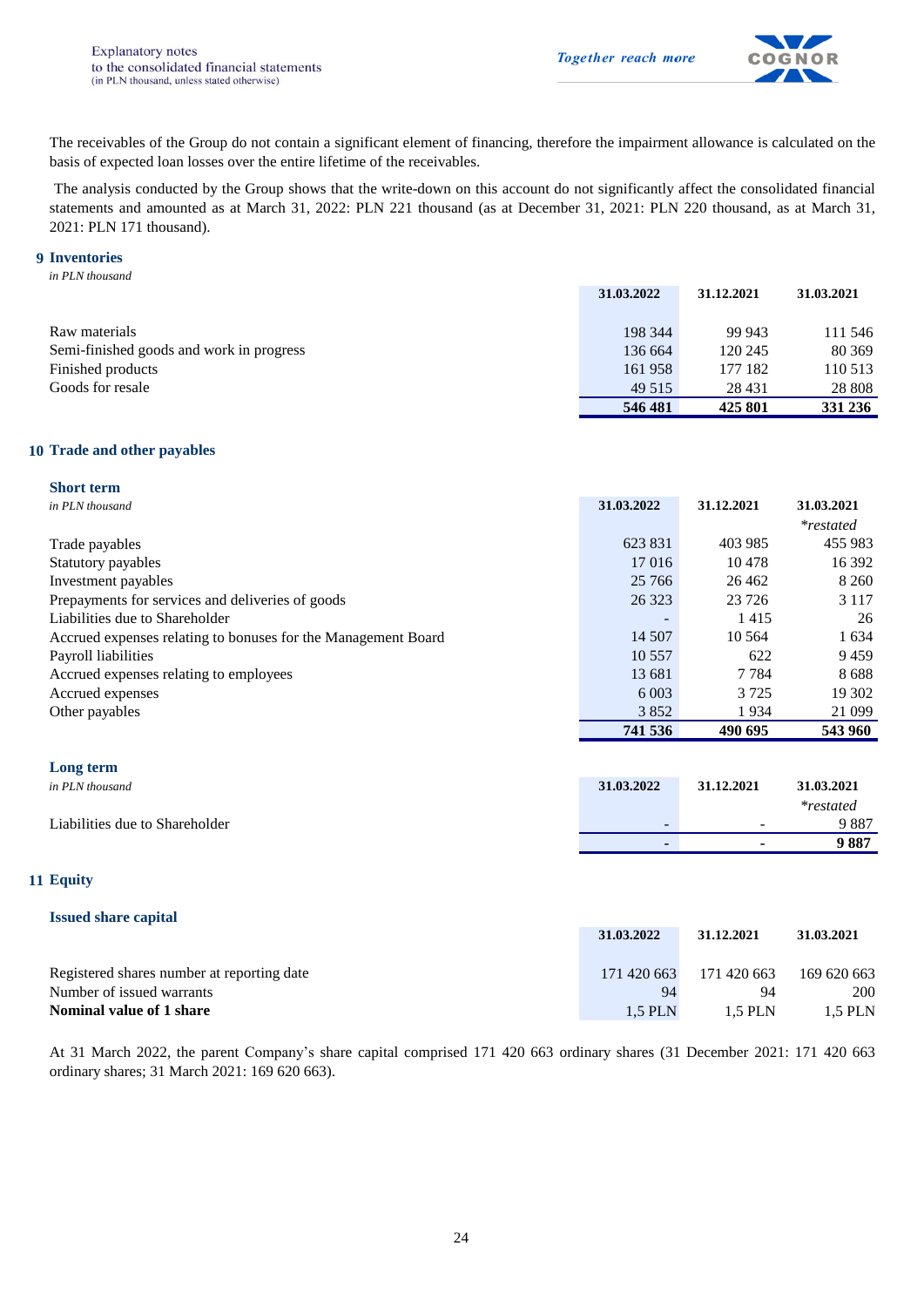

#### **Liability due to the purchase of shares in Złomrex S.A.**

In 2011, Cognor Holding S.A. acquired from PS HoldCo Sp. z o.o. shares of Złomrex S.A. The parties concluded an agreement on the financing of the acquisition of these shares in a manner that conditioned the repayment of the liability for the purchase of shares prior to increasing the equity of Cognor Holding S.A. by PS HoldCo Sp. z o.o.

As a consequence of the above, the liability to PS HoldCo Sp. z o.o. in the amount of PLN 106 780 thousand for the acquisition of shares in Złomrex S.A. was presented in equity till 31 December 2021, as its payment was conditional on an equivalent recapitalization of the Parent Entity through the rights resulting from series C warrants.

On December 31, 2021 PS HoldCo Sp. z o.o. announced the acquisition of 106 shares of the Company of issue no. 10 in exchange for 106 warrants of series C. The issue price of one share of issue no. 10 amounts to PLN 1 million. Moreover, on that day PS HoldCo Sp. z o.o. concluded Annex No. 4 with Cognor Holding S.A. stating that the excess liability for the shares of Złomrex S.A. in the amount of PLN 780 thousand remaining after PS HoldCo Sp. z o.o. 106 million in the capital of Cognor Holding S.A. will be returned to PS HoldCo Sp. z o.o.

As a result of the above, a decrease in other reserves in the amount of PLN 780 thousand was presented in equity.

On January 3, 2022, there was a cash inflow to the Company in the amount of PLN 106 000 thousand for the above mentioned share issue. On the same day, the liability of Cognor Holding S.A. towards PS HoldCo Sp. z o.o. for the purchase of Złomrex S.A. shares was regulated in the amount of PLN 107 415 thousand and PLN 61 thousand as interest on this liability.

As at March 31, 2022, the Group has no liabilities due to purchase of shares in Złomrex S.A.

The ownership structure as at 31 March 2022 is presented in the table below:

| Shareholder             | <b>Shares number</b> | <b>Shares</b><br>in equity | Number of votes | <b>Share of votes on General</b><br><b>Shareholders' Meeting %</b> |
|-------------------------|----------------------|----------------------------|-----------------|--------------------------------------------------------------------|
| PS HoldCo Sp. z o.o.*   | 123 243 491          | 71.90%                     | 123 243 491     | 71,90%                                                             |
| Przemysław Sztuczkowski | 617781               | 0.36%                      | 617 781         | 0,36%                                                              |
| Other shareholders      | 47 559 391           | 27.74%                     | 47 559 391      | 27.74%                                                             |
| <b>Total</b>            | 171 420 663          | 100.00%                    | 171 420 663     | 100,00%                                                            |

\* Przemysław Sztuczkowski owns indirectly 100% of shares in PS Holdco Sp. z o.o. through 4Workers Sp. z o.o. and therefore the shares owned by PS Holdco Sp. z o.o. represent the indirect participation of Przemysław Sztuczkowski in Cognor Holding S.A.

All of the above shares have been paid up.

The ownership structure as at the date of previous corrected report's publication (March 28, 2022) is presented in the table below:

|                         |                      | <b>Shares</b>              |                 | <b>Share of votes on General</b> |  |  |
|-------------------------|----------------------|----------------------------|-----------------|----------------------------------|--|--|
| <b>Shareholder</b>      | <b>Shares number</b> | in equity<br>$\frac{0}{0}$ | Number of votes | <b>Shareholders' Meeting %</b>   |  |  |
| PS HoldCo Sp. z o.o.*   | 123 243 491          | 71.90%                     | 123 243 491     | 71,90%                           |  |  |
| Przemysław Sztuczkowski | 617781               | 0.36%                      | 617 781         | 0.36%                            |  |  |
| Other shareholders      | 47 559 391           | 27.74%                     | 47 559 391      | 27,74%                           |  |  |
| <b>Total</b>            | 171 420 663          | 100.00%                    | 171 420 663     | 100,00%                          |  |  |

\* Przemysław Sztuczkowski owns indirectly 100% of shares in PS Holdco Sp. z o.o. through 4Workers Sp. z o.o. and therefore the shares owned by PS Holdco Sp. z o.o. represent the indirect participation of Przemysław Sztuczkowski in Cognor Holding S.A.

The ownership structure as at the date of current report's publication (April 29, 2022) is presented in the table below:

| <b>Shareholder</b>      | <b>Shares number</b> | <b>Shares</b><br>in equity<br>$\frac{0}{0}$ | Number of votes | <b>Share of votes on General</b><br><b>Shareholders' Meeting %</b> |
|-------------------------|----------------------|---------------------------------------------|-----------------|--------------------------------------------------------------------|
| PS HoldCo Sp. z o.o.*   | 123 243 491          | 71.90%                                      | 123 243 491     | 71,90%                                                             |
| Przemysław Sztuczkowski | 617781               | 0.36%                                       | 617 781         | 0.36%                                                              |
| Other shareholders      | 47 559 391           | 27.74%                                      | 47 559 391      | 27,74%                                                             |
| <b>Total</b>            | 171 420 663          | 100.00%                                     | 171 420 663     | 100,00%                                                            |

\* Przemysław Sztuczkowski owns indirectly 100% of shares in PS Holdco Sp. z o.o. through 4Workers Sp. z o.o. and therefore the shares owned by PS Holdco Sp. z o.o. represent the indirect participation of Przemysław Sztuczkowski in Cognor Holding S.A.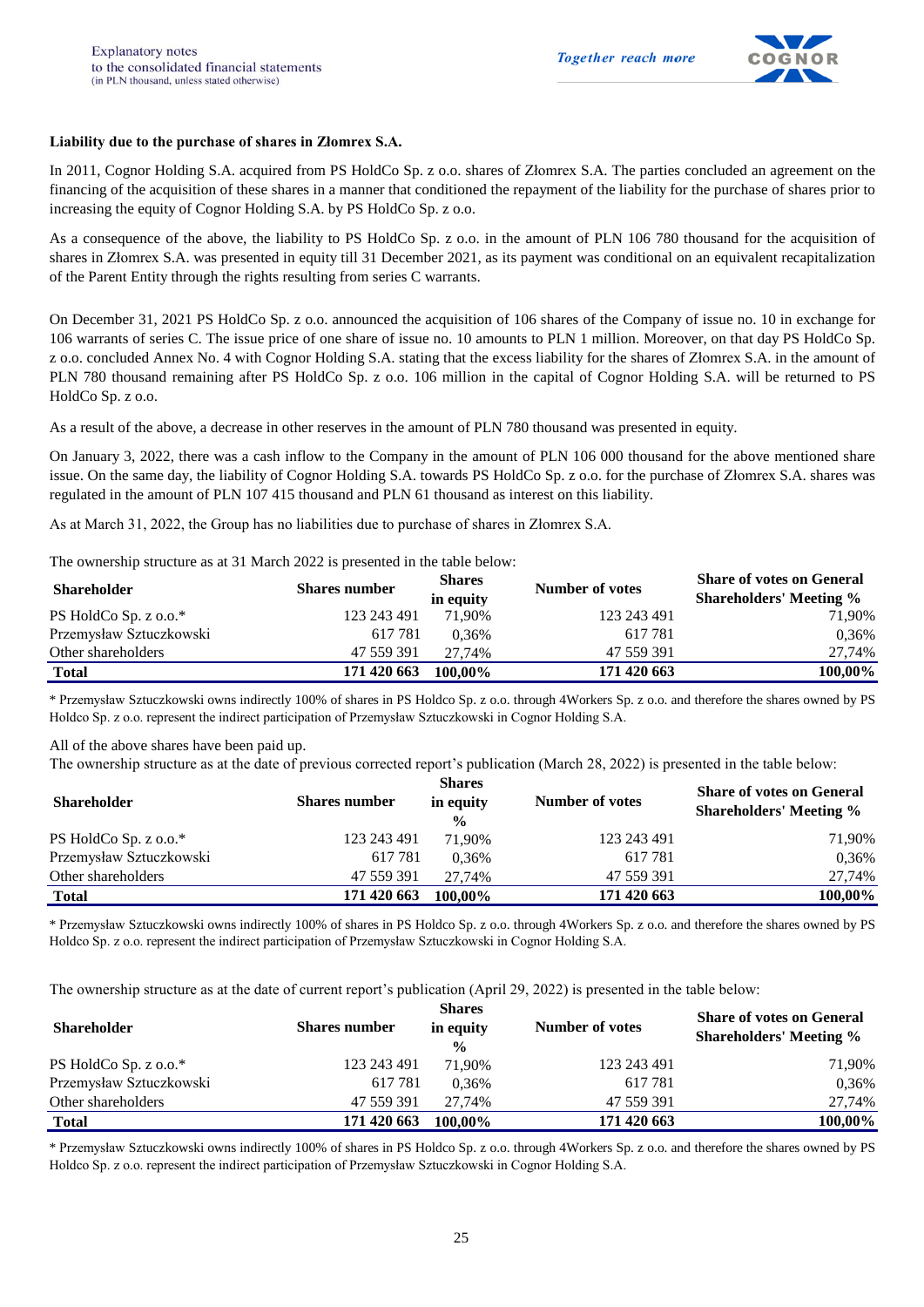

#### **12 Earnings per share**

The calculation of basic earnings per share for the three-month period ended 31 March 2022 was based on the profit attributable to ordinary shareholders of PLN 148 042 thousand (the three-month period ended 31 March 2021: profit PLN 43 037 thousand) and a weighted average number of ordinary shares outstanding during the three-month period ended 31 March 2022 of 171 421 thousand (the three-month period ended 31 March 2021: 154 394 thousand).

The weighted average number of shares used to calculate diluted earnings per share during the 3 months period ended March 31, 2022 was 171 421 thousand (31 March 2021: 171 819 thousand).

The calculation of basic earnings per share for the twelve-month period ended 31 March 2022 was based on the profit attributable to ordinary shareholders of PLN 447 775 thousand (the twelve-month period ended 31 March 2021: profit PLN 72 803 thousand) and a weighted average number of ordinary shares outstanding during the twelve-month period ended 31 March 2022 of 171 421 thousand (the twelve-month period ended 31 March 2021: 131 554 thousand).

The weighted average number of shares used to calculate diluted earnings per share during the twelve months ended 31 March 2022 was 171 421 thousand (31 March 2021: 171 739 thousand).

#### **13 Interest-bearing loans and borrowings and bank overdraft**

| in PLN thousand                         | 31.03.2022 | 31.12.2021 | 31.03.2021<br><i>*restated</i> |
|-----------------------------------------|------------|------------|--------------------------------|
| <b>Bank overdraft</b>                   | 49 908     | 17 200     |                                |
| <b>Non-current liabilities</b>          |            |            |                                |
| Secured bank loans                      | 57 092     |            | 114 187                        |
| Secured debt (bonds)                    | 158 025    | 157 787    |                                |
| Lease liabilities                       | 93 5 85    | 92 086     | 84 080                         |
| Other borrowings                        | 98         | 114        | 2 2 7 9                        |
|                                         | 308 800    | 249 987    | 200 546                        |
|                                         |            |            |                                |
| <b>Current liabilities</b>              |            |            |                                |
| Current portion of secured bank loans   | 62         |            | 38 915                         |
| Current portion of secured debt (bonds) | 41 671     | 42 163     |                                |
| Current portion of lease liabilities    | 19 3 13    | 19 550     | 17663                          |
| <b>Factoring liabilities</b>            |            |            | 90                             |
| Other borrowings                        | 65         | 9 1 0 3    | 258                            |
|                                         | 61 111     | 70 816     | 56926                          |

*\* see note no. 4b - change in the presentation of liabilities due to bills of exchange*

#### **Investment loan**

On December 21, 2021, an investment loan agreement was signed between the subsidiary Cognor S.A. as the borrower and the Issuer as the guarantor, and Banco Santander S.A. as the sole organizer, agent and lender and Santander Bank Polska S.A. as a security agent, a hedging party and a bank issuing a letter of credit, on the basis of which Cognor S.A. an investment term loan was granted in EUR and PLN tranches, in the maximum amounts of EUR 30 500 thousand and PLN 240 000 thousand. This loan is intended to finance an investment related to the contract concluded by Cognor S.A. with Danieli & C. Officine Meccaniche S.p.a. for the supply of a complete production line for the production of hot-rolled bars and a device for coiling ribbed bars into coils (spooler).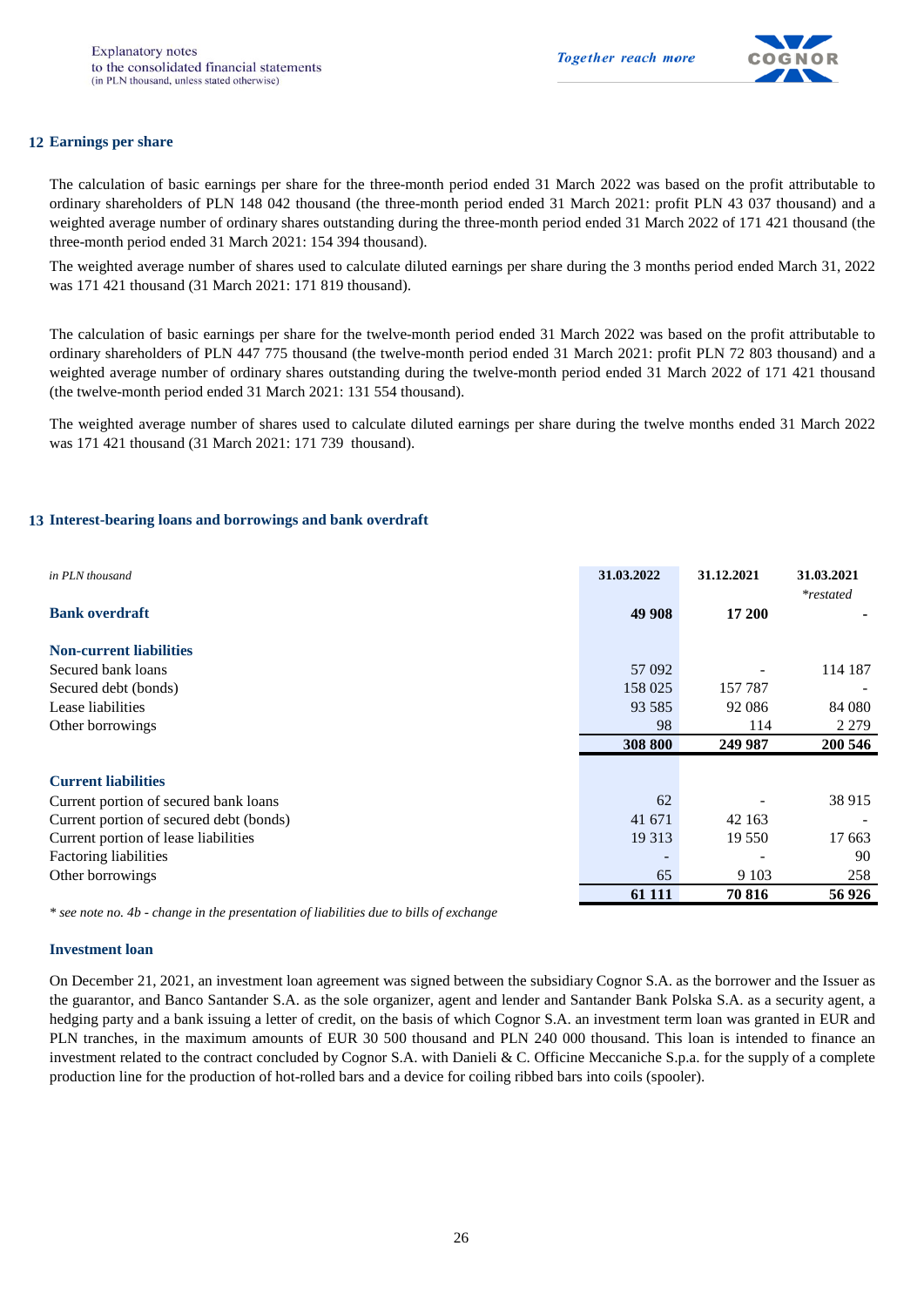

The final repayment date for the loan was set on December 21, 2031, with the repayment period starting after the end of the availability period, which is 24 months from the date of conclusion of

credit agreement. The loan interest rate will be the sum of the appropriate WIBOR or EURIBOR rate and the margin, and the interest will be charged in six-month interest periods. The collateral for the loan will be, inter alia. Issuer's guarantee, registered pledge on assets constituting the object of the investment, mortgage on the real estate on which the investment will be implemented, transfer of receivables from contracts related to the investment and statements of submission to enforcement by Cognor S.A. and the Issuer. The loan disbursement is subject to the fulfillment of standard conditions precedent.

The agreement provides for 80% of the financing value to be covered by a repayment guarantee issued by Korporacja Ubezpieczeń Kredytów Eksportowych S.A. (KUKE S.A.).

On March 15, 2022, the subsidiary Cognor S.A. released the first tranche in the amount of EUR 12 865 thousand. Liability due to the above-mentioned loan amounted to PLN 57 154 thousand as at March 31, 2022. zloty.

#### **Bonds issue**

On July 21, 2021, the subsidiary Cognor S.A. issued 200,000 series 1/2021 secured bonds with a nominal value of PLN 1,000 each. The bond redemption date is July 15, 2026. The bonds bear interest at the interest rate equal to WIBOR for 6-month deposits plus a margin. Interest will be payable in six-month periods (the date of payment of interest was set on January 15 and July 15 of each year). The bonds will be subject to early redemption in proportion to 20% of their original par value on July 15 of each year during the 5-year bond period.

As at March 31, 2022, the liability resulted from above bonds amounted to PLN 199 696 thousand (December 31, 2021: PLN 199 950 thousand, March 31, 2021: PLN 0 thousand).

#### **Overdraft facilities**

The subsidiary - Cognor S.A. signed an overdraft facility agreement with bank Pekao S.A. on August 13, 2021 with a limit of PLN 40 000 thousand. The limit may be used in the following currencies: PLN, EUR, USD. The loan interest rate is WIBOR 1M / EURIBOR 1M / LIBOR 1M + margin. The agreement is valid until July 31, 2022. The loan is secured with a power of attorney to the Company's bank accounts, a declaration of submission to enforcement and a registered pledge on finished products up to the amount of PLN 32 000 thousand.

The subsidiary - Cognor S.A. signed an overdraft facility agreement with Santander S.A. on September 3, 2021 with a limit of PLN 20 000 thousand. The loan interest rate is WIBOR 1M + margin. The agreement is valid until September 3, 2023. The loan is secured with a declaration of submission to enforcement and a registered pledge on finished products up to the amount of PLN 20 000 thousand.

The subsidiary - Cognor S.A. signed an overdraft facility agreement with mBank S.A. on September 28, 2021 with a limit of PLN 34 000 thousand. The limit may be used in the following currencies: PLN, EUR. The loan interest rate is WIBOR 1M / EURIBOR 1M + margin. The agreement is valid until September 14, 2023. The loan is secured with a declaration of submission to enforcement and a registered pledge on finished products up to the amount of PLN 34 000 thousand.

The subsidiary - Cognor S.A. signed an overdraft facility agreement with Bank Ochrony Środowiska S.A. on February 7, 2022, with a limit of PLN 10 000 thousand. The credit use period expires on December 27, 2023. The loan interest rate is set at WIBOR  $3M +$ margin. The collateral is a BGK guarantee in the amount of 80% of the loan, a power of attorney to a bank account, a blank bill of exchange and a declaration of submission to enforcement.

#### **14 Contingencies, guarantees and other commitments**

The Group has not the contingent liabilities. For subsidiary guarantees please refer to note no. 23.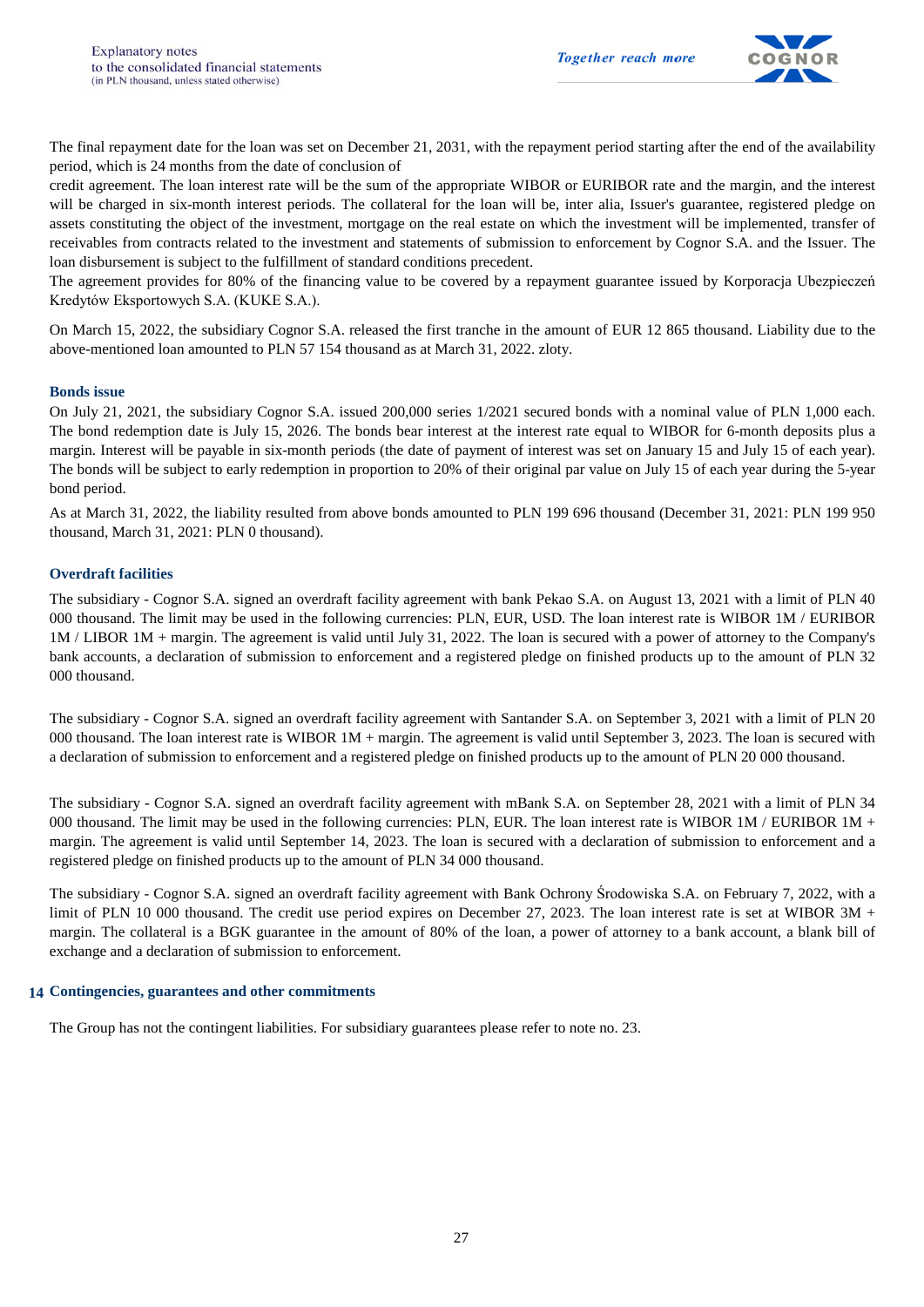

#### **15 Transactions with related parties**

#### **Identity of related parties**

The Group has a related party relationship with the Group's Parent Company and other entities stated below.

#### **Controlling entities:**

- PS Holdco Sp. z o.o.
- 4Workers Sp. z o.o.

#### **Associates are as follows:**

- 4 Groups Sp. z o.o. (from January 21st, 2013 till August 23, 2021)
- Madrohut Sp. z o.o. (from April 11, 2014)
- KDPP Doradztwo Biznesowe Sp. z o.o. (from May 25, 2020 till August 23, 2021)

#### **Related companies to the controlling entities (owners):**

- 4 Groups Sp. z o.o. (from August 23, 2021)
- KDPP Doradztwo Biznesowe Sp. z o.o. (till May 25, 2020 and from August 23, 2021 till December 30, 2021)
- czystyefekt.pl Sp. z o.o.

#### **Entities personally related to Members of the Management Board**

- PS Przemysław Sztuczkowski
- BMD Dominik Barszcz
- BMD Biuro Rachunkowo-Prawne Sp. z o.o. Sp.k. (till December 20, 2021)
- BMD Sp. z o.o. S.K.A.
- BMLaw Kancelaria Prawna
- BMLaw Kancelaria Prawna Marcin Barszcz S.K.A.
- Foundation "Zdążyć na czas"

| in PLN thousand                                                  | 31.03.2022               | 31.12.2021 | 31.03.2021 |
|------------------------------------------------------------------|--------------------------|------------|------------|
| Long-term receivables:                                           |                          |            |            |
| - entities personally related to Members of the Management Board | 16 708                   | 14 4 6 6   | 9 2 9 0    |
| Short-term receivables:                                          |                          |            |            |
| - associates                                                     | 581                      | 315        | 444        |
| - controlling entities                                           | 4                        | 10         | 4 3 2 4    |
| - related companies to the controlling entities                  | 7                        |            |            |
| - entities personally related to Members of the Management Board | 12                       |            | 15         |
| Long-term liabilities                                            |                          |            |            |
| - controlling entities                                           | $\overline{\phantom{0}}$ |            | 9887       |
| Short-term liabilities                                           |                          |            |            |
| - controlling entities                                           | 808                      | 2 5 4 7    | 13 145     |
| - related companies to the controlling entities                  | 14 605                   | 11 265     |            |
| - associates                                                     | $\overline{\phantom{0}}$ |            | 4 4 4 4    |
| - entities personally related to Members of the Management Board | $\overline{\phantom{0}}$ |            | 76         |
| Loans received                                                   |                          |            |            |
| - controlling entities                                           |                          | 9038       |            |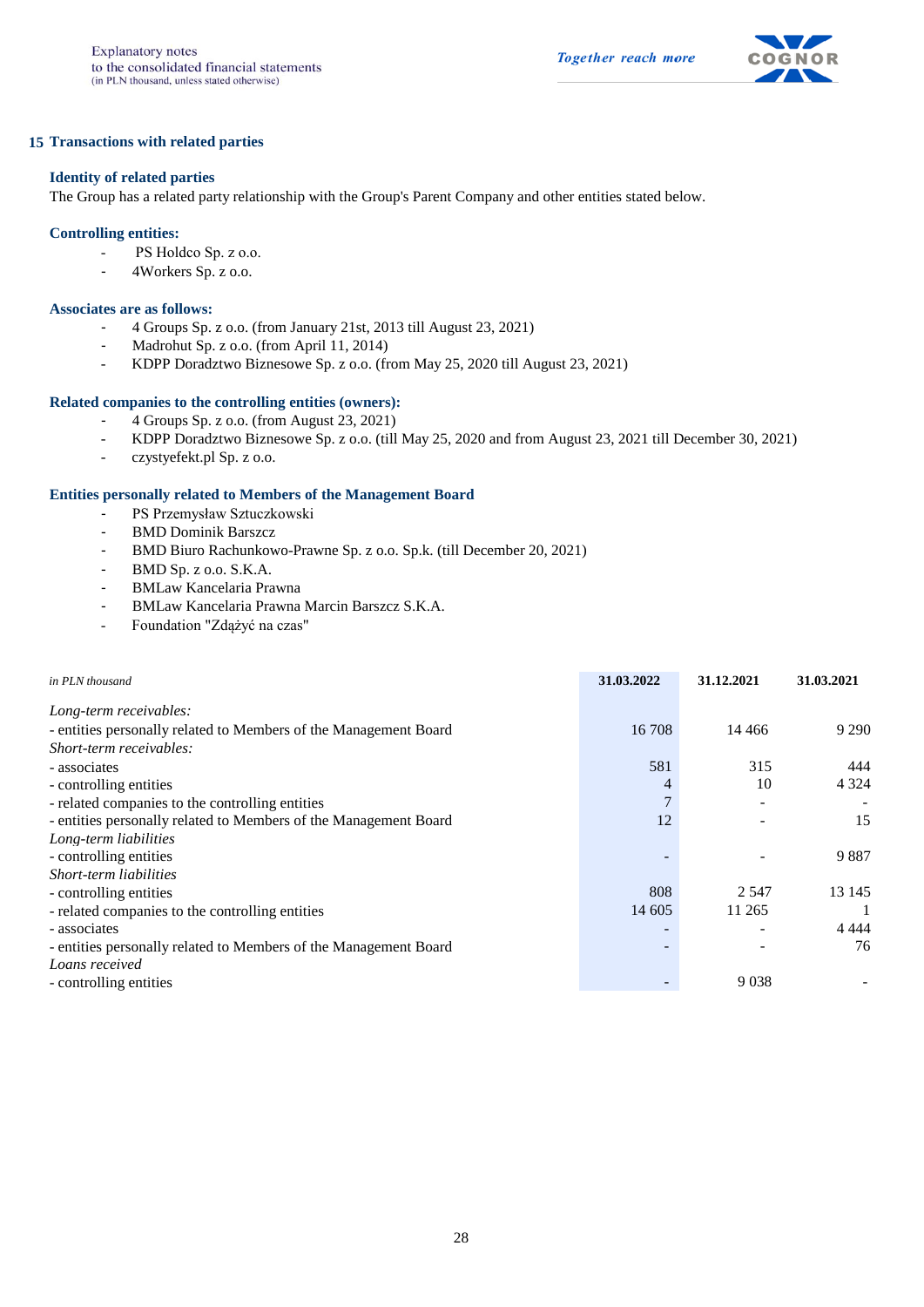

| in PLN thousand                                                                     | 01.01.2022-<br>31.03.2022 | 01.01.2021-<br>31.03.2021 | 01.04.2021-<br>31.03.2022 | 01.04.2020-<br>31.03.2021 |
|-------------------------------------------------------------------------------------|---------------------------|---------------------------|---------------------------|---------------------------|
| Revenues from sale of services                                                      |                           |                           |                           |                           |
| - associates                                                                        | 671                       | 469                       | 2606                      | 1875                      |
| - controlling entities                                                              | 23                        | 19                        | 90                        | 55                        |
| - related companies to the controlling entities                                     | $\overline{2}$            | $\overline{2}$            | 6                         | 8                         |
| - entities personally related to Members of the Management Board                    | 2 2 5 7                   | 668                       | 7416                      | 3619                      |
| Revenues from sale of raw materials and commodities                                 |                           |                           |                           |                           |
| - associates                                                                        | 83                        | 53                        | 30                        | 198                       |
| - controlling entities                                                              |                           |                           |                           |                           |
| Purchase of commodities and raw materials                                           |                           |                           |                           |                           |
| - controlling entities                                                              | 456                       | 683                       | 1607                      | 2579                      |
| Purchase of services                                                                |                           |                           |                           |                           |
| - associates                                                                        |                           | 4413                      | 2 5 4 8                   | 8 6 4 5                   |
| - related companies to the controlling entities                                     | 5450                      |                           | 11 610                    | 426                       |
| - controlling entities                                                              | 1 0 4 0                   | 843                       | 4 3 8 7                   | 3 0 0 6                   |
| - entities personally related to Members of the Management Board                    | 211                       | 172                       | 698                       | 645                       |
| Other expenses                                                                      |                           |                           |                           |                           |
| - controlling entities                                                              |                           | -                         | (6)                       | (13)                      |
| - entities personally related to Members of the Management Board<br>Financial costs |                           |                           | (120)                     |                           |
| - controlling entities                                                              | (61)                      | (2.488)                   | (3028)                    | (5037)                    |

On 23-05-2019, the subsidiary Cognor S.A. has concluded a contract with a general contractor worth PLN 10 190 thousand and began building an exhibition and conference center in the vicinity of Krakow. This object is being implemented by the group at the request of the main (indirectly) shareholder of the Parent Entity, and at the same time the President of the Management Board, i.e. Przemysław Sztuczkowski. In the provisions of the agreement concluded between the parties, Cognor S.A. undertook to build the said facility in a standard 'move-in ready', and Przemysław Sztuczkowski undertook to purchase it immediately after commissioning at a price in the amount of costs actually incurred by the Company increased by a 15% margin. As at the balance sheet date, the value of expenditure incurred cumulatively by the Group in this respect is PLN 14 532 thousand (in first 3 months 2022: PLN 1 949 thousand) . In accordance with the requirements of IFRS 15, the Group recognized in the financial statements for the first 3 months of 2022 an income of PLN 2 244 thousand (3 months of 2021: PLN 644 thousand).

#### **16 Cash and cash equivalents presented in cash flow statements**

| in PLN thousand                                          | 31.03.2022 | 31.12.2021 | 31.03.2021 |
|----------------------------------------------------------|------------|------------|------------|
| Cash in bank                                             | 146 090    | 43 961     | 126 213    |
| Cash in bank restricted in use                           | 127434     | 62 855     | 2645       |
| Cash in hand                                             | 2896       | 195        | 234        |
| Short-term bank deposit                                  | 799        | 799        |            |
| Other                                                    |            |            |            |
| Cash and cash equivalents                                | 277 219    | 107 810    | 129 092    |
| Bank overdrafts                                          | (49908)    | (17200)    |            |
| Cash and cash equivalents in the statement of cash flows | 227 311    | 90 610     | 129 092    |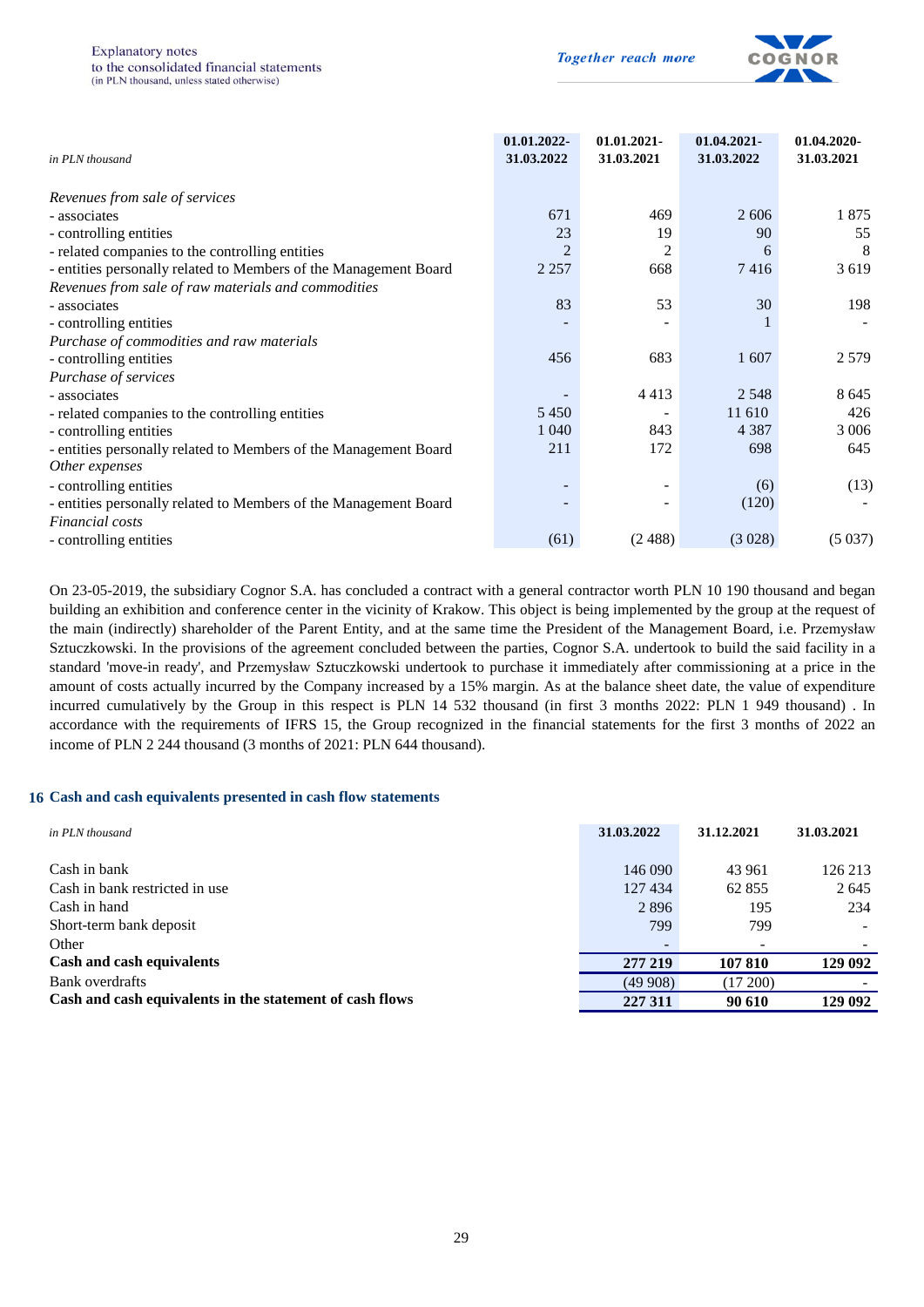

#### **17 Financial instruments**

**Financial instruments measured at fair values Fair values**

The following are details of the fair values of the financial instruments for which it is practicable to estimate such value:

• Cash and cash equivalents, short-term bank deposits and short-term bank loans: the carrying amounts approximate fair value due to the short term nature of these instruments.

• Trade and other receivables, trade and other payables and accrued liabilities: the carrying amounts approximate fair value due to the short-term nature of these instruments.

• Interest-bearing loans and borrowings, excluding fixed rate debt securities: the fair value approximate carrying amounts due to the variable nature of the related interest rates

• Liability under corporate bonds issued in 2021 - due to the fact that the bonds are bonds listed on the Catalyst market, the fair value of the bonds was determined on the basis of transactions concluded around the balance sheet date. The fair value of the bonds as at March 31, 2022 was PLN 199 800 thousand (level 1), December 31, 2021 was PLN 200 000 thousand (March 31, 2021 lack of liability).

• Fixed rate debt securities. The fair value of liability resulting from bills of exchange approximates carrying amount due to the shortterm nature of these instruments and the interest rate similar to the market rate. As at March 31, 2022 and December 31, 2021 lack of such liabilities, as at March 31, 2021 bills of exchange liability in the amount of PLN 2 157 thosuand.

• The fair value of IRS has been estimated on the base of valuation model taking into consideration the future cash flows in fixed and variable interest rate. As at 31 March 2022 the fair value of asset relating to IRS amounted PLN 37 737 thousand (31 December 2021: asset PLN 17 534 thousand, 31 March 2021: liability PLN 3 183 thousand).

#### **18 Seasonability**

Trading activity on the steel product market is characterized by seasonability of revenue from sales, resulting from the variability of weather conditions in the annual weather cycle. Seasonability is reflected by lower demand for steel products in the winter as a result of restrictions on investment and infrastructure construction during this period.

#### 19 Management Board's position on the possibility of implementing previously published forecasts for the year, in light of the **results presented in the quarterly report**

Management Board didn't publish forecasts.

20 Ownership of the Parent Company shares or rights held by Management Board or by Supervisory Board at the date of this quarterly report, along with an indication of changes in ownership during the period from the previous report, separately for **each person**

|                             | As at the date of the current report |                         | As at the date of the previous report |                         |
|-----------------------------|--------------------------------------|-------------------------|---------------------------------------|-------------------------|
| <b>Management Board</b>     | quantity                             | $%$ in share<br>capital | quantity                              | $%$ in share<br>capital |
| - Przemysław Sztuczkowski * | 617781                               | 0,36%                   | 617781                                | 0.36%                   |
| - Przemysław Grzesiak       | 40 018                               | 0,02%                   | 40 018                                | 0,02%                   |
| - Krzysztof Zoła            |                                      |                         |                                       |                         |
| - Dominik Barszcz           | 50 000                               | 0,03%                   | 50 000                                | 0,03%                   |
| <b>Supervisory Board</b>    |                                      |                         |                                       |                         |
| - Hubert Janiszewski        |                                      |                         |                                       |                         |
| - Piotr Freyberg            |                                      |                         |                                       |                         |
| - Jerzy Kak                 | -                                    |                         |                                       |                         |
| - Marek Rocki               |                                      |                         |                                       |                         |
| - Zbigniew Łapiński         |                                      |                         |                                       |                         |

\*Przemysław Sztuczkowski owns indirectly 100% of shares in PS Holdco Sp. z o.o. through 4Workers Sp. z o.o. and therefore the shares owned by PS Holdco Sp. z o.o. represent the indirect participation of Przemysław Sztuczkowski in Cognor Holding S.A. Detailed information in note 11.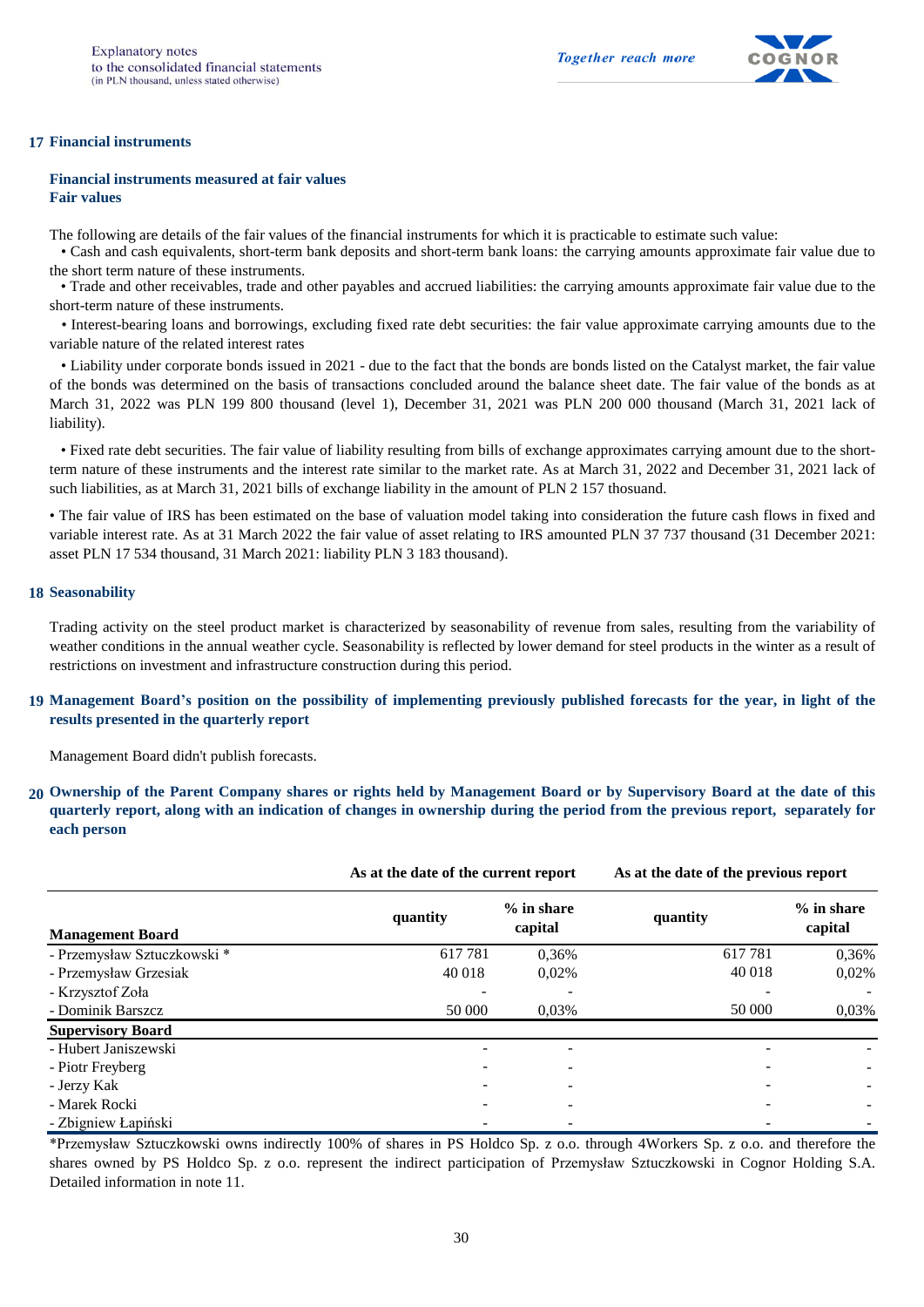

#### **21 Proceedings before a court, an arbitration or a public authority**

The Group is party to a range of court proceedings, the majority of which it participates in as the plaitiff. Group has not been charged in any singular or group proceedings which together could significantly affect their financial results or level of obligations.

Additionally, as important from the point of view of the Group, there are the following procedures:

- the company Złomrex Metal Sp. z o.o. (now Cognor SA Złomrex Branch in Wrocław) filed to the Supreme Administrative Court a cassation complaint against the judgment of the Provincial Administrative Court in Gliwice of 28 September 2015 – on November 17, 2017 a hearing was held, ending with a valid judgement for setting aside the judgement under appeal; annulment ot the decision of the Director of the Tax Chamber in Katowice of September 19, 2014 and reconsideration of the case. Complaint concerns challenged by the Tax Control Office in Katowice deductions of VAT invoices issued in 2008 by 19 suppliers of the Company. The amount of the contested tax is PLN 1 418 thousand. Challenged tax along with interest in the total amount of PLN 2 478 thousand has been paid by Złomrex Metal Sp. z o.o. in 2014. As a result of the re-examination of the case, the Head of the Silesian Customs and Tax Office in Katowice issued a decision on May 23, 2019 in which he partially upheld his position regarding the challenge of deducting input VAT from VAT invoices issued in 2008 by 7 suppliers of the Company. The amount of the contested tax is PLN 762 thousand. The company lodged a complaint with the Provincial Administrative Court in Gliwice against the decision. On July 21, 2020 a hearing was held and a judgment was passed which revoked the contested decision. On September 29, 2020 the Director of the Tax Chamber in Katowice filed a cassation appeal against the verdict. On November 12, 2020 the company responded to the cassation appeal and expects a hearing date to be set.

- on January 1, 2019, the Amendment to the CIT Act entered into force. In Articles 18-22 of the Amendment to the CIT Act for Polish taxpayers who are issuers of bonds on which the issue of funds was obtained from the issue made by a non-resident related taxpayer (Article 21) the possibility of retrospective exemption from the potential obligation to collect withholding tax in the amount of 20% of the amount of interest and discounts paid in the period from January 1, 2004 was envisaged by choosing to tax them with a flat income tax of 3%. Management Board of Cognor S.A. estimating the risk of Cognor S.A. withholding tax obligation regarding the interest and discount paid to Cognor International Finance plc, he considered it reasonable to take advantage of the option of choosing a flat-rate tax. As a result the Group paid tax in the amount of PLN 9,650 thousand together with interest in the amount of PLN 1,470 thousand. This cost is not transferable to bondholders and therefore increases the interest cost of issued bonds economically. At the same time, the Management Board of Cognor S.A. questions the legitimacy of the withholding tax obligation in connection with payments to Cognor International Finance plc and applied to the Director of the National Treasury Information for interpretation, or Cognor S.A. he was subject to the obligation to collect withholding tax for the above transaction, which in the future will open the way to claiming a refund of the flat-rate tax paid. By the judgment of November 26, 2019, the Provincial Administrative Court dismissed the complaint of Cognor S.A., as a result, on January 23, 2020, Cognor S.A. he filed a cassation appeal to the Supreme Administrative Court, seeking to set aside the judgment in question. As the deadlines for considering cassation complaints are long, the Management Board of Cognor S.A. without waiting for the verdict, he decided to start the procedure for declaring the overpayment and on May 18, 2021, he applied to the Head of the First Mazowieckie Tax Office in Warsaw for the return of unduly paid tax with interest in the amount of PLN 11 120 thousand. On January 28, 2022, the Company received a decision of the Head of the First Mazowieckie Tax Office in Warsaw refusing to ascertain the overpayment. After analyzing the justification of the decision in question, on February 11, 2022, the Company appealed against it. This proceeding is pending. Considering the complexity of the case and the new arguments raised by the authority in the decision under the overpayment procedure, The Management Board of the Company changed the estimate and decided in financial statements for 2021 to increase the write-off created in previous years by the amount of PLN 5,560,000 , so up to the amount of PLN 11 120 thousand, i.e. up to the amount constituting the full value of the claim.

- on July 1, 2020 Cognor SA received the result of an inspection initiated by the Silesian Customs and Tax Office on February 26, 2018 regarding the correctness of the declared CIT for 2016, under which, by a decision of December 22, 2020, the authority questioned the crediting of Cognor S.A. to tax deductible costs of expenses made for Cognor Holding S.A. under which, by a decision of December 22, 2020, the authority questioned the crediting of Cognor S.A. to tax deductible costs of expenses made for Cognor Holding S.A. for access to trademarks and their depreciation in the total amount of PLN 5,549 thousand and interest on bonds in the amount of PLN 36 thousand. The total impact of the questioned elements on the income tax is PLN 1,061 thousand. As regards settlements related to the provision of intangible assets, the Management Board did not agree with the position of the authority and therefore on January 11, 2021 an appeal was filed against this decision. On December 17, 2021, the Company received the decision of the Silesian Customs and Tax Office upholding the first instance decision, as a result, on January 17, 2022 the Company filed a complaint with the Provincial Administrative Court and is awaiting a judgment. This proceeding is pending. The Management Board of the Company decided that the chances of a positive conclusion of the proceedings in question are high and therefore no provision for this has been created in the financial statements.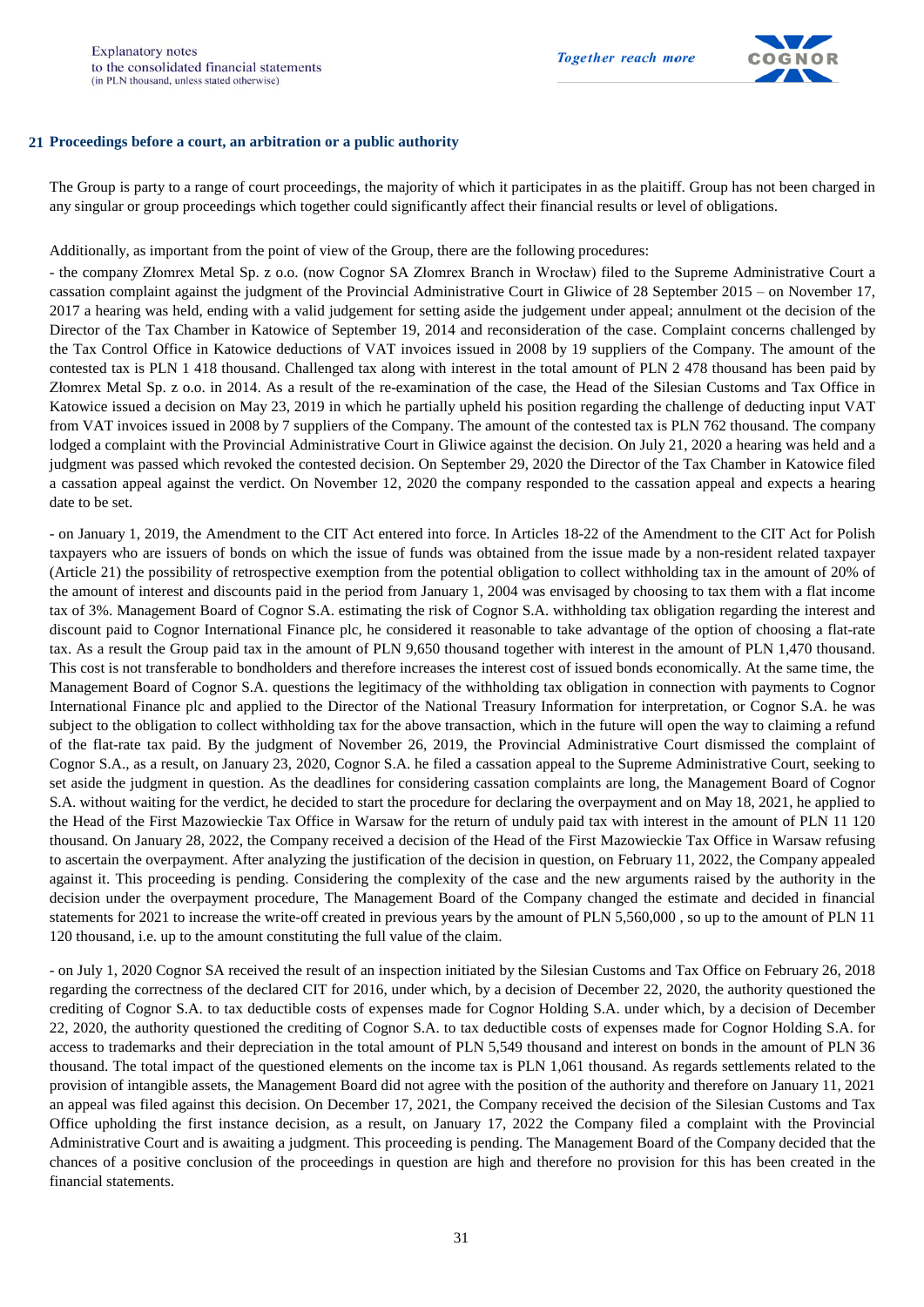

- on December 22, 2020 Cognor S.A. received a decision on the initiation by the Office of Competition and Consumer Protection (hereinafter: UOKIK) proceedings for the third quarter of 2020 under the Act of March 8, 2013 on counteracting excessive delays in commercial transactions. As part of these proceedings, on December 29, 2020, the Company received a request to submit relevant documentation and explanations. The company submitted the required documentation and explanations on January 28, 2021. The proceedings are in progress.The Management Board of the Company, in connection with the emergence of public information about a large number of fines imposed on entrepreneurs under the above Act changed the estimate and decided to create a provision in the financial statements for a possible penalty in this respect in the amount of PLN 1.3 million.

#### 22 Information on the Parent Company or its subsidiary of one or more transactions with related parties if individually or in the Not applicable. **aggregate are material and have been included under conditions other than market.**

#### **23 Information on the Parent Company or its subsidiary guarantees for credit or loans or warranties**

Warranties and guarantees granted to subsidiaries by the Parent Company:

|              | <b>Subsidiary</b> | <b>Type of liability</b> | <b>Guarantee value</b><br>(in PLN thousand) | <b>Period of guarantee</b> |
|--------------|-------------------|--------------------------|---------------------------------------------|----------------------------|
| Cognor S.A.* |                   | <b>Bonds</b>             | 200 000                                     | till 21.07.2026            |
| Cognor S.A.* |                   | Investment loan          | 381 901                                     | till 21.12.2031            |
| Cognor S.A.  |                   | Trade liability          | 21                                          | without deadline           |
| Cognor S.A.  |                   | Loans                    | 163                                         | till 15.11.2024            |
| Cognor S.A.  |                   | Factoring                | 60 000                                      | without deadline           |
| Cognor S.A.  |                   | Contracts for co-        |                                             | till 31.05.2022            |
|              |                   | financing the            | 2 0 0 6                                     |                            |
|              |                   | implementation of        |                                             |                            |
|              |                   | research projects        |                                             |                            |

Guarantees received by subsidiary Cognor S.A. \* guarantee granted by the Issuer together with subsidiary, i.e. Cognor Holding S.A. Sp. K.

| Guarantor  |  | <b>Type of liability</b> | Guarantee value<br>(in PLN thousand) | <b>Period of guarantee</b> |
|------------|--|--------------------------|--------------------------------------|----------------------------|
| KUKE S.A.  |  | Investment loan          | 305 521                              | till 21.12.2031            |
| <b>BGK</b> |  | Overdraft facility       | 8 000                                | till 27.12.2023            |

#### 24 Other information that the Parent Company is relevant to the assessment of its personnel, assets, financial position, financial performance and their changes and information that is relevant to the assessment of the Parent Company's capacity to meet **obligation.**

In the past quarter, COVID-19 had less and less impact on our business. Another part of official restrictions in Poland was lifted at the beginning of the second quarter of 2022. Despite the fact that we still record increased absenteeism in our plants, and in some countries, such as China, there is a return to tough restrictions, nevertheless we do not currently perceive a significant risk from the SARS-Cov-2 virus for the continuation or scale of our operations.

The situation of the crisis related to Russia's invasion of Ukraine has not changed since the last financial report. Until now, concerns related to the availability of raw materials for our production have not materialized, while sources of supply alternative to Russian sources are in some cases associated with higher costs of obtaining a given raw material. Meanwhile, the war in Ukraine strengthened the price trend for our products, which was positive for our results. Notwithstanding the temporary benefits, we maintain all our concerns about the continuation of this crisis and hope that it will end as soon as possible. We have taken and are continuing some actions to support people who left Ukraine in the face of the threat of this military conflict.

#### **25 Factors which in the opinion of the Parent Company will have an impact on its financial performance for at least next quarter.**

The consolidated financial results of the Cognor Capital Group in the the prespective of the second quarter of 2022 will depend mainly on:

- the formation of relation of product prices to material prices, including especially steel scrap,

- the formation of energy prices,

- the formation of the relations of the PLN to EUR and USD.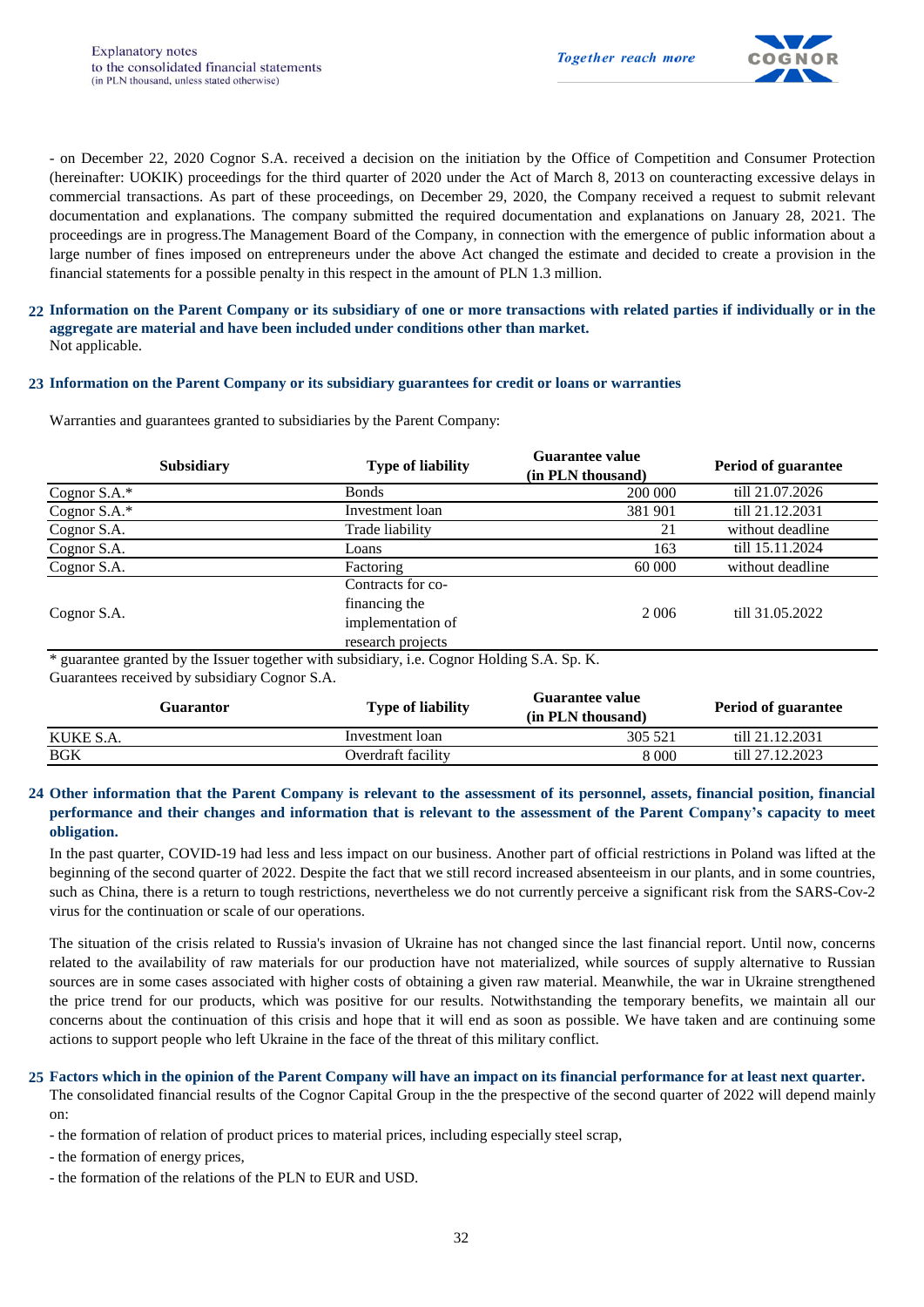

#### **26 Subsequent events**

On April 28, 2022, the subsidiary Cognor S.A. signed a preliminary contract for the sale of real estate in Chorzów for the amount of PLN 5 533 thousand net (presented as non-current assets held for sale). The ownership transfer agreement is to be concluded by August 10, 2022.

Poraj, 29 April 2022

Przemysław Sztuczkowski Przemysław Grzesiak

Krzysztof Zoła Dominik Barszcz *Member of the Management Board Member of the Management Board*

*President of the Management Board Vice President of the Management Board*